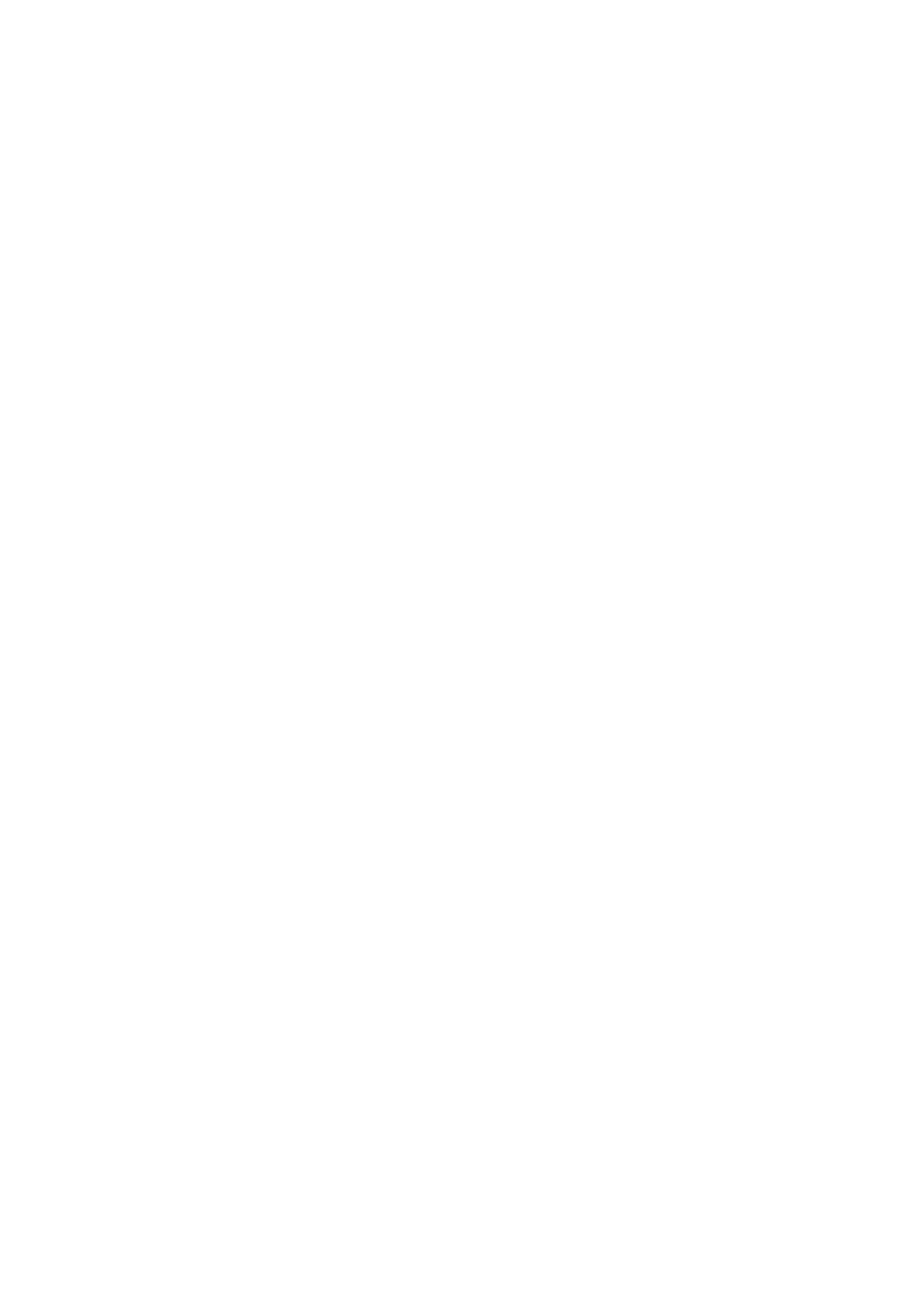# Table of Contents

| 2.2. The policy climate for systemic innovation in the Australian system  9 |  |
|-----------------------------------------------------------------------------|--|
|                                                                             |  |
|                                                                             |  |
|                                                                             |  |
|                                                                             |  |
|                                                                             |  |
|                                                                             |  |
|                                                                             |  |
|                                                                             |  |
|                                                                             |  |
|                                                                             |  |
|                                                                             |  |
|                                                                             |  |
|                                                                             |  |
|                                                                             |  |
|                                                                             |  |
|                                                                             |  |
|                                                                             |  |
|                                                                             |  |
|                                                                             |  |
|                                                                             |  |
|                                                                             |  |
|                                                                             |  |
|                                                                             |  |
|                                                                             |  |
|                                                                             |  |
|                                                                             |  |
|                                                                             |  |
|                                                                             |  |
| 6. Implications for the study of systemic innovation in VET55               |  |
|                                                                             |  |
|                                                                             |  |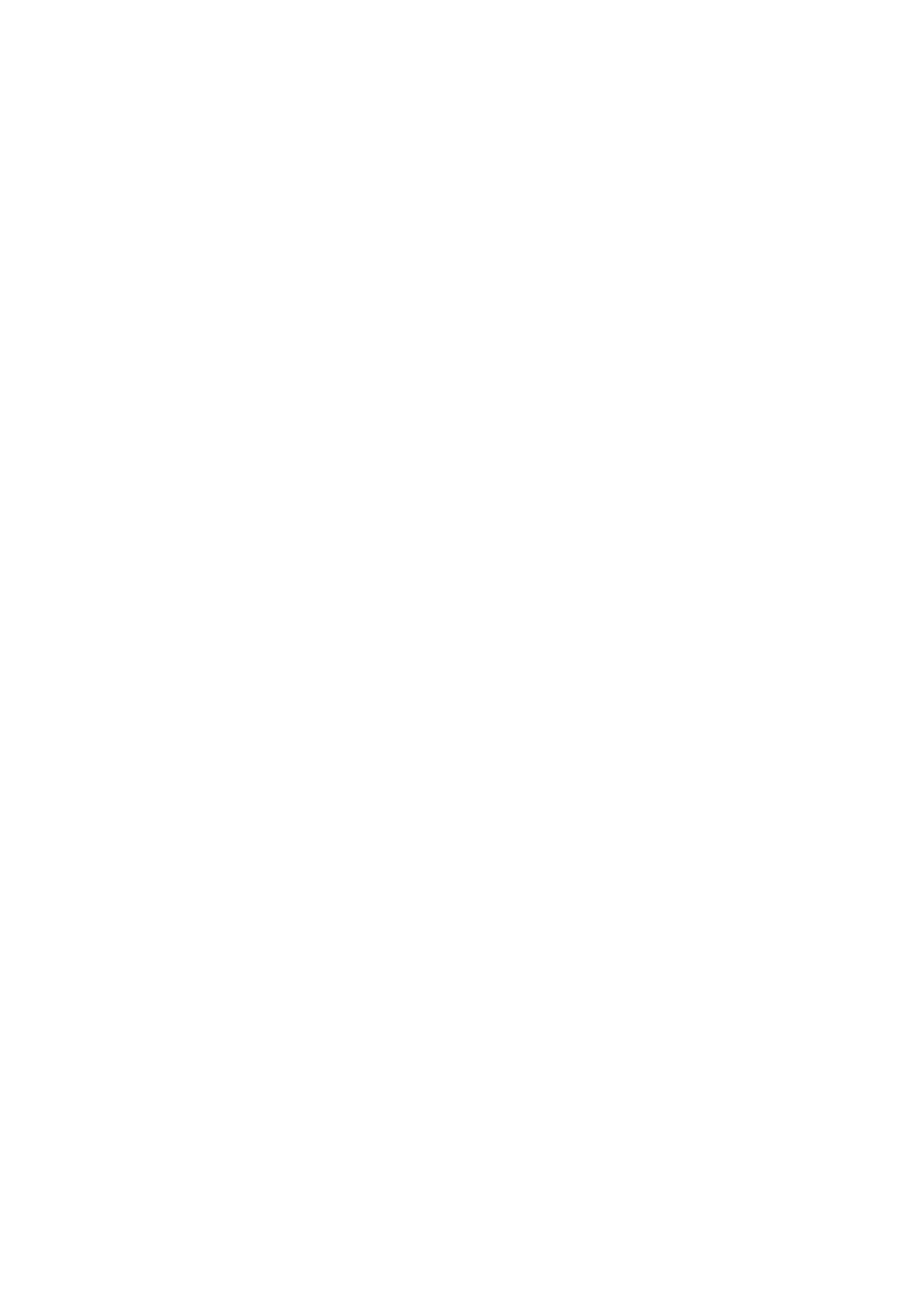### **1. Introduction**

 $\overline{a}$ 

This is the third in a series of country reports prepared as part of the study on Systemic Innovation in Vocational Education and Training (VET) being conducted by CERI/OECD during 2007-08. It focuses on three case studies of systemic innovation in the Australian VET system and draws on: a) background information provided by Australian officials on the three case studies and b) meetings and interviews conducted during a visit to Australia that took place on 5-12 April 2008. As a result, the report is based on the situation up to that period.

The visiting team consisted of Hanne Shapiro, Head of the Business Unit Centre at the Danish Technological Institute; Lorna Unwin, Chair of Vocational Education and Training, Institute of Education, University of London; and Tracey Burns from the OECD Secretariat. During their visit the team met with 59 stakeholders involved in the case studies of Systemic Innovation in VET. A complete list of participants is given in the annex.

The overall aim of the study is to examine systemic innovation in VET. The definition of systemic innovation adopted here is: *any kind of dynamic, system-wide change that is intended to add value to the educational processes and outcomes*. The aim is to analyse innovation systems and strategies in VET by bringing together evidence of the drivers for systemic innovation in six different countries. <sup>1</sup> All countries participating in the study have selected two or three case studies of innovations in VET for in-depth analysis by the expert team. The following is a list of issues that the study focuses on in particular:

- How countries go about innovation;
- The processes involved, leadership and the relationships between the main actors;
- The knowledge base that is drawn on; and
- The procedures and criteria for assessing progress and outcomes.

This introductory section provides a brief overview of the Australian VET system followed by a short description of the three case studies selected for the study. As these form the main focus of this report they are described and discussed in more depth in later sections of the report. The three cases were selected by Australian officials, in collaboration with the OECD/CERI Secretariat. The three case studies are: a) research and

<sup>&</sup>lt;sup>1</sup> Australia, Denmark, Germany, Hungary, Mexico and Switzerland.

OECD/CERI STUDY OF SYSTEMIC INNOVATION IN VOCATIONAL EDUCATION AND TRAINING © OECD 2009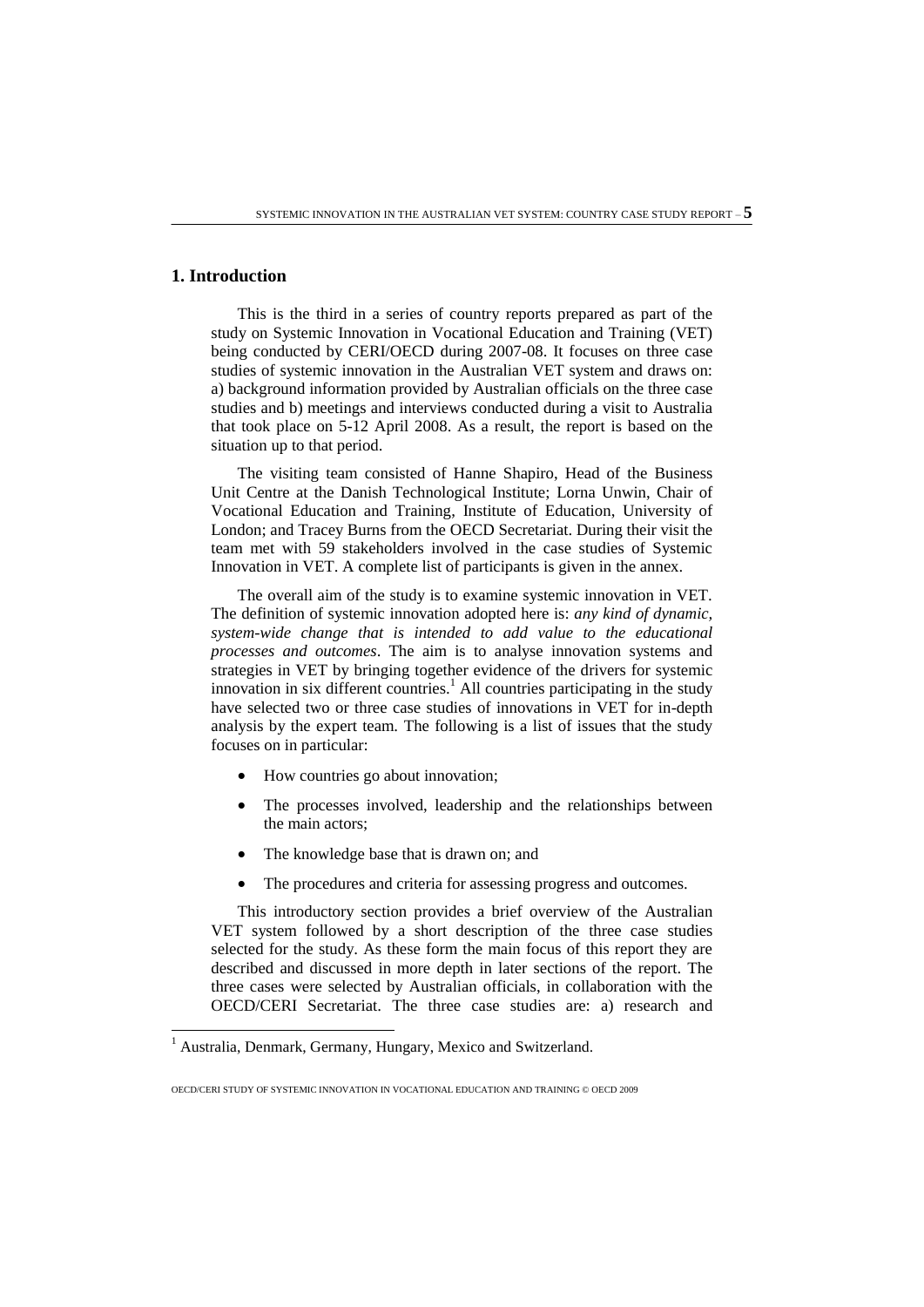statistics in VET with a focus on the National Centre for Vocational Education Research (NCVER); b) raising the status of VET; and c) the Australian Flexible Learning Framework.

### **2. The Australian VET system**

### *2.1. Context*

A booming economy closely tied to the growth in Asia, growing skills shortages, and an ageing population have combined to put pressure on the Australian VET system – not only to deliver more skills, but also different skills sets tied to structural changes in the economy.

There is a considerable scope for further engaging young Australians in VET. The Dusseldorp Skills Forum reported that in May 2007 there were 526,000 (or 18%) 15 to 24 year olds who were neither in full time education nor in full time work (Australian Industry Group, 2007; Dusseldorp Skills Forum, 2007). While the attainment rates in tertiary education in Australia are high, close to one in five young adults have not completed high school or Certificate III vocational education (which is the equivalent of the high school leaving certificate).

Vocational education and training in Australia is the constitutional responsibility of the six states and two territories, with the Commonwealth Government acting as the ninth partner. The peak government body responsible for VET policy and planning is the Ministerial Council for Vocational and Technical Education (MCVTE), which complements the Ministerial Council for Employment, Education, Training and Youth Affairs (MCEETYA). These peak ministerial councils also provide a mechanism for developing and implementing national policy in a constitutional environment in which the formal authority for education and training rests with the states. A practical effect of the peak ministerial councils is that national policy development and implementation planning proceed consultatively and there is generally in-principle agreement and commitment to new policy directions by the Australian and state governments by the time formal ministerial decisions are taken.

During the term of the previous government (1996-2007) there was a continuing trend in intergovernmental relations towards a centralist approach; current expectations are that the new government which took office in December in 2007 will have a less centralist approach. The current government is adopting a model of cooperative federalism whereby the Commonwealth, states and territories collaboratively agree to priorities for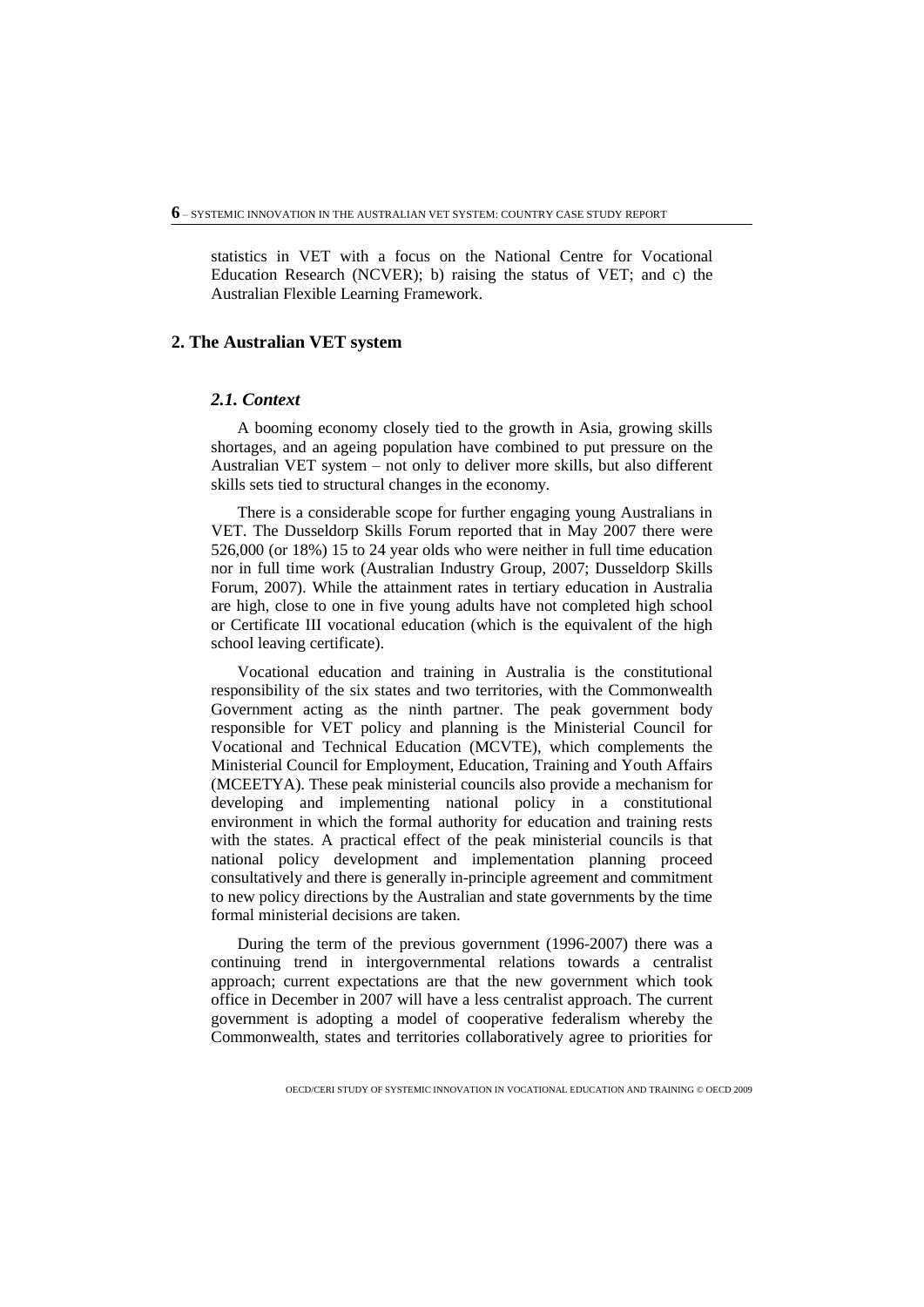reform and set targets through the Council of Australian Governments (COAG) process.

The current Australian VET system has been in operation for about 15 years, yet according to a recent survey 22% of the Australian workingaged community (people aged 15-65 years) does not know what it encompasses (DEEWR, 2008).

Key features of the publicly funded Australian vocational system are:

- strong industry leadership;
- national quality assurance (registration of training providers and qualifications);
- national training qualifications developed by industry;
- industry determined competencies for each qualification; and
- a federal system.

A national quality assurance framework, the Australian Quality Training Framework (AQTF) underpins the provision of competency-based, qualityassured training with nationally recognised units of competency and qualifications. It describes the national set of standards which aims to assure nationally consistent, high-quality training and assessment services for the clients of Australia's vocational education and training system. It was last updated in 2007 but two major elements involving quality indicators for registered training organisations (RTOs) and excellence criteria are still being implemented.

During the previous government period, national Industry Skills Councils were established consisting of employers' and union representatives with the purpose of developing training packages and providing advice in training matters. There are currently 11 such Industry Skills Councils. The government is expanding the role of the councils to include working with employers to stimulate them to develop workforce capabilities of existing workers.

The VET sector is a diverse space with many different activities across Australia. A national policy approach in the past decade has been to open up the training market through contestable funding for registered public and private training providers. Within states and territories numerous programmes and initiatives have been implemented to meet local and regional needs.

At the core of the accredited VET system are nationally recognised units of competency and qualifications specified in national training packages.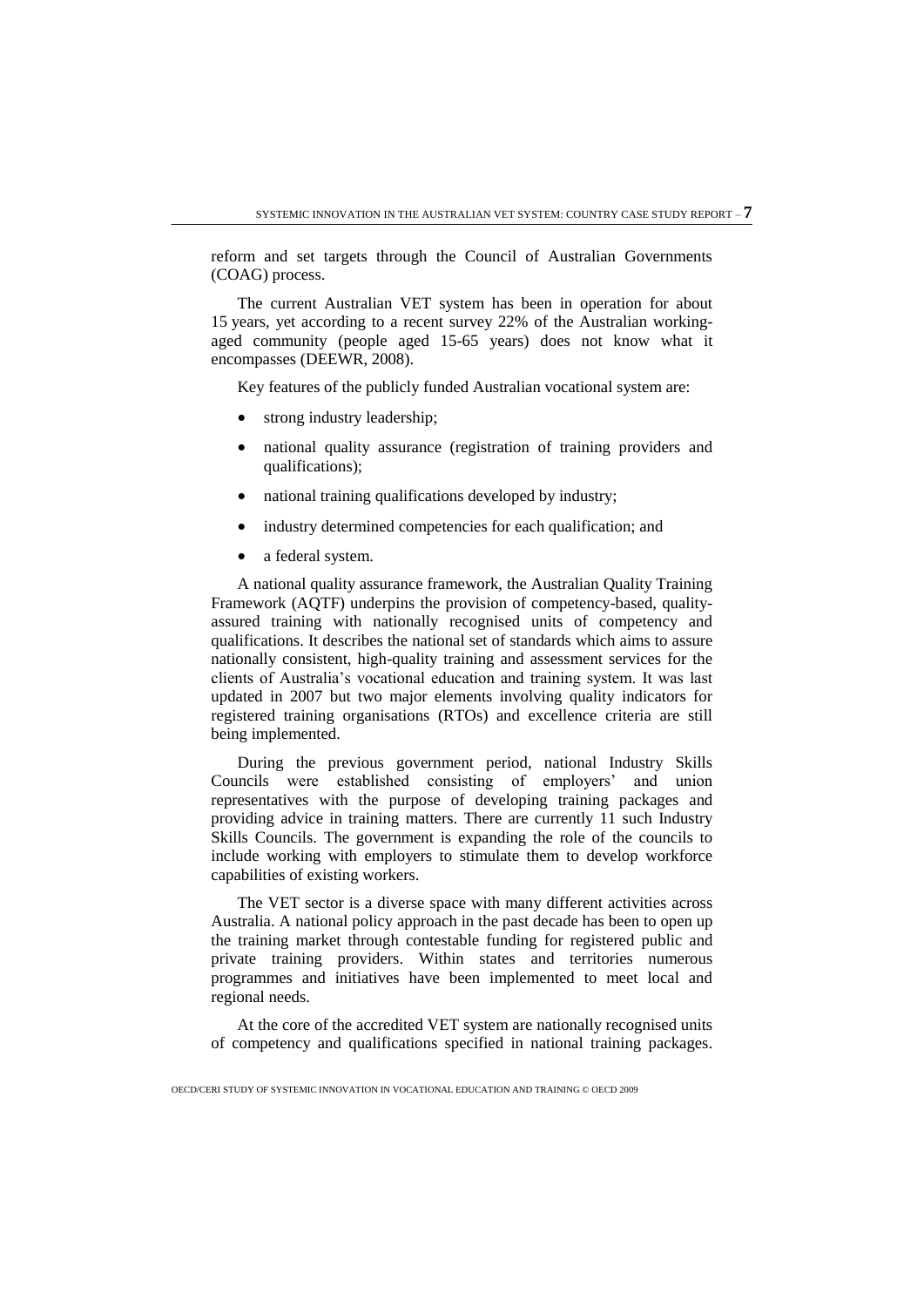Competency standards are set out in national training packages, which also specify the combinations of units of competency that are required for each recognised qualification. A training package sets out competencies but prescribes neither how training should be delivered nor the time taken to deliver it. It is the responsibility of the registered training organisation to operationalise appropriate teaching and learning models and assessment methods to particular contexts of use. Currently there are approximately 70 such training packages. If a national training package exists in any occupational field it overrules any other qualifications. Currently a policy debate seems to be emerging on removal of the supremacy of training packages, the view being that training packages work well in stable areas of occupations which have not succumbed to high levels of technological change and/or sector convergence, but are less suitable in new emerging occupational areas where demand for innovative skills may cross traditional sector boundaries.

The new government, which took office in December 2007, has recently established Skills Australia – a statutory authority whose role is to analyse current and emerging skills needs across industry sectors and advise the government on current and future demand for skills and training. Industry peak bodies might give advice to Skills Australia, but it is not a social partner construct. When this review took place, diverse stakeholders revealed high expectations for this new body, however also recognising that it was too early to say to what degree it would emerge as a central policy influencer.

There is also an ongoing struggle to position VET and raise its status. Currently vocational training sits as a bridge between secondary and higher education. The challenge is how to increase the attractiveness of VET to students, parents and employers so that VET is seen as a valid educational pathway in its own right. Most of the VET delivered through the school system in the previous decade has been in lower certificate levels – Certificate I and II. Currently, the government is trying to raise perceptions of VET to meet growing skills demands in Australia across sectors, and also promote VET qualifications at higher levels. Greater integration of VET and higher education is encouraged to give students improved flexibility to move between sectors and gain the qualifications they are seeking. Building an integrated relationship between VET and higher education providers has also been picked up in the terms of reference of a major review into higher education, announced by the Australian Government in March 2008 and which will report by the end of 2008.

The Australian VET system is under pressure to undergo systemic change to better respond to structural changes in the labour market and the wider economy (*e.g.*, continued economic growth, an ageing population, and

OECD/CERI STUDY OF SYSTEMIC INNOVATION IN VOCATIONAL EDUCATION AND TRAINING © OECD 2009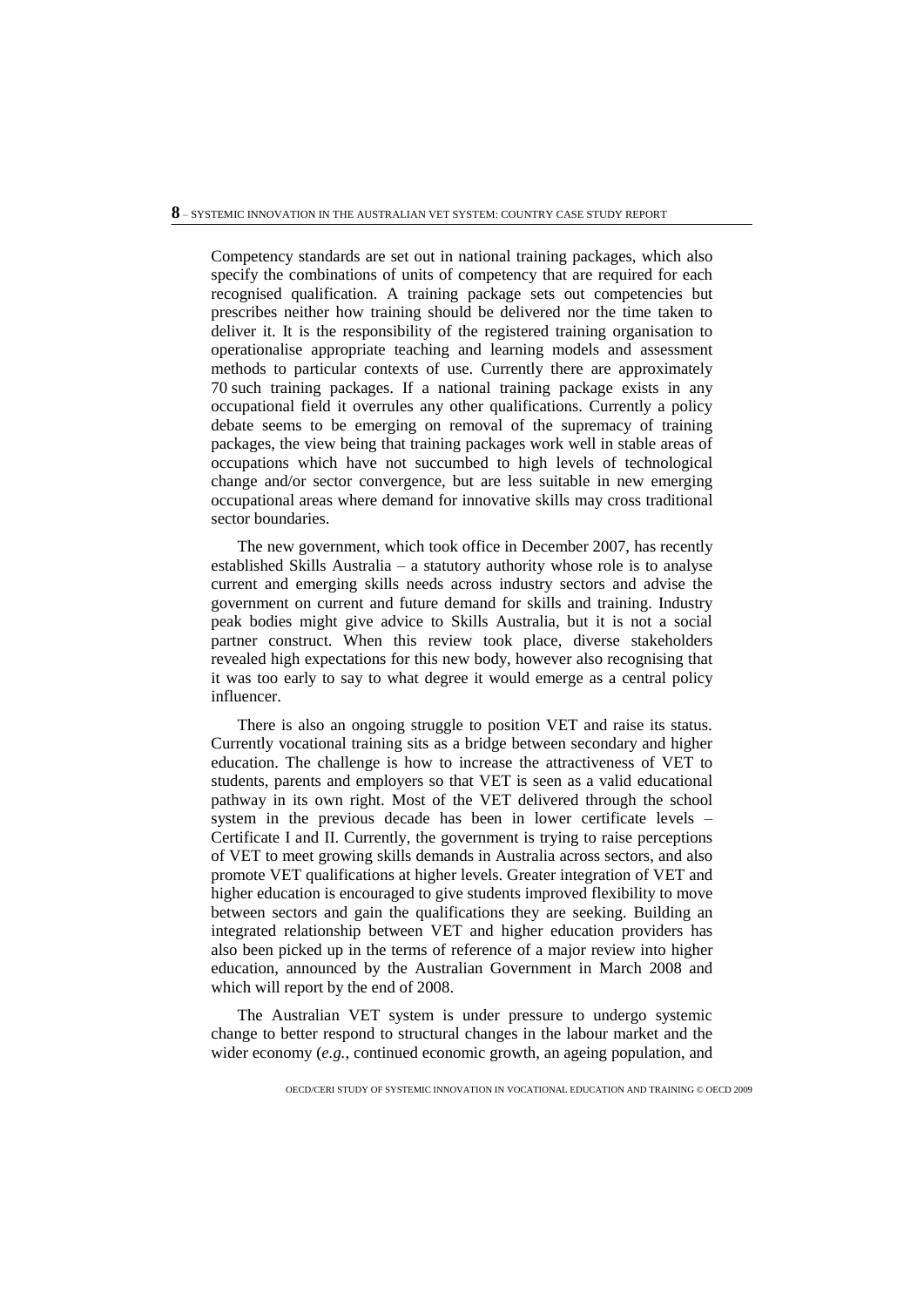an increase in the proportion of employers experiencing difficulty recruiting staff – from below 41% in 2005 to over 44% in 2007 (Background report to the OECD review, 2008), as well as greater demands to provide sustainable "green" and technical skills to support innovation and climate change). During our study visit it was clear that the VET system in some ways responds to economic needs, but possibly not sufficiently. The pressures for change are set in the context of a dual track economy, with at one end of the spectrum mining, driven by technological innovations, and at the other end the services industry, driven by innovation in the human capital base.

One of the advantages of federal systems is that they can create contestable policy spaces in the sense that state governments do not necessarily address the same problems in the same manner. For some policy makers, the Australia 2020 Summit taking place just after the review visit was seen as an opening up of this policy space and an opportunity to debate and to challenge existing assumptions with a view to long-term policy making.

# *2.2. The policy climate for systemic innovation in the Australian system*

The arrival of the new government in December 2007 marked a shift in the policy approach to VET, with a balance between a market-based competitive model and an inclusive, equity-focussed model. In addition, as the new federal government made education and training a central focus of its pre-election platform, their win has given them the mandate to pursue a collaborative agenda with the states and territories with education and training as a central priority. As evidence of this, the current Deputy Prime Minister is also Minister for Education, Employment, and Workplace Relations (as well as Social Inclusion).

The country visit revealed evidence of on-going incremental change in the VET system at both federal and state level. This has been driven by, on the one hand, a strong skills agenda linked to the challenges of a booming economy (at the time of the review) and a drive to make VET provision much more demand-led, and, on the other hand, by a social justice agenda. Because of the diversity within and between regions and differences in policy priorities between jurisdictions, the relative weight of an inclusion agenda varies across the states. Overall, it is typified by concerns about how to involve disengaged youth, the demographic challenge of an ageing and declining workforce, the need for a new approach to the re-skilling of the long-term unemployed (particularly middle-age men), the low levels of adult basic skills in the workforce, and long-standing concerns about the life chances of the indigenous population.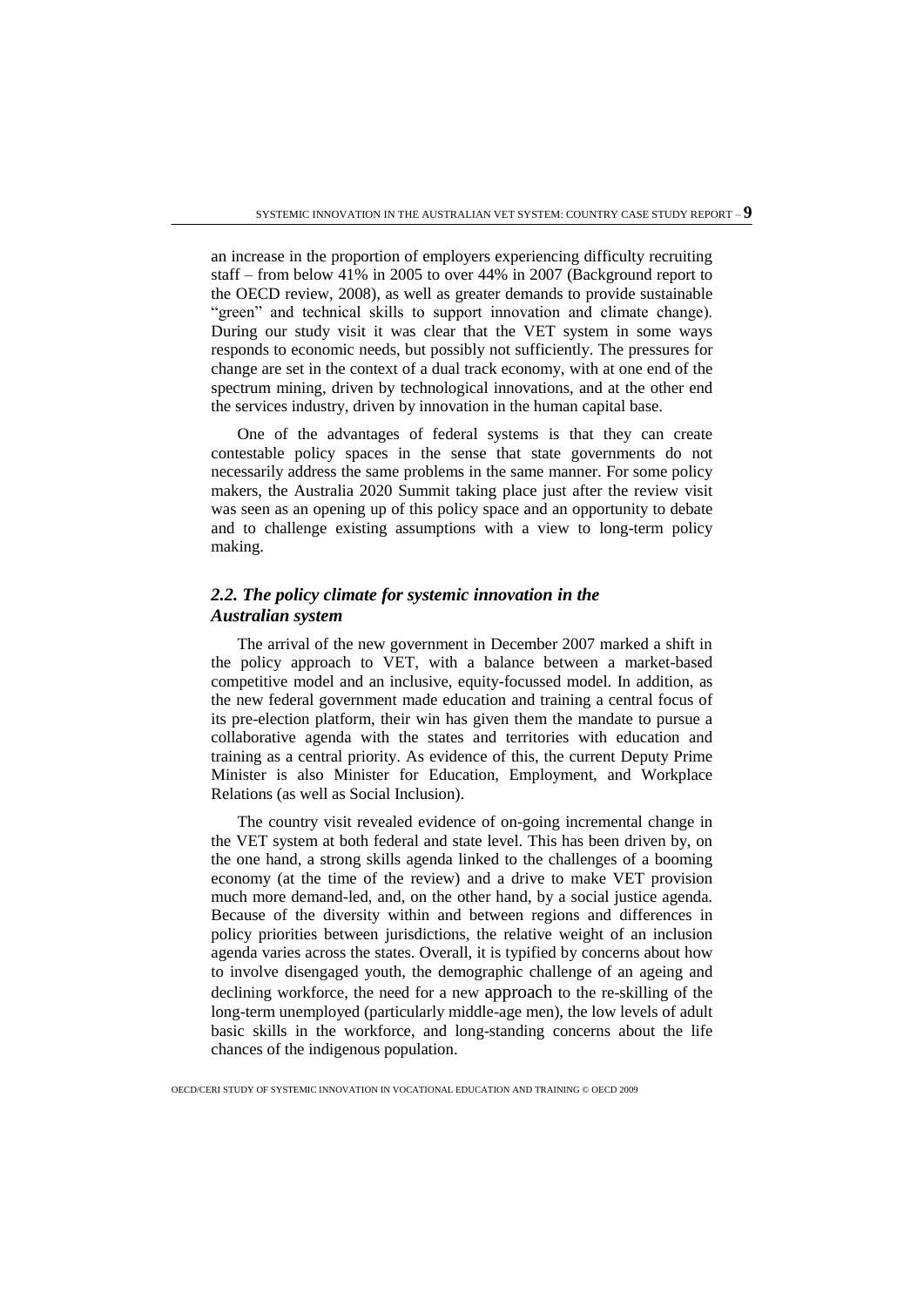One of the key transversal themes of this report is the particularity of the Australian geography and governance arrangements, and the way in which large distances between urban settings, the remoteness of the rural experiences, and the complexities of the governance system interact to shape policy and practice. The country's governance structure appears to be both a challenge and a catalyst for change. On the one hand, the federal system builds on a national skills framework and quality criteria central to mobility of skills across sectors and jurisdictions, and it allows for diversity in strategic priorities and implementation frameworks thus creating a potential space in which innovation could flourish. However, in spite of a national framework for VET, $2$  state-led innovation has so far remained highly localised. This is the case both because of the dynamics of jurisdictions and decision-making in a federated system, and also possibly because of limited mechanisms in place to learn from promising practices across jurisdictions. The development of a more integrated productivity and participation agenda, led by COAG, is seen as a potential vehicle for the creation of nationally shared goals for VET, but given that Skills Australia will have a significant remit to provide advice to the government about skills and training for post-secondary education, there is still uncertainty about where responsibility for the national leadership of VET will rest.

Two systemic innovations were highlighted in our interviews as having fundamentally changed the nature and behaviour of the Australian VET system and as still having lasting effects: national training packages and User Choice funding, which allows employers and their apprentices and trainees to choose the Registered Training Organisation (RTO) that will deliver the formal part of the training contract. The establishment of the National Centre for Vocational Education Research (NCVER) was also regarded as a systemic innovation in that it had led to the creation of robust, national level research data and had stimulated a research culture for the VET system. Group training organisations were another instance of systemic innovation which aims to assist apprentices and trainees by brokering on and off the job training between employers and providers.

The introduction of national training packages, a quality assurance framework and User Choice funding have re-shaped the VET system over the past 10 or so years and have influenced the behaviour of providers in both the public and private sectors. However, many participants in the review, including policymakers at both state and federal levels, felt that the system now had become over-managed and risk-averse. The VET system represents a considerable industry in its own right, but tensions exist about the amount of regulation and complicated top-down accountabilities and

 $\overline{a}$ 

 $2$  Skilling Australia's Workforce, and Shaping our Future – strategy for VET 2004-2010.

OECD/CERI STUDY OF SYSTEMIC INNOVATION IN VOCATIONAL EDUCATION AND TRAINING © OECD 2009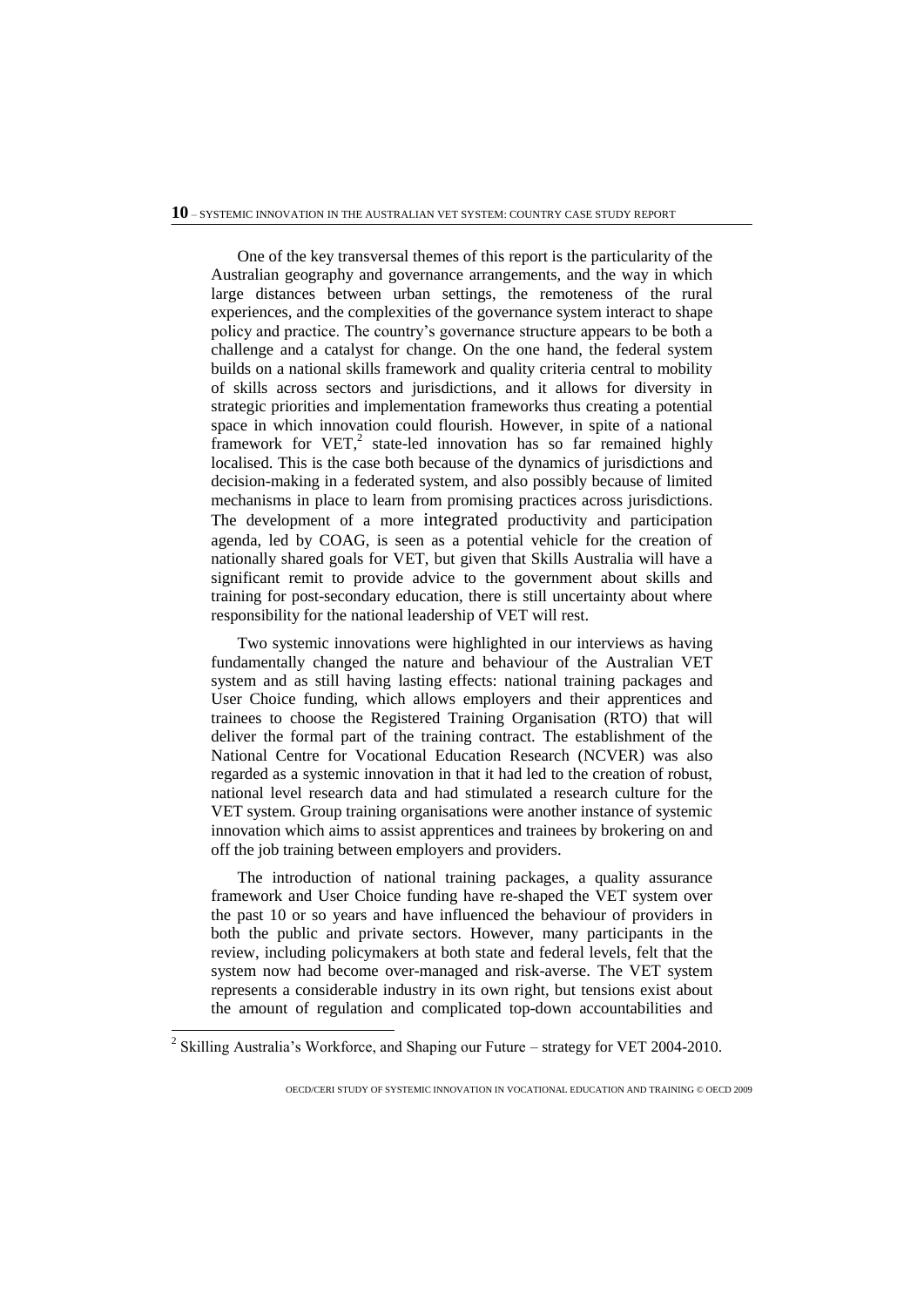performance measures – the system is suffering from "initiative fatigue". There was general agreement that the country needs a much more coherent, flexible, responsive and innovative VET system to meet its economic and social challenges.

Beyond the aforementioned major systemic changes, many of the changes that have occurred in the VET system, however, are best characterised as incremental localised adaptability – the system taking small steps, most often at a different pace and in different modalities across states and territories – rather than as radical systemic wide changes. Due to Australia's governance arrangements of education and training, states and territories have the primary responsibility for training delivery and as a result approaches to innovation also vary across states and territories. Some examples include:

- linking and accrediting vocational subjects to senior secondary school certificates (Queensland, Victoria);
- Local Learning and Employment Networks (LLENs) –Victoria;
- skills ecosystem approach to workforce development New South Wales;
- bringing computers to farmers Tasmania;
- Youth Commitment and corresponding Managed Individual Partnership Planning (MIPP), and the On Track initiative (Victoria); and
- developing VET in schools through school-based apprenticeships (Queensland).

There seem to be a number of reasons why the capacity for systemic innovation so far has not reached its full capacity. The key features that seem to hinder systemic innovation in the VET space are:

- short-term policy making;
- the continuous auditing of the system through planning instruments and accountability, and tensions around funding; and
- the potential vested interest of state and territory government officials as planners, purchasers, and also in some instances owners of training provider institutions.

Interviews during the study visit revealed that more collaborative ways of working were now required between stakeholders to maximise the potential and benefits of local improvements and transform them into

OECD/CERI STUDY OF SYSTEMIC INNOVATION IN VOCATIONAL EDUCATION AND TRAINING © OECD 2009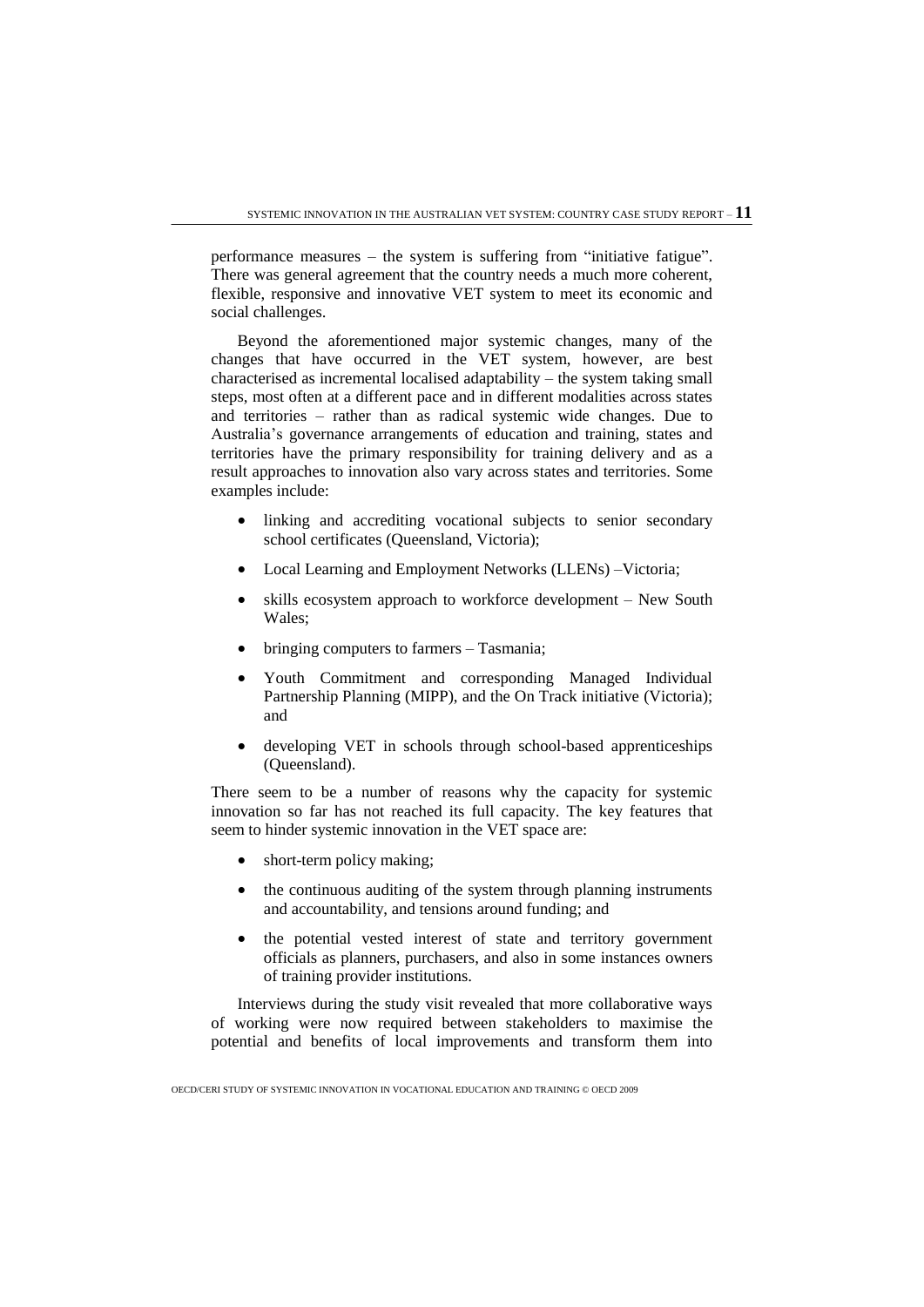system-wide innovation. The interviews also revealed a general consensus among practitioners, researchers and policymakers that the key system changes of the past 10-15 years have served their purpose, and that it is now time to conduct a fundamental review in order to make the system more responsive in the longer term.

#### **3. The case studies**

#### *3.1. Case Study 1: Research and Statistics in VET*

#### *Background*

In common with many other developed countries*,* VET research in Australia is a multi-disciplinary endeavour involving academics and contract researchers from across the social sciences. Where Australia stands out is in its decision to establish and maintain a national strategy for VET research delivered through a government-funded national research centre. The National Centre for Vocational Education Research (NCVER) was established in 1981 and is a not-for-profit company owned by the national and state and territory ministers responsible for VET. Its key responsibilities are: a) the coordination of research in the VET sector, including the management of the national VET competitive grants programme and the analytical programme of the Longitudinal Surveys of Australian Youth (LSAY); b) the collection and analysis of national VET statistics and survey data; and c) the coordination of a national programme of student and employer satisfaction surveys. NCVER has become acknowledged both nationally and internationally as a leading centre for VET research. Its VOCED database and website provide a unique service to VET researchers throughout the world. NCVER currently secures its core funding under the *Commonwealth-State Agreement for Skilling Australia's Workforce* (DEST, 2006), receives other funding from state and territory governments for specific projects, and conducts consultancy work on a fee-for-service basis. The NCVER Board provides advice to federal and state training ministers on the national research priorities.

In 1993 a report by academics at the University of Technology Sydney (UTS) had described VET research as an underfunded, fragmented activity that had little or no relevance to policy and practice in Australia (McDonald et al, 1993; Smith, 2001). Although NCVER had already been in existence for some 12 years, the UTS report helped to raise awareness that VET research required greater funding and a more strategic approach. In 1996, the Australian Government decided to appoint NCVER as manager of a new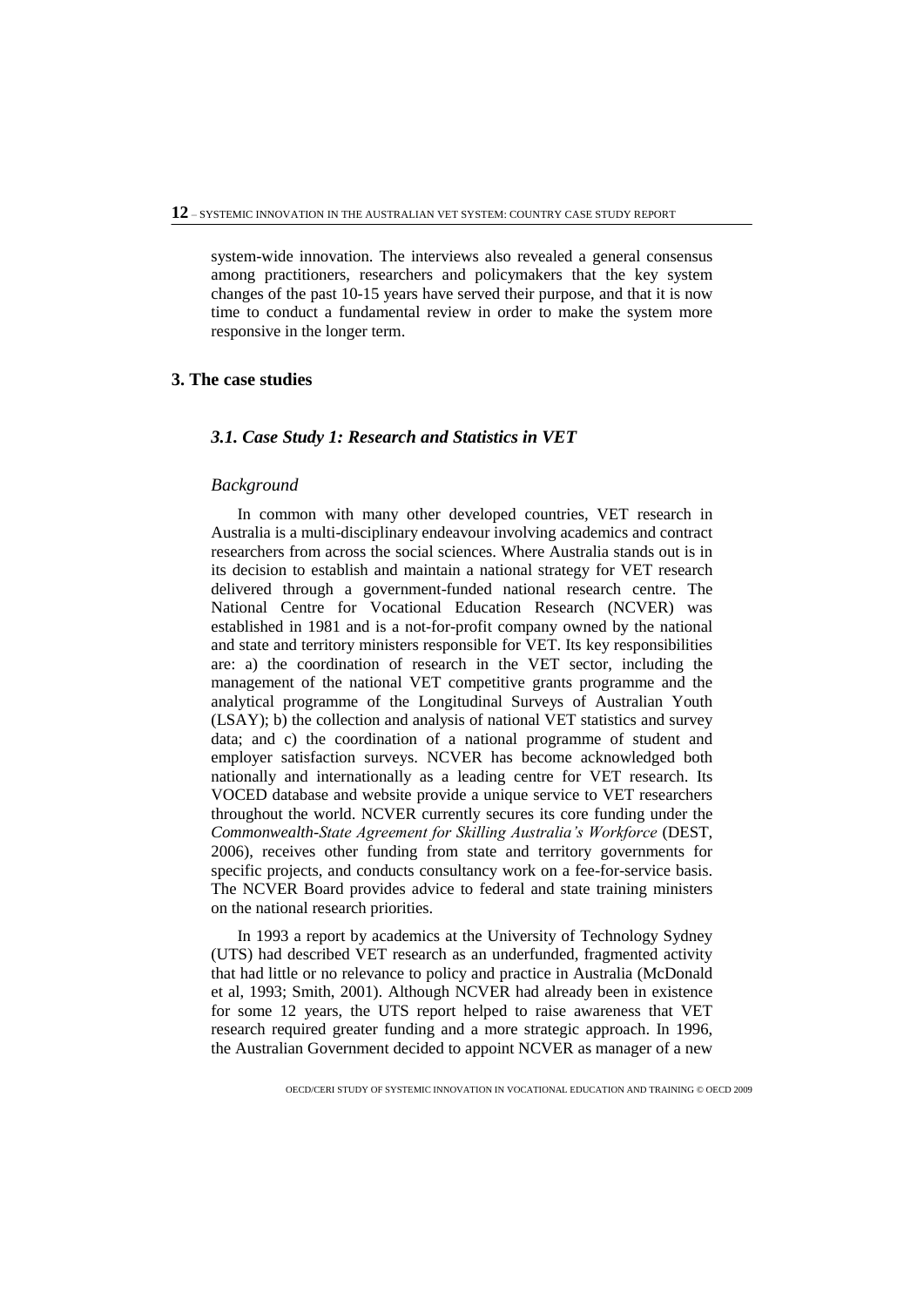national research and evaluation programme. This is a programme of commissioned research, awarded on a competitive basis, and is not open to NCVER researchers. During the country visit, the key informants, including practitioners, employers, policymakers and members of the research community, cited the importance of NCVER both to informing their own understanding of the VET field, but also to the establishment of a robust statistical evidence base on which the whole country could draw. NCVER was seen to be vital to the development of a credible and substantive VET research community in Australia – "without them we would have a much weaker evidence base". Informants also cited the fact that NCVER actively supports the Australian Vocational Education and Training Research Association (AVETRA), founded in 1997. AVETRA's members include researchers based in universities and TAFE institutions, training managers and trainers, VET policymakers and anyone with an interest in or responsibility for VET.

The development and functioning of NCVER can, therefore, be regarded as an important innovation in the Australian VET system and could also offer lessons for other countries. There are, however, some concerns about the way in which NCVER is able to operate as both the manager of Australia's national VET research programme (with the power to allocate research funding) and as a research organisation in its own right. This case study will explore this tension and also examine the state of VET research in Australia more generally.

#### *Importance in the context of national VET policy*

NCVER's importance in terms of national VET policy cannot be underestimated due to its leading role in the collection of nationally robust statistics and the management of nationally funded research studies. Due to these responsibilities and the nature of its core government funding, NCVER regards itself as being "owned" by the ministers in the eight states and territories with responsibility for VET, but it also sees itself as being independent from government due to operating as a company. While NCVER is clearly providing government and the country in general with robust and rigorous descriptive evidence about the VET system, concerns were expressed by some individuals that not enough was being done to move beyond description to more critical engagement with the data. To that extent, it might be necessary for more VET researchers working outside NCVER to make fuller use of NCVER's data in order to provide the critical accounts and evaluations that NCVER does not usually undertake.

The most substantial area of its work involves the collection of fullynational VET statistics, managed through the Australian Vocational

OECD/CERI STUDY OF SYSTEMIC INNOVATION IN VOCATIONAL EDUCATION AND TRAINING © OECD 2009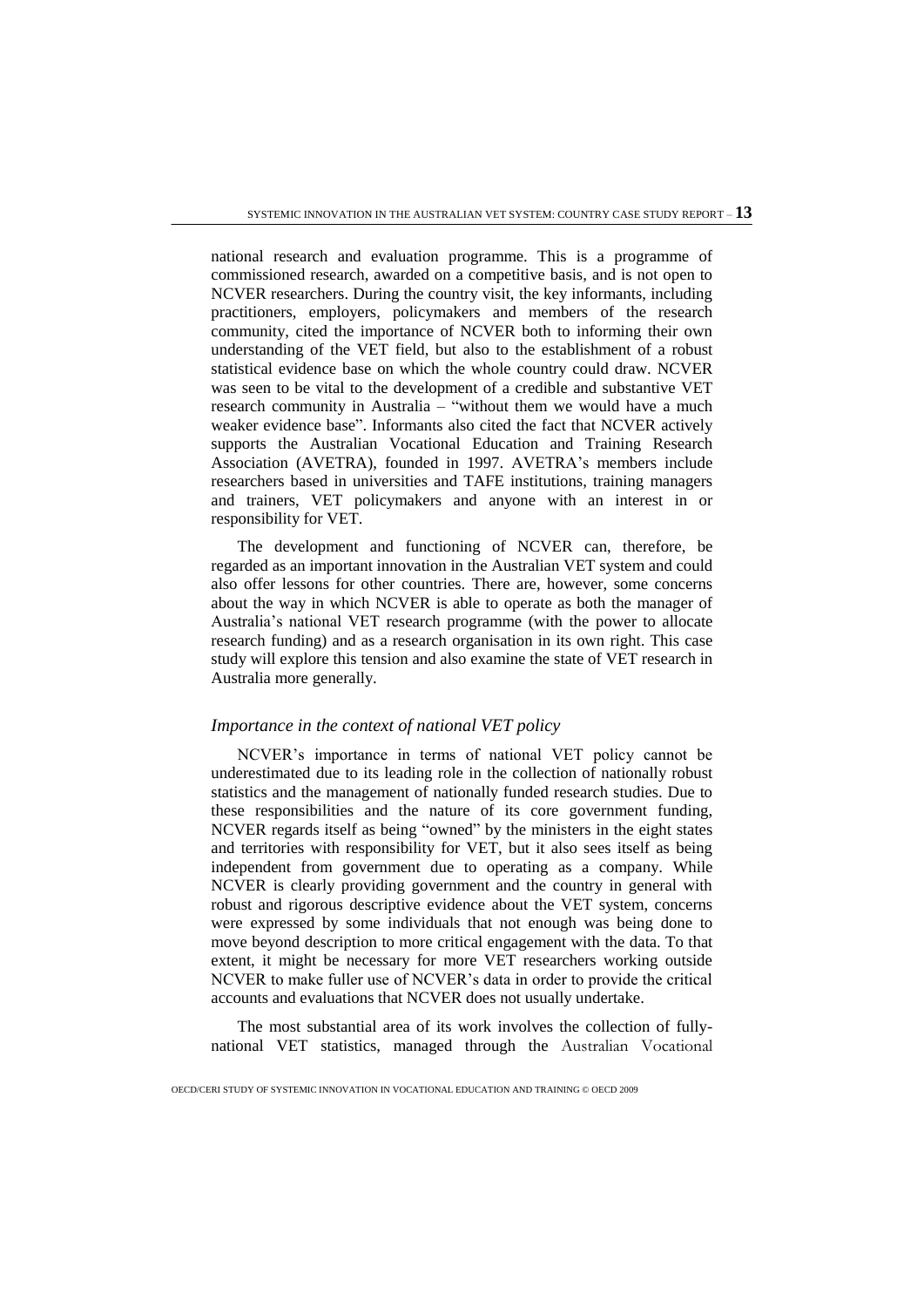Education and Training Management Information Statistical Standard (AVETMISS). AVETMISS is overseen by the National Training Statistics Committee, which comprises Commonwealth and state and territory VET officials, with operational support from NCVER. The statistical data include: a) a student and courses statistical collection; b) an apprentice and trainee collection; and c) a finance collection that comes from the separate administrative systems of the states and territories. These statistical collections are supplemented by an annual national student outcomes survey and a bi-annual survey of employers' use and views of the VET sector. This evidence base enables the national and sub-national governments to audit and monitor the performance of the publicly-funded VET sector and to inform their policymaking. An annual VET system report is provided to the Federal Parliament. The emphasis that NCVER has placed on data quality uniformity means that considerable trust has been established in the statistical evidence base. In effect, therefore, NCVER acts as the custodian of VET data on behalf of the Australian Government and makes both data and other related information available to external users for a minimal charge.

In terms of the importance of its research activity, NCVER, over a period of 25 or so years, has trained a cadre of highly skilled VET researchers, some of whom have moved into and between academia, nationally and internationally. This has provided Australia with a considerable dedicated capability which many other countries would find hard to match.

From 2008-2010, NCVER's research activity will fall under five priority areas which have emerged through consultation with national stakeholder organisations and have been endorsed by the Ministerial Council for Vocational and Technical Education (NCVER, 2008):

- *Growing the labour supply*: by examining how vocational education and training can support greater participation in the workforce, especially for equity groups whose participation is relatively low.
- *Motivating individuals to participate in VET*: by understanding why people choose to, or not to, participate in the VET system, what drives demand for VET and what outcomes it offers participants in the medium to long term.
- *Sustaining a skills base through apprenticeships and traineeships*: by identifying ways of maximising the number of people who complete their apprenticeships or traineeship.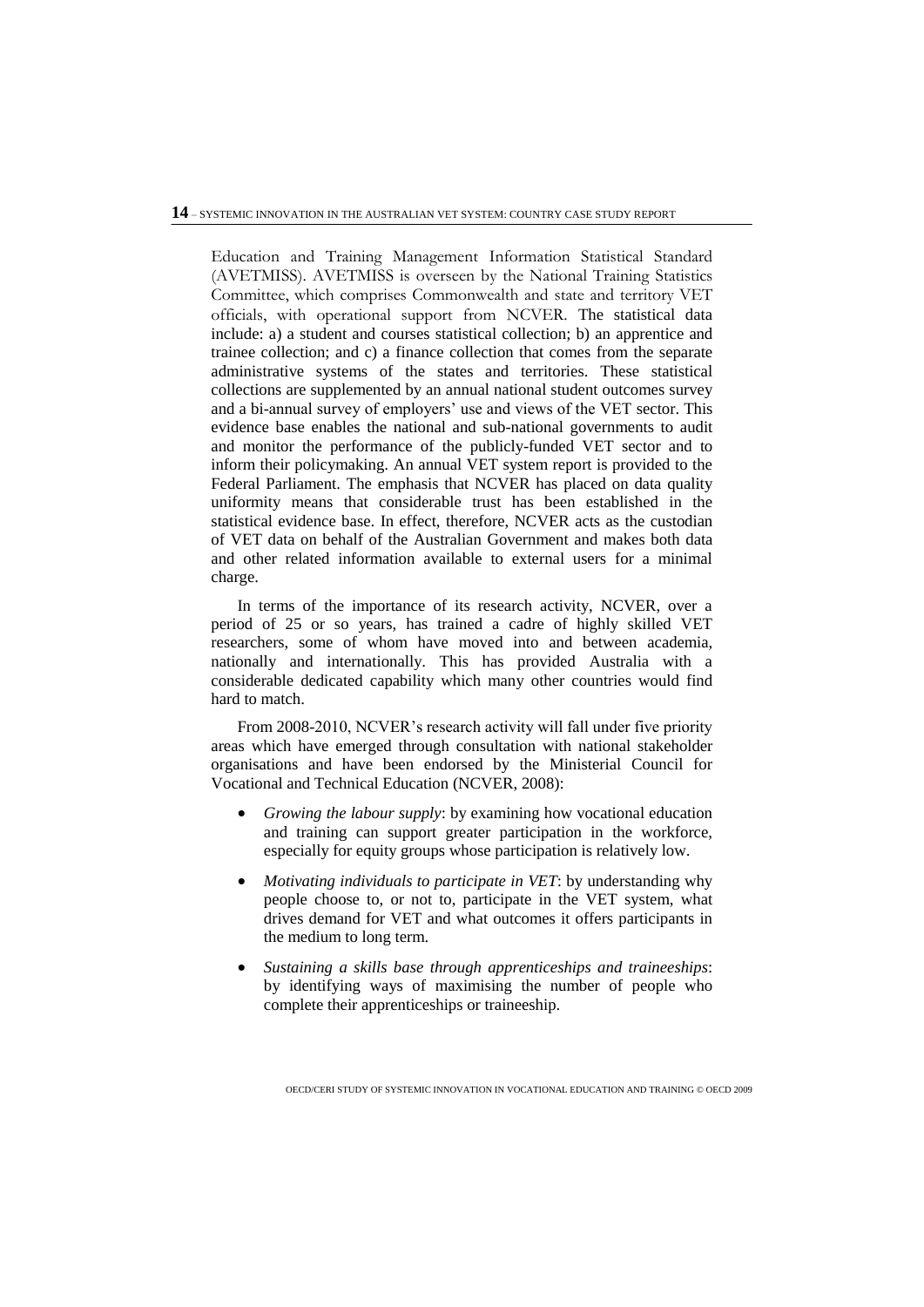- *Enhancing the productive capacity of enterprises*: by ensuring that employers are well-placed to maintain the skills of their workers and to adapt to new work practices and technologies.
- *Enabling VET providers to compete effectively*: by identifying the barriers VET providers face in operating effectively in a competitive environment.

NCVER will carry out some of the research that falls under these areas itself, while also managing the competitive grants scheme open to researchers across Australia.

#### *The process of initiating/designing the innovation*

The role and approach of NCVER has evolved over the past 25 years. It is clear from the country visit and from studying the organisation's documentation that it is a dynamic organisation which invests considerable time and energy in consulting stakeholders and "users" as to how it might further develop. Methods of engagement include targeted stakeholder forums, development of value-added research products and services, and special briefings. Over time, the organisation has learned that the way to ensure its research adds value is to ensure it is thematic, clustered around priorities and key questions of importance to the VET sector, using a range of methodological approaches and involving the key stakeholders. In terms of innovation, it is worth noting that successive national and sub-national administrations have continued to support the continuation and expansion of NCVER and, hence, have placed the creation of a nationally robust VET evidence base above party politics. This has provided NCVER with the continuity necessary to develop both research systems and a cadre of skilled researchers capable of working at a national level.

The continuity afforded NCVER has also enabled it to build relationships with a wide range of stakeholders and to build its own identity as a research and consultancy organisation. During the site visit, the organisation explained that it was committed to engaging with stakeholders across as wide a canvas as possible, but that there are capacity issues to be considered. A key question for the future of NCVER will be the extent to which it can grow further yet at the same time maintain its ability to function as a community. The expansion of collaborative research partnerships with other high impact research institutions that study skills and training issues and use NCVER data as part of their research could be a way to increase NCVER's reach through the country. This would have implications, however, for current staffing levels and general resources.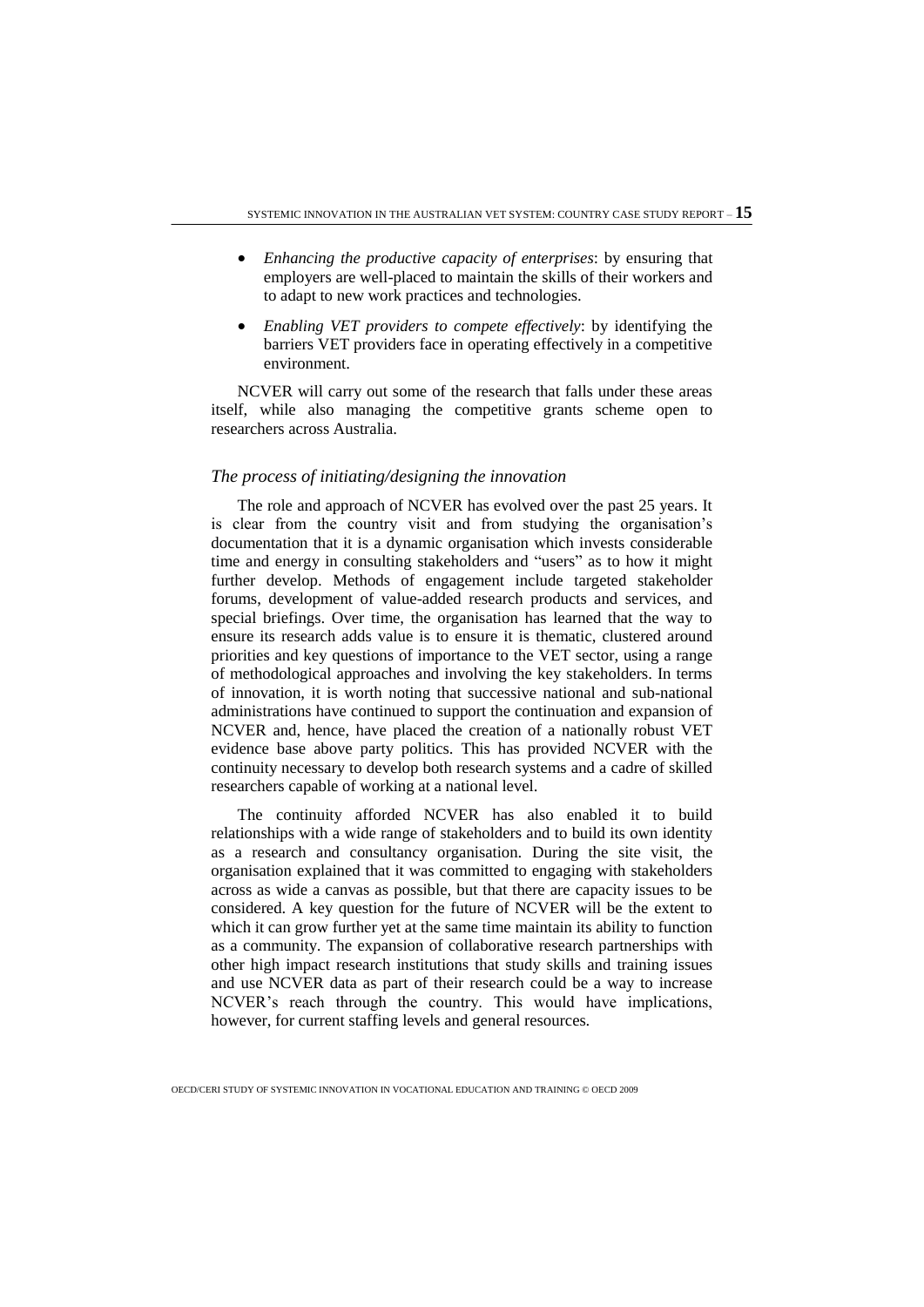#### *Use of the knowledge base*

The question of how to ensure an adequate and sufficient flow of information during the process of policy reform and innovation is extremely challenging. There are questions concerning who is considered qualified and reliable enough to provide the information, and the types of information which are considered useful and relevant to decision makers. The role of different knowledge sources (*e.g.*, formal/academic, semi-formal, popular/media knowledge, general tacit knowledge) in identifying and developing innovation policy is an essential component to the understanding of the processes underlying systemic innovation.

As has been noted earlier, NCVER has and continues to make a major contribution to Australia's formal knowledge base regarding the performance and practice of the VET system. This has been achieved within a country that, for the lifetime of NCVER, has been establishing a competitive context within which public and private VET providers are expected to operate. Discussions during the country visit drew attention to a number of issues that pose challenges for VET researchers and to areas where more substantial research is required. First, there is concern that the country still has the vestiges of a culture where policy decisions are taken without reference to research evidence and/or before evaluations are completed. Second, there isn't sufficient evaluation of VET programmes to enable robust decisions to be made about how to improve VET practice and where to invest public funds, and there is a concern that too many initiatives are launched without an evaluation strategy. Some informants suggested that Australia needed an "arm's length" evaluative body to work separately from NCVER. Third, the very success of NCVER meant that policymakers and practitioners had become overly dependent on the evidence and opinions emanating from one organisation, which, it had to be remembered, had limited capacity. This concern was coupled with the view that VET research was still a relatively young field in Australia, compared with research on general and school-based education, and, hence, the field needed a greater diversity of perspectives.

In terms of the knowledge base developed by NCVER, one major gap was cited during the country visit. Currently, the statistical evidence that NCVER can collect from private training providers is very limited as they are not required to report any activity they deliver on a fee-for-service basis. However, it appears likely that there are more students undertaking training with private providers than in publicly-funded institutions meaning, that a substantial part of the Australian VET system lies off the official statistical radar. It was clear in the visit to NCVER that the organisation is attempting (under delegation from senior training officials) to address this problem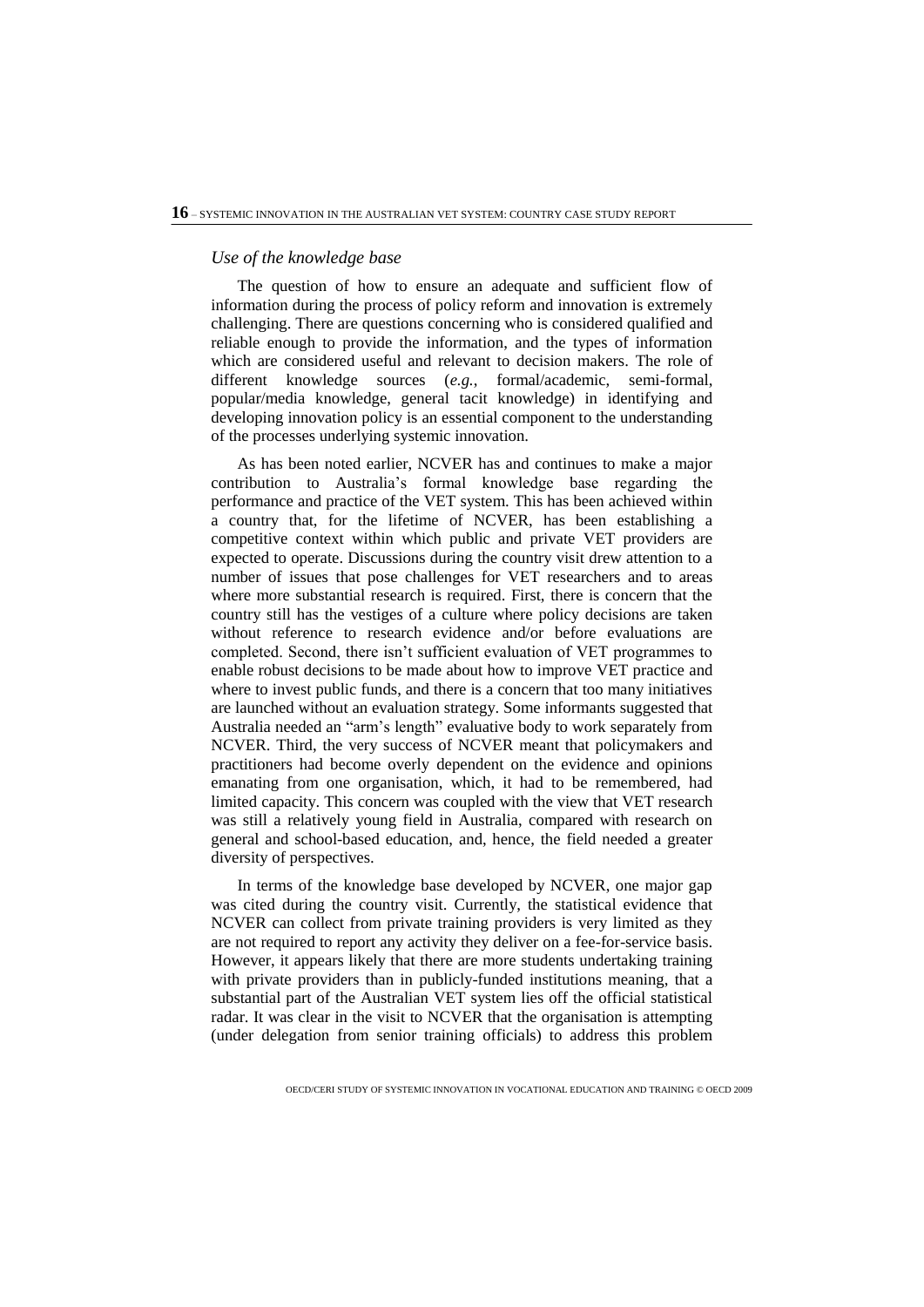through consultations with the private sector, but it is not clear how far this approach will lead.

NCVER's relationship with the academic research community not connected to AVETRA appears to be underdeveloped, though it should be noted that the researchers' forum was generally very supportive of NCVER's work. There was a suggestion that there was a weak relationship between researchers such as labour economists, sociologists and political scientists working within subject-specific departments or research centres (who tend to look to the Australian Research Council for their main source of funding) and their colleagues in education departments or VET-focused centres. The researchers' forum suggested that closer links should be developed between the ARC and NCVER. Currently, it is difficult to ascertain how much VET-related research is being undertaken in Australia as some projects funded by the ARC may appear under different titles; for example, the heading "young people" may include the study of VET issues and themes. The nurturing of a stronger relationship between the ARC and NCVER might help to increase the use of NCVER data by researchers more generally and contribute to the creation of critical (as opposed to descriptive) and mixed-method investigations.

NCVER contributes to the training and development of researchers throughout the country and continues to put significant resources into growing research capacity in the VET sector. At regional and local levels, the data that NCVER holds is available for use by policymakers, VET institutions and researchers, who, in turn, can contact NCVER staff for assistance. To help build the capacity of "users", NCVER runs workshops in statistical training round the country and funds scholarships to help practitioners engage in small-scale research projects. Given that the VET research and practitioner communities are, however, ageing, there is a concern that Australia needs to find ways to encourage younger people to enter the sector.

The Australian Government's (DEST, 2006) review of NCVER's research and statistical services identified the need to build research capacity in the VET sector by:

- attracting experienced researchers from outside the sector;
- encouraging early career researchers;
- supporting people in the sector to undertake research.

NCVER has begun to respond to these issues, with a new approach to commissioning programmes of work rather than projects. This has seen the engagement of four prestigious university centres from outside the VET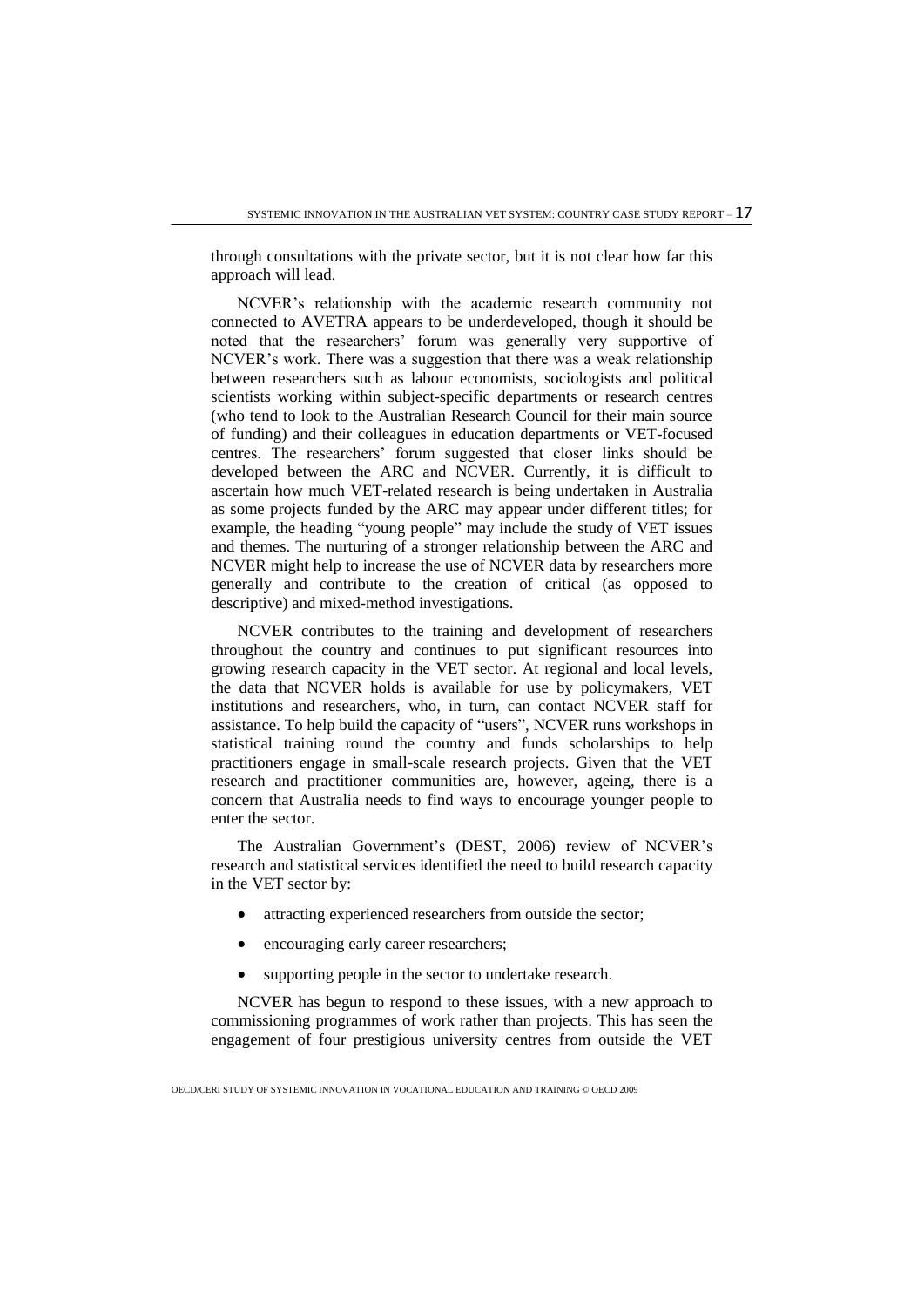research area. It has also instigated a modest scholarship scheme to encourage VET practitioners to engage in research.

#### *Implementation/monitoring/evaluation*

Since its inception, some two decades ago, NCVER has grown considerably in terms of the scale of its operations and influence. In relation to the 2006 review of NCVER's activities (cited above), three issues are particularly pertinent for this country report. First, the review recommended that NCVER should include more information in its publications to explain the institutional context of its data collection, the comparability with other available statistical sources, and the impact of changing data definitions and reporting practice with regard to comparability over time and across institutions and jurisdictions. Given the complexity of the Australian VET system and the challenge of trying to capture activity that lies outside the publicly-funded realm, NCVER has the expertise to further develop innovative approaches to statistical research which could be shared more widely, both within Australia and internationally.

Second, the review recommended that NCVER should monitor its research grants programme to ensure "broad participation by researchers in diverse institutional circumstances". This relates to points made earlier regarding concerns expressed in the researchers' forum and at other points in the country visit about NCVER's funding allocations. In terms of research priorities, the review wanted more attention to be paid to research into pedagogy. This is a significant point as the nurturing of pedagogical quality and innovation is central to the development of a strong and vibrant VET system.

Third, the review recommended that NCVER should improve its consultation processes so that it might increase the involvement of "grass roots" industry organizations and related groups. While the review stressed that both industry and NCVER should share responsibility for improving their relationship, it urged NCVER to monitor the ways in which it currently engages with employers. In particular, the review noted that industry was more critical of NCVER's usefulness than other stakeholders and had a limited involvement in both the setting and ownership of the process of setting research priorities. The relatively weak engagement with industry, as compared to education and training providers, means that NCVER is missing out on an important opportunity to monitor innovative VET practices occurring inside organizations and workplaces.

In discussions with NCVER during the country visit, the following themes were raised as areas where research was needed in order for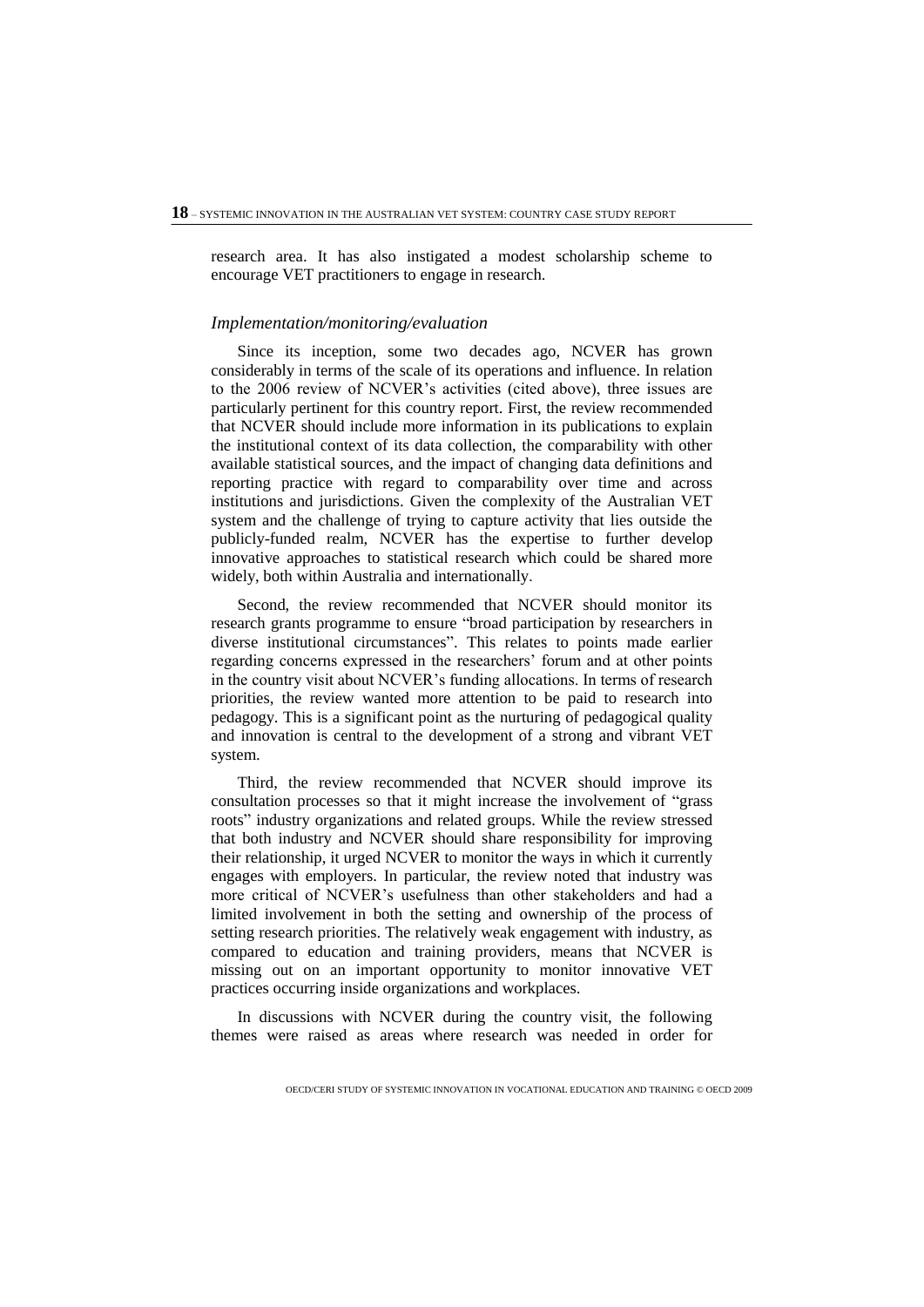Australia to develop a much more robust and richer understanding of the VET landscape:

- the changing profile of the VET workforce;
- the impact of and differentiated nature of apprenticeship wages;
- the collection of longitudinal data on the progression of learners in the VET system;
- the role of credentials and their relationship to productivity;
- the nature of skill acquisition in and outside work;
- the scale and nature of the private training market;
- the need to build models of optimal training to challenge assumptions that simply increasing the volume of training would lead to greater productivity.

It was clear from the discussions that NCVER has long-term ambitions to further enhance and embed its role both within Australia and the Asia-Pacific region, but also as a key contributor to VET communities worldwide. Part of this ambition is to develop greater electronic means of communication with stakeholders. As an organisation, it has the expertise and experience to develop innovative approaches to VET research. By strengthening its collaboration with a wider range of researchers and industry, it should be able to broaden the pool of potential recruits (and sources of secondees and interns) and, hence, further improve its own inhouse capacity and blend of skills. This wider engagement would also give NCVER access to a broader range of perspectives about the challenges facing VET and help to formulate corresponding research questions.

# *Lessons learned*

#### Positives

- NCVER has created a robust and internationally respected, fully national statistical evidence base to support the monitoring and evaluation of and research into the VET system.
- It has developed a cadre of highly skilled VET researchers and developed a model organisation for the dedicated study of VET and the standardised collection of statistical data.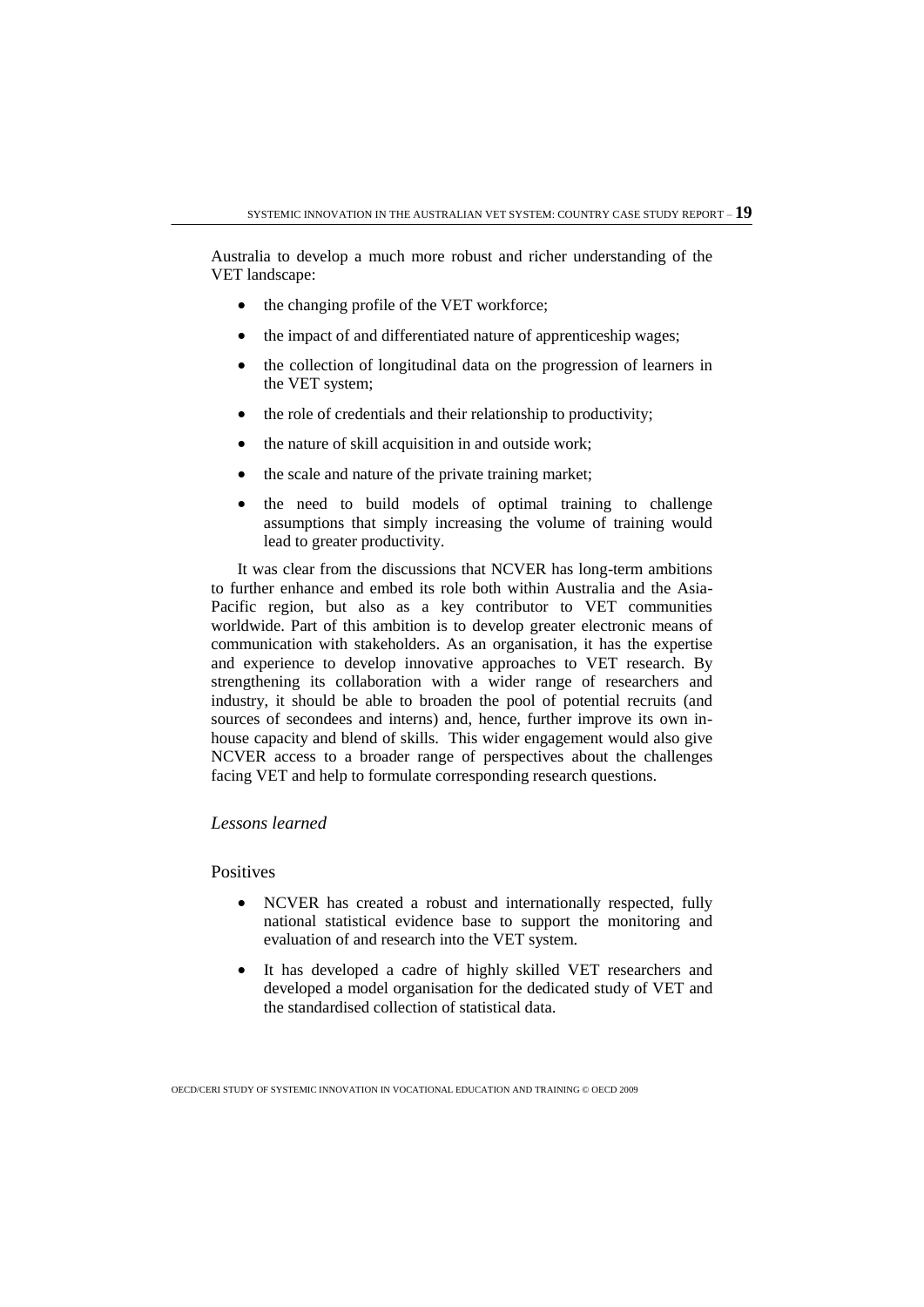- It disseminates its research widely and provides open access to stakeholders and "users", thus building capacity within the system.
- It acts as a strong "voice" for the VET system in policy circles and makes a significant contribution to raising the status of VET in Australia.
- Through its support of AVETRA, it has helped to create a community of practice for people working in VET.

# Problematics

- The close tie between NCVER's research and government priorities means that it has to contend with changes in policy focus, thus important and emerging questions may be ignored or receive too little attention.
- The strong focus on the collection of statistics leaves very little space or capacity to investigate innovative practice or research in the VET system.
- NCVER's dual role of funder and competitive research organisation raises concerns about possible conflict of interest and also whether the funding for VET research has tended, over time, to be concentrated on a small pool of researchers. The possibility of NCVER acting as a "broker" for research should be considered so that it could support new VET researchers without being in competition with them.
- The dual role may also be restricting the allocation of funds to research projects focused on government priorities and may limit the possibility of "blue sky" research which might challenge those priorities and/or explore uncharted territory. Questions need to be asked about whether and to what extent other research funding bodies should be involved in VET research in order to ensure researchers can pursue studies which fall outside NCVER's remit and/or financial resources.

# *3.2. Case Study 2: Raising the status of VET*

# *Background*

As this is a particularly complex case study it has been broken up into two parts. Part A focuses on the major national communications project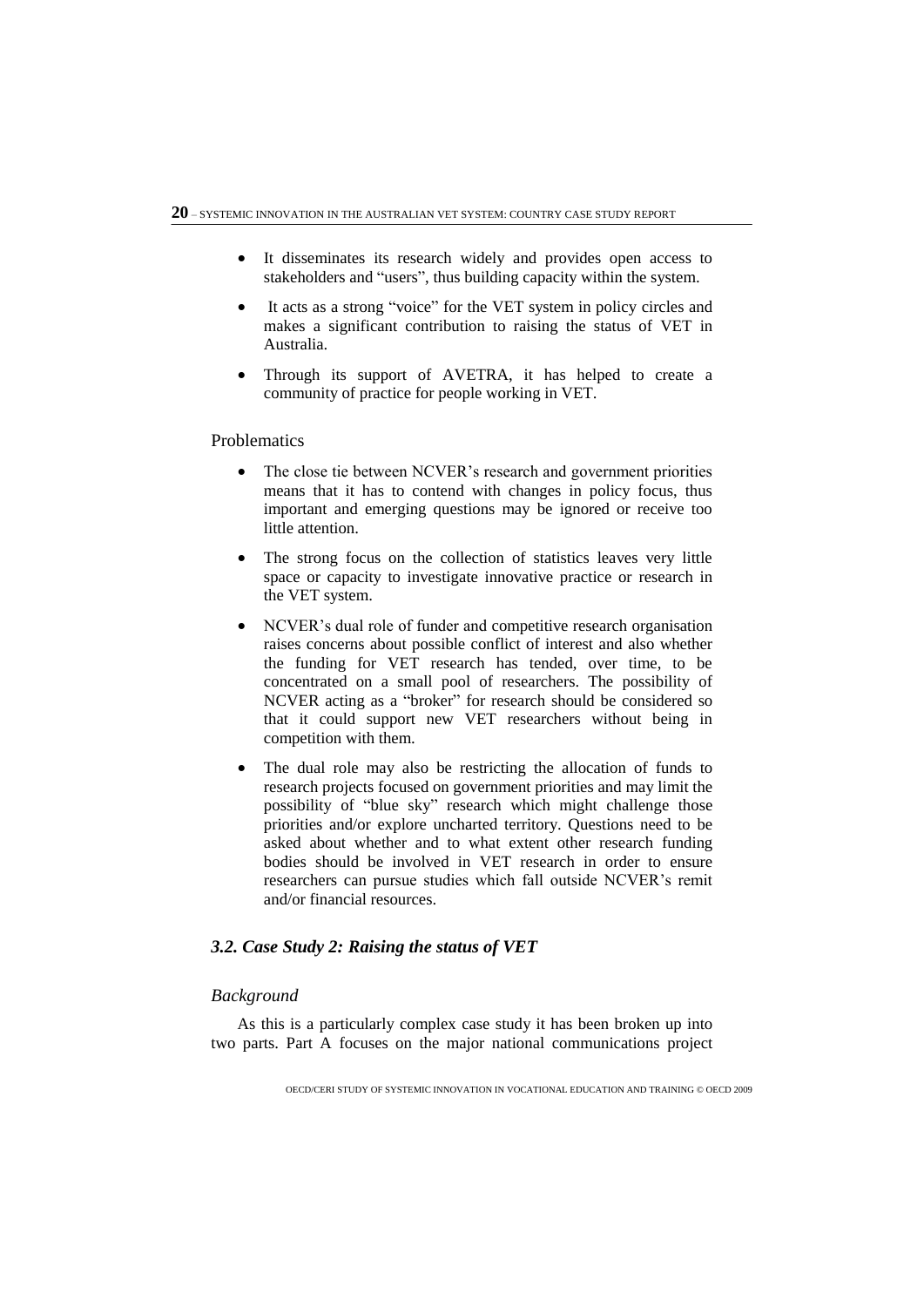aimed at marketing and repositioning VET, while Part B focuses on specific initiatives developed to raise the status of VET.

#### *Importance in the context of the national VET policy*

The challenges concerning the question of raising the status of VET are situated in a diverse and contestable policy space which has led to an array of both public and private providers and brokering agents between the world of school education and training and the world of work. The challenges linked to raising the status of VET intersect with raising the number of students who complete Year 12 or equivalent attainment to the COAG's target of 90% by 2020 – similar to policies in other OECD countries such as Denmark, with its government target of 95% by 2015 – and with the questions of when to best start to engage different groups in VET.

During the past decade there have been few sustained national strategies to raise the status of VET. It is still perceived as a second choice by many, so policy makers were keen when putting this case study forward to try and "benchmark" what was innovative practice for raising the status of VET, particularly in the later years of high school through to post-secondary training pathways.

The current government has put a strong priority on expanding initiatives to allow more individuals access to trade training, and to this end has developed a number of vocational programmes and initiatives aimed at improving access, quality and relevance of trade training in schools. Commonwealth commitments include:

 a capital injection of AUD 2.5 billion funding over the next 10 years for the Trade Training Centres in Schools Program to allow schools to apply for funding of between AUD 500,000 and AUD 1.5 million to establish a trade training centre.

The government is also undertaking further VET in schools initiatives including the:

- Mentors for our Students Pilot Program that aims to engage young people with recently retired trades people and professionals to encourage them to seek out careers in areas experiencing skill shortages and to enhance their industry knowledge;
- On-The–Job Training Program that aims to increase the number of secondary students engaged in VET accessing on-the-job training and to improve the quality of work placements; and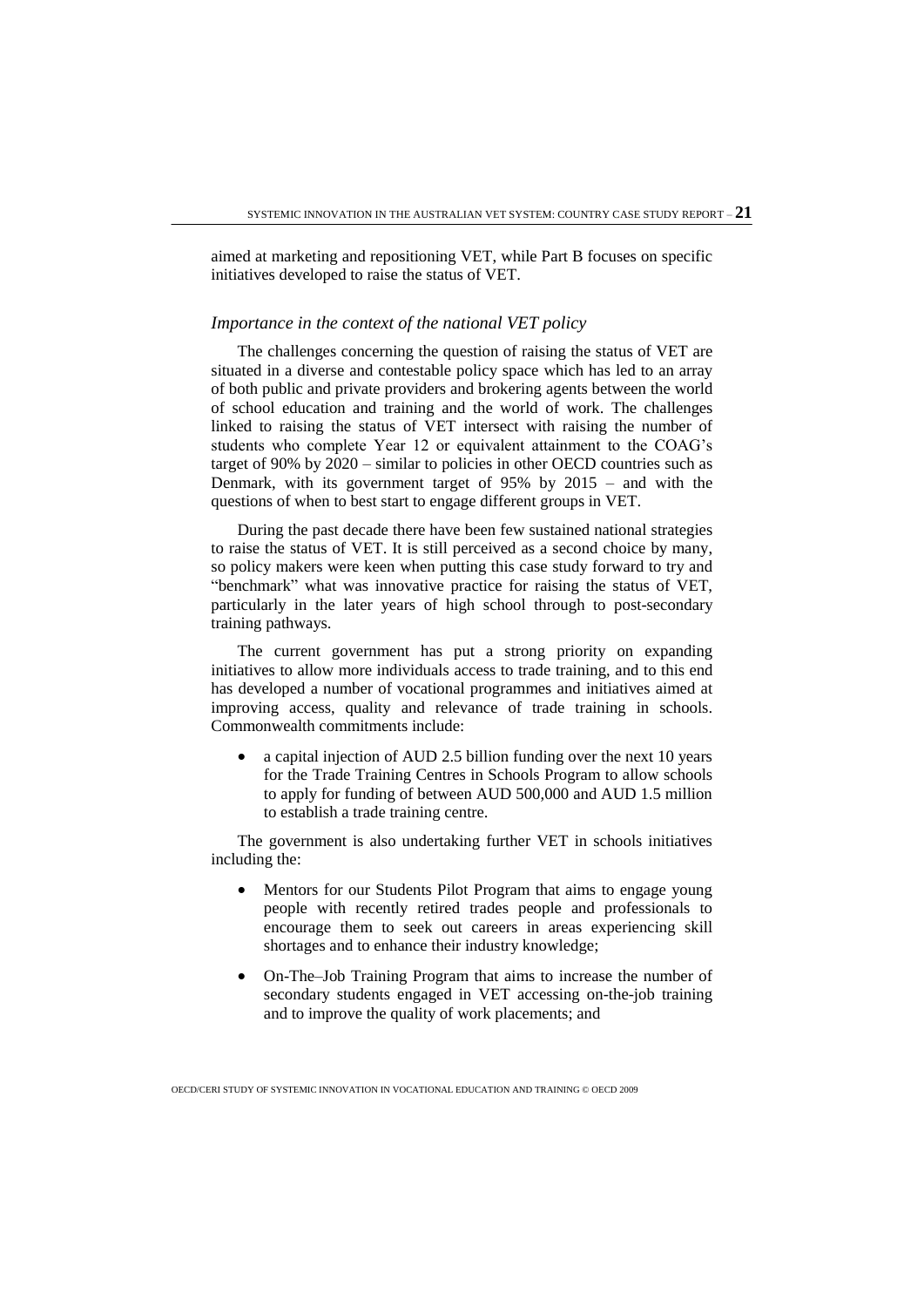Schools and Business Linkages initiative to strengthen the partnerships between schools and business to better prepare students to move successfully from school to further education, training or work.

These initiatives to expand quality VET delivery for secondary school students contrast with the Australian Technical Colleges (ATC) innovation of the previous government. Funding of AUD 439.2 million was allocated to establish and operate 24 ATCs. The colleges were established in selected regions across Australia until the end of December 2009, and specialise in trade training. These colleges added to existing trade training which was available through public and private registered training organisations and schools. The ATC initiative is the focus of part B of Case Study 2.

#### *Case Study Part A – A national communications project*

The status of VET remains a challenge in Australia as in other OECD countries. In response, a strategic national communications project is currently underway. Its aim is to improve public perceptions of vocational education and training, particularly the traditional trades. Preliminary project consultations with stakeholders led to the conclusion that the overall business driver for the project is based on the skills needs that exist in Australia and ways of increasing the flow of people into VET.

#### The process of initiating/designing the innovation

In 1999 a national marketing strategy for VET – meeting market needs – was launched. Its primary focus was on attitudes, values, and behaviours of individuals and employers with regard to the broader notion of learning rather than specifically on VET. The aim was to try to create a framework for marketing VET in the wider context of lifelong learning. At the time, perceptions were that VET was relatively unknown and poorly understood and therefore had a low status. In 2003 the council of ministers endorsed a strategy for branding and promoting nationally recognised skills for work – now with a stronger focus on the labour market and economic role of VET. Ministers, however, were concerned about the potential cost implications and wanted a lower cost option. This led to a study carried out by the former Australian National Training Authority (ANTA). It had a narrow and explicit focus on repositioning the value of nationally endorsed qualifications with a number of common key messages to the key target groups across states and territories. In 2005 the work was handed over to the Commonwealth ministry (the former Department of Education, Science and Training). At that time, states, territories, and the federal government had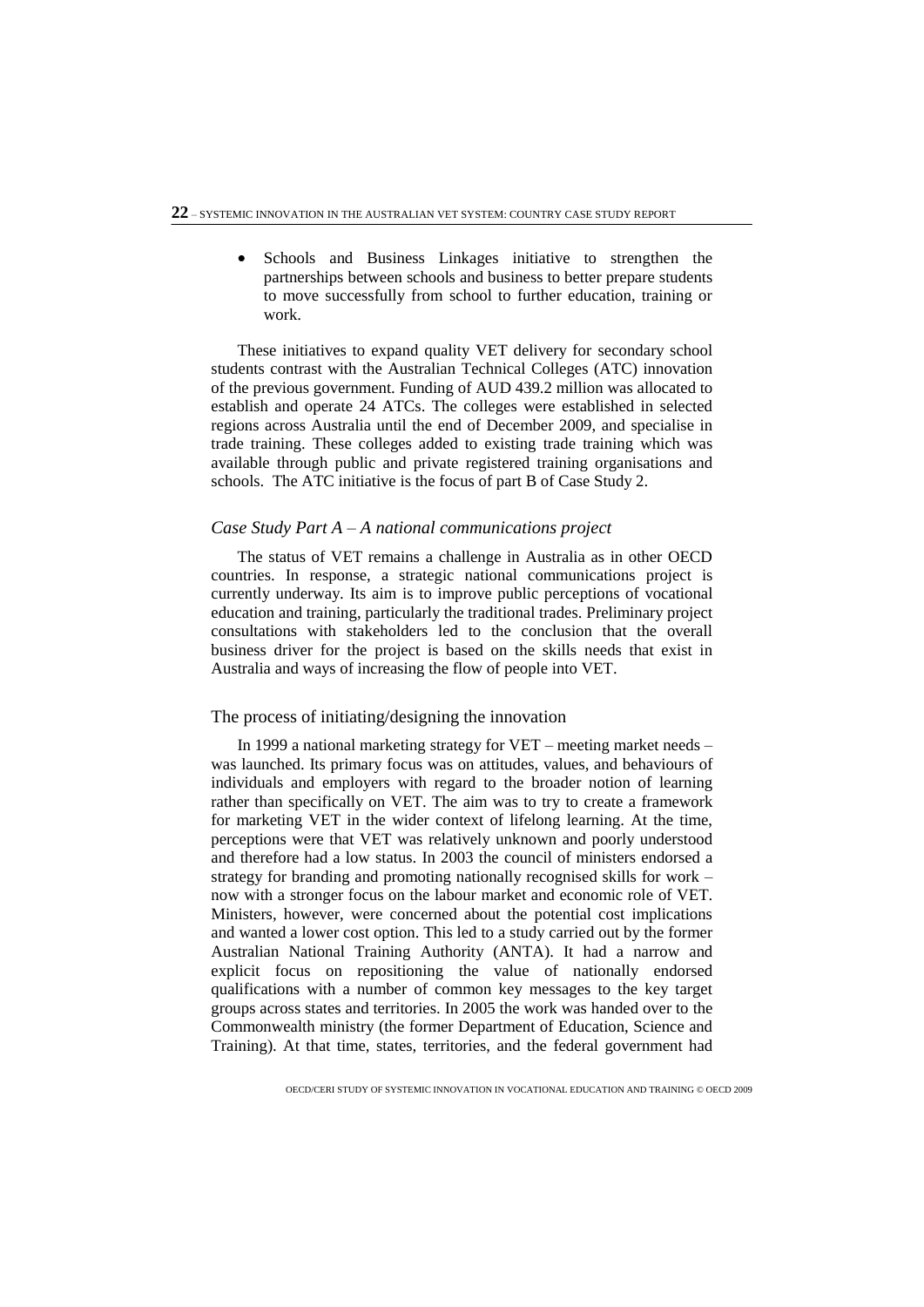their own ongoing campaigns, and there was also a common growing feeling that branding strategies for VET would not in themselves solve the problems of a poor image of VET.

#### The use of the knowledge base

With the 2005-08 Commonwealth-State Agreement for Skilling Australia's Workforce<sup>3</sup> a new communication approach was developed which aimed to improve public perceptions of vocational education and training, particularly the traditional trades. This was based on the finding that some of the reasons for VET holding a low status were common negative perceptions about VET across stakeholder groups, lack of information about VET, and the lack of transparency concerning VET pathways, all of which constituted major barriers to attraction and retention in VET (Quay Connections, 2003). With the background of all previous survey work, it was decided to create a national project with participation of the Commonwealth and all state and territory governments. It quickly became clear that there was a rich research base on students and providers in the VET system but that there was a fundamental gap in the knowledge base about people who were not in the sector. In particular, little was known about their perceptions of VET and their knowledge base on VET, and if there was a link between the two and from the two to career intentions.

#### Implementation

The key elements in the national communication project, still not finalised, were identified as:

- Analysis of people's knowledge, attitude and career aspirations, and their interconnectedness to VET, carried out through a baseline telephone survey of a population of 9000 members of the Australian working-aged community (people aged 15-65 years). Findings from this survey were tested and discussed further with other groupings. The survey has been designed so it can be repeated over time to track developments in attitudes, perceptions, and knowledge as a result of future more targeted initiatives.
- Environmental scan of what information materials are available and the channels being used.

 $\mathbf{3}$ <sup>3</sup> *www.comlaw.gov.au/.../0/4A63FD15E3C98C60CA2570E000054E1B/\$file/SkillingAust Workforce2005.pdf*

OECD/CERI STUDY OF SYSTEMIC INNOVATION IN VOCATIONAL EDUCATION AND TRAINING © OECD 2009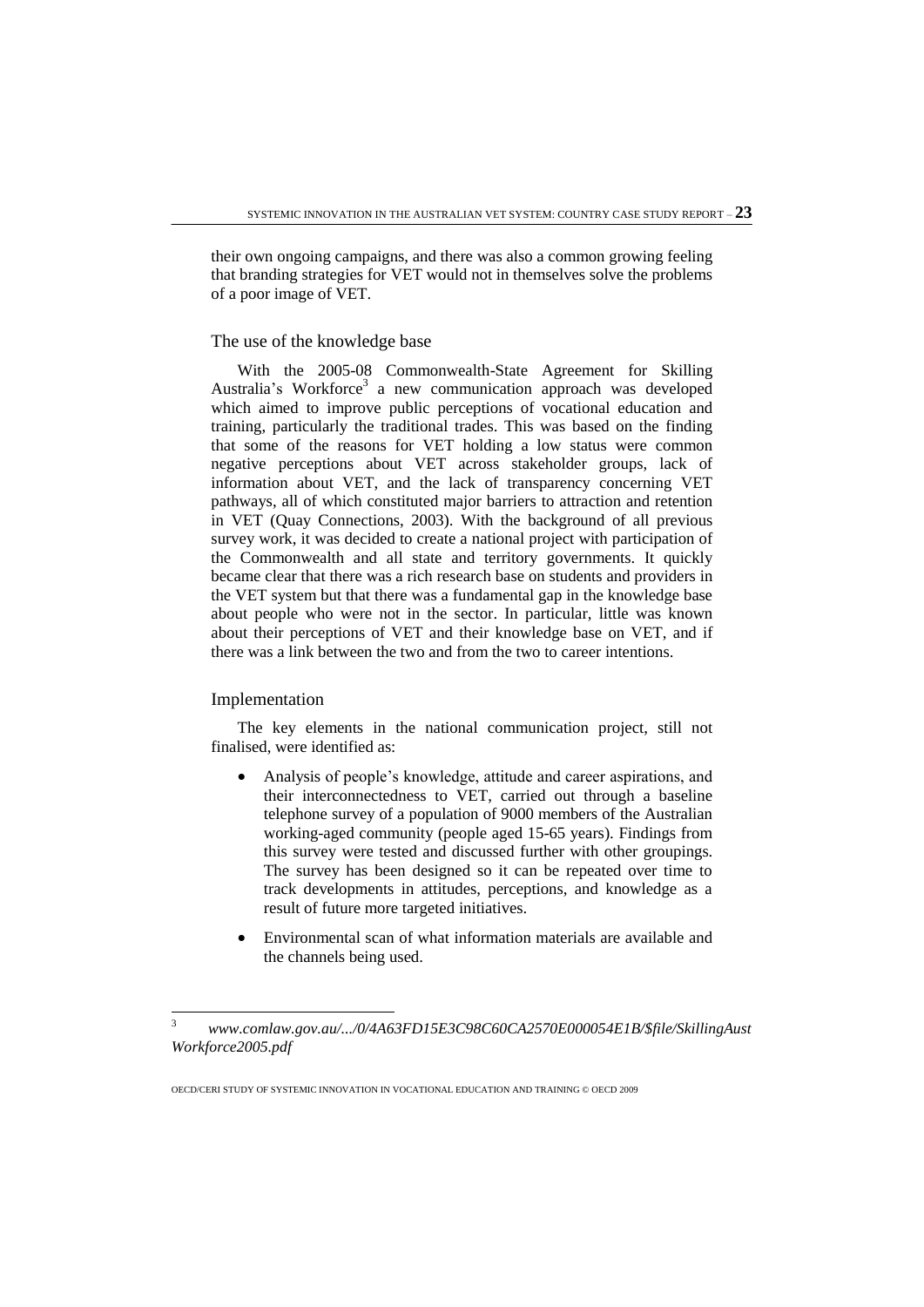- Analysis of how VET was reported in the media over a period of 12 months from January-December 2007, also examining how higher education was covered in the media in comparison to VET in the same period.
- Identification of key audiences and development of appropriate targeted communication strategies (for example persons undertaking training for re-skilling purposes). This exercise has yet to be developed.

There is generally poor knowledge about VET and a low recognition of VET as a term and as a system – some 65% of the surveyed population knew about VET. One of the problems brought forward by one of the researchers involved in the communications project was that VET traditionally has been compared to the university sector. Again and again different stakeholders reported that VET throughout the knowledge value chain is perceived as the poor cousin, underlining the need to raise the status of VET.

While overall, the survey has shown that career advisors perceive VET quite positively it also found that the influence of parents is key but that they are more likely to steer to university or directly into the workforce without further training than towards VET. Segments of the community holding less positive attitudes to vocational education and training were those with limited exposure to trades, those who speak a language other than English at home, and those in the workforce who have no post-school qualifications.

Consultations with stakeholders prior to formal research activities, and consistent with international findings, have identified differences in terms of attitudes and willingness to engage in VET linked to company or enterprise size. Opinions and advice from stakeholders seem to suggest that Industry Skills Councils are key players in informing and engaging the employer base and targeting the different sectors. Initiatives have for example been taken in the mining sector which is currently heavily affected by skill shortages, also at higher levels, due to the technology intensity in the sector.

#### Monitoring and evaluation

Since the national communications project is currently being implemented, it is too early to assess what type of effects it will have in terms of repositioning VET as an attractive educational pathway into employment, although it does serve as a baseline. However, most likely the project will not in itself have a lasting impact unless accompanied by measures to raise the attractiveness of VET to target groups with quite diversified educational orientations and levels of motivation.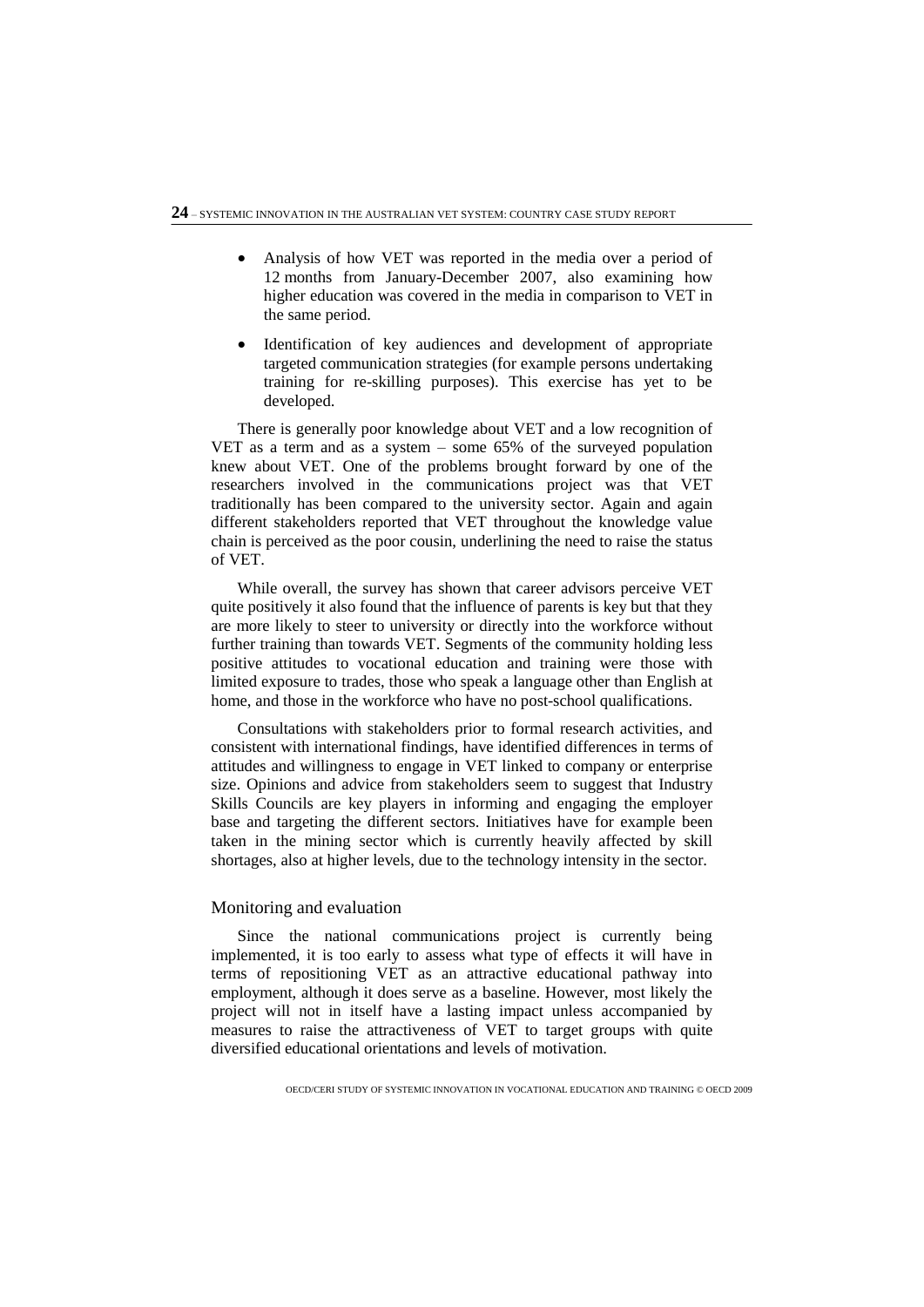#### Lessons learned

The research shows that there is a good platform for strengthening the status of VET, in that younger people (15-19 year olds) have much more positive attitudes towards VET than 20-65 year olds. It has also provided a number of valuable lessons:

- There is a need for a more consolidated, consistent national information strategy with a set of key messages targeted to different groups of stakeholders.
- VET must be communicated from the user's perspective, rather than that of the provider. In the future, communication strategies should be developed in a community-focused manner to help consumers navigate through their options and prospects, thus increasing knowledge and understanding of the system.
- The previous national marketing strategy was very comprehensive and aspirational, and as a result it was difficult to obtain governmental engagement, as state and territory governments were concerned that raised demands would be financially unsustainable. The push was therefore that the outreach strategy should be restricted to skills and training and not to the wider notions of lifelong learning. Paradoxically, it is just this type of restriction that contributes to the low status of VET. In order to combat this, the new market research is more targeted and gives easier policy leverage with an overall line of argument based in a skills- and work-ready agenda.

In April 2008 the study was presented to and discussed with stakeholder groups as a basis for developing future communication strategies.

#### *Case Study Part B – Training providers*

Raising the status of VET is a complex process shaped by multiple factors that go far beyond how VET is communicated – not least given the complex governance structure that characterises the VET system in Australia. As the National Communications Project so far has shown, the status of VET intersects with perceived future quality of work, payment and career structures, and quality in delivery including the quality of teachers and trainers and the school leaders. Finally, but more implicitly, the status of VET, as discussed in Case Study 1, is also shaped by the quality of VET research and the broader knowledge base available concerning the role of VET in the economy and as a component of the innovation system. A rich and publicly appreciated knowledge base not only shapes public

OECD/CERI STUDY OF SYSTEMIC INNOVATION IN VOCATIONAL EDUCATION AND TRAINING © OECD 2009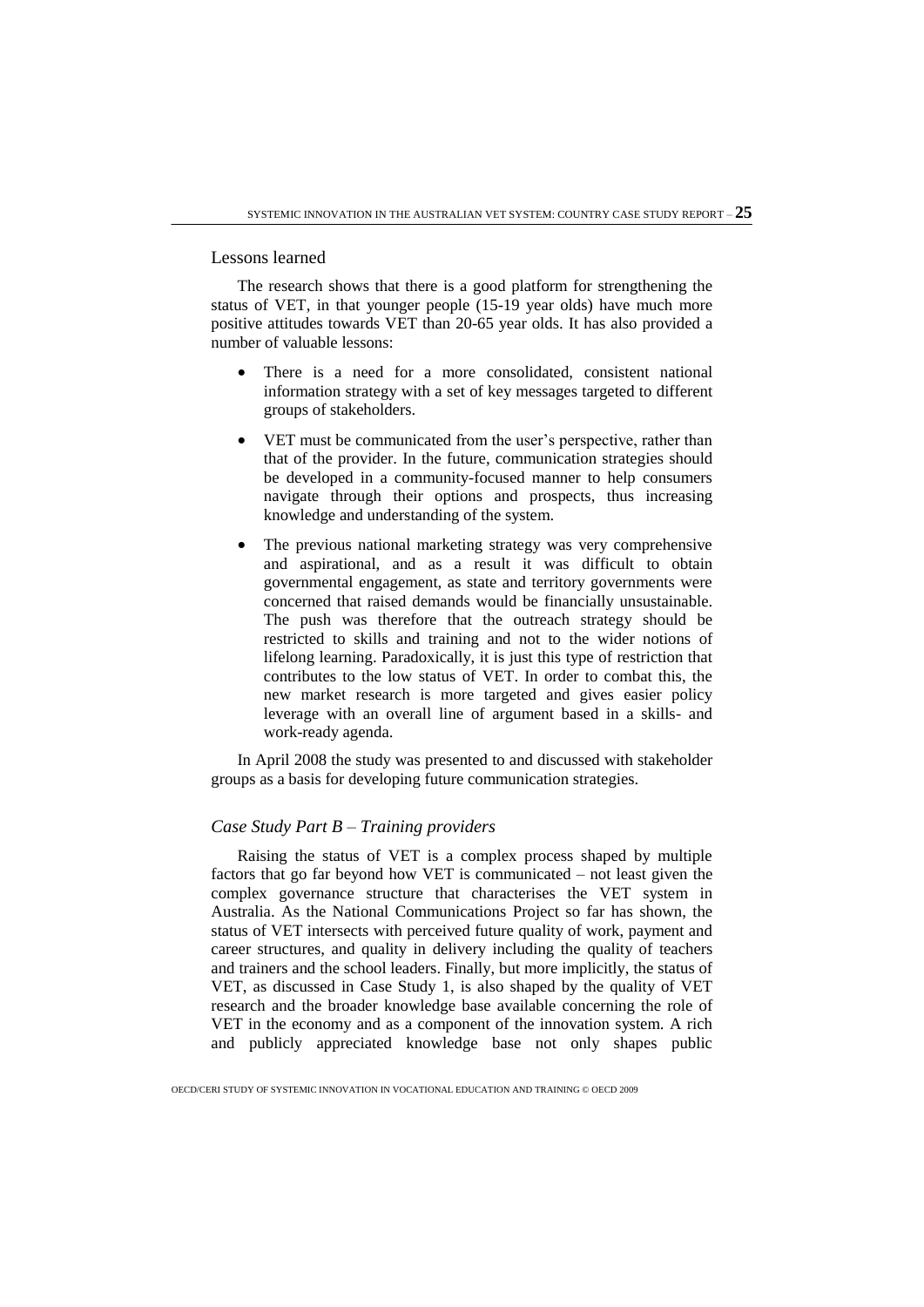perceptions, but also may influence perceptions about where money is best spent in terms of driving wider socio economic goals.

Attempts to address the status issue also take place within the system at the level of provision. The Australian approach has been to engage on a number of different levels and through different providers, including group training organisations and public colleges. This section looks at each of these initiatives, but focuses primarily on Australian Technical Colleges (ATCs), a controversial, Australian Government-led, structural innovation designed to raise the status of VET among young people, parents and employers. While the Technical and Further Education (TAFE) colleges are the most internationally known institutions for VET in Australia, the OECD team visited two ATCs.

#### The process of initiating/designing the innovation

Both federal and state government policy makers agree that it is timely to take stock and rethink policy to meet growing structural changes in the labour market. The overall government strategy over the past decade has aimed to introduce an open training market and to replace provider-driven training with a more industry-driven approach. This has led to a variation in supply and partnerships, both public and private, and also to different brokering arrangements facilitating the meeting between trainee/and or apprentice and the potential training company. One of the models mentioned by researchers as being quite innovative is the group training organisation, a type of broker service that the review team unfortunately did not have the opportunity to visit during the review. In essence the national network of over 150 group training organisations in Australia runs on a business model which links employers with apprentices and trainees with training providers. The group training organisations place apprentices with a specific company according to its particular circumstances. They take care of the paperwork for wages, allowances, workers compensation, superannuation etc., and are present throughout the period of the apprenticeship or traineeship. Group training organisations around Australia now employ over 40 000 apprentices and trainees, and over 35 000 businesses use group training for their apprentices and trainees.

This model is also innovative in that the it is responsive to small and medium enterprises (SMEs), which often do not have internal capacity to handle administrative matters around an apprentice or trainee contract – particularly in periods with skills shortages such as now. Due to their small size and/or degree of specialisation, these would not have been able to support an apprentice for the duration of their training or provide the necessary exposure to the full complement of skills needed for a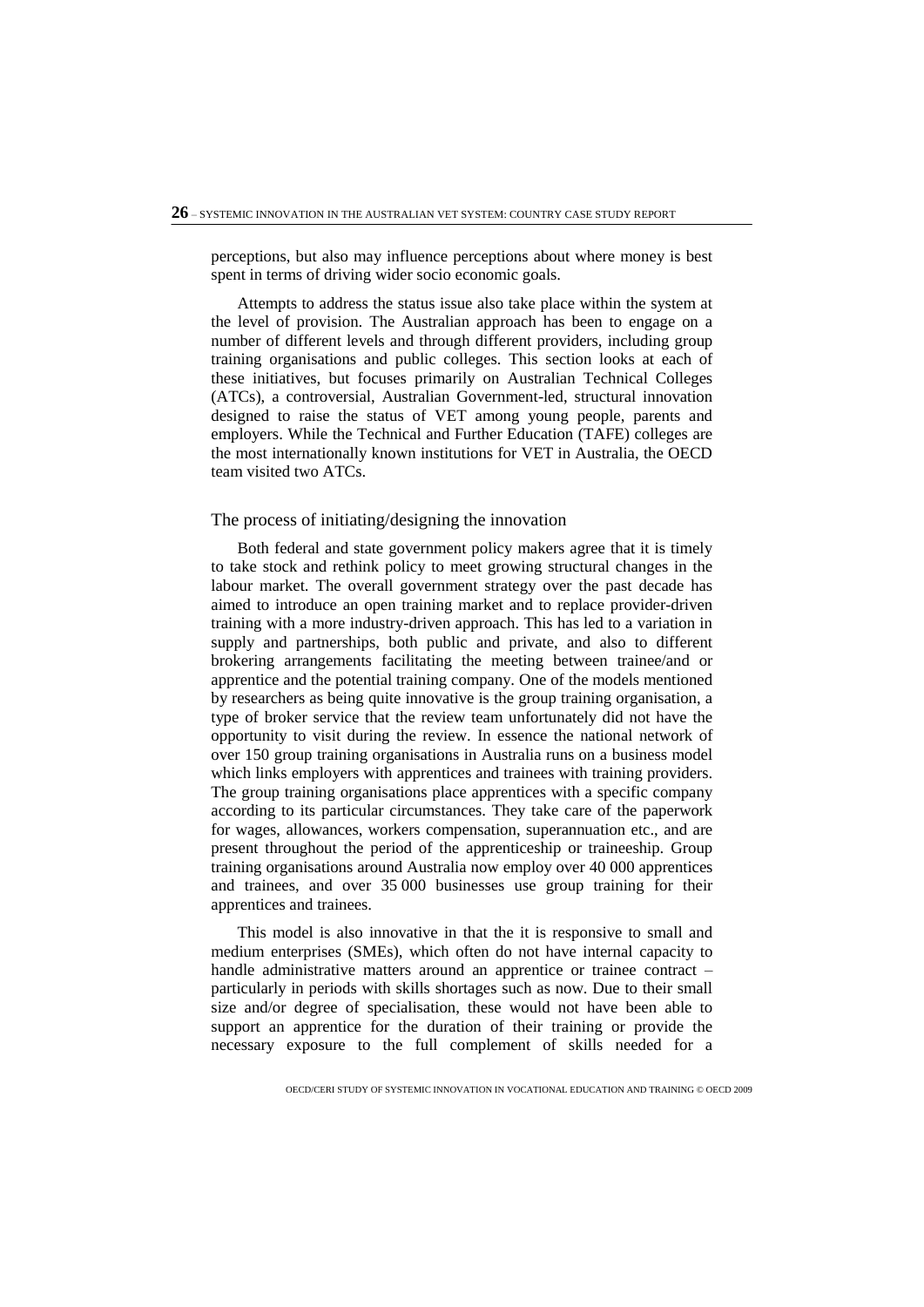qualification. They also have a special place in thin markets such as regional and rural Australia. In other OECD countries with dual systems, different models have been implemented or are under consideration to both ensure that the work-based training component provides full exposure to a given occupation, and provide flexibility for the companies involved. This is done either by allowing specialised firms to enter a shared contract with an apprentice or through flexibility in time whereby the student is guaranteed a completion of a qualification but the individual firm is only contractually committed to engage for part of the work-based training, with options to prolong and finish the apprentice contract. In both instances it is the vocational colleges that handle all contractual brokering between companies and the student with persons in-house specially trained to function as brokers.

#### The use of the knowledge base

As states and territories have the primary responsibility for education and training delivery, the use of the knowledge base in the development of innovations also differs across jurisdictions. As the team only had the opportunity to meet with a few state representatives during the visit, there is limited evidence from the review on how and to which extent the different states and territories make use of a knowledge base as part of policy reform and innovation. An interesting example of knowledge management however, was provided by the State of Victoria through the On Track Project. The project includes a longitudinal survey to develop a detailed picture of their transitions over four years after leaving school, so as to give parents and the Victorian public information about the diversity of pathways young people may pursue after leaving upper secondary school. It must be noted that as mechanisms for sharing such knowledge across states and territories seem limited, it is likely that this information stays within the Victorian system.

#### Implementation

One of the more recent initiatives planned for review in 2009, implemented by the previous government, is the Australian Technical College (ATC) programme, which established 24 independently operated colleges in regions with identified skills shortages, a high youth population and a strong industry base. Each college was established as a registered school that could also be registered as an RTO (registered training organisation). The colleges each have quite different operational models, but each college is required to have an industry-led governing board, and there is common federal government legislation and a common funding structure.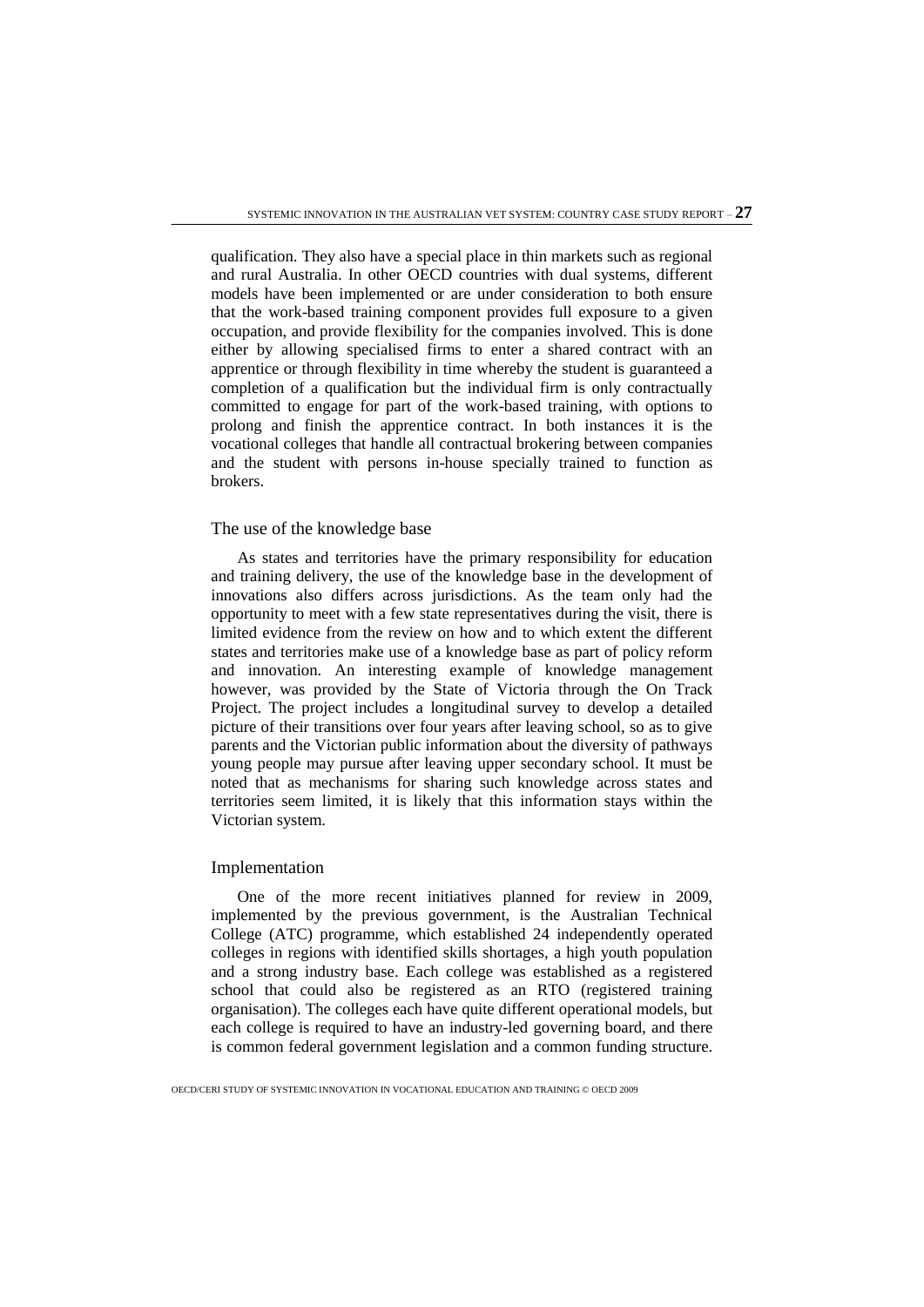Colleges are operated in the majority of cases as independent companies. The model for each college was developed to meet the needs of the specific regional context. Seven colleges are stand-alone operations, whereas the rest operate through various partnership arrangements. While the request for proposals occurred in 2005, the majority of colleges did not start their operations until 2007: five colleges opened in 2006, 16 opened in 2007, and three opened in 2008.

The ATC legislation<sup>4</sup> was proposed in a context in which the number of persons entering and completing a VET apprenticeship had been falling, in spite of multiple initiatives for over a decade to encourage more people to enter a VET pathway. The ATC programme aimed to raise the status of VET so as to meet growing skills needs in the labour market particularly affecting SMEs in the traditional trades, by implementing a specialised upper secondary infrastructure to make VET available through Australian school-based apprenticeships at the Certificate III level in conjunction with the Senior Secondary School Certificate. During the review, the team had opportunities to meet with four technical college principals and chief executive officers, members of the board, students, parents, and employers. One of the colleges operates in a sparsely populated area and has a business model through which it mainly functions as a broker for registered training provision, except for the mining industry which had in-house capacity, whereas other colleges were registered companies with training conducted in-house.

When the technical college programme was formulated by the then federal government, the tendering and operational specifications set detailed conditions for their operations. The programme was aimed at the five traditional trade sectors: automotive, building and construction, electrotechnology, metal and engineering, and commercial cookery. The legislative framework<sup>5</sup> for the ATC initiative specifically targeted a youth cohort at the upper secondary level. The legislative basis did not in any way stipulate that the ATC college infrastructure could also be used for other vocationally oriented purposes such as workforce development. In that sense the technical colleges have from the outset focussed on their core-business, senior secondary education integrated with apprentice training, which is perhaps why they so quickly were able to become operational. On the other hand the ATCs have been very limited in entrepreneurial options, although

 $\ddot{ }$ 

<sup>&</sup>lt;sup>4</sup> Australian Technical Colleges Act (Flexibility in Achieving Australia's Skills Needs) 2005.

<sup>5</sup> *www.comlaw.gov.au/.../0/3987E315F0E6DAC1CA25736F00103E9A/\$file/AusTech ColFlexSkillsNeedsAct2005.pdf*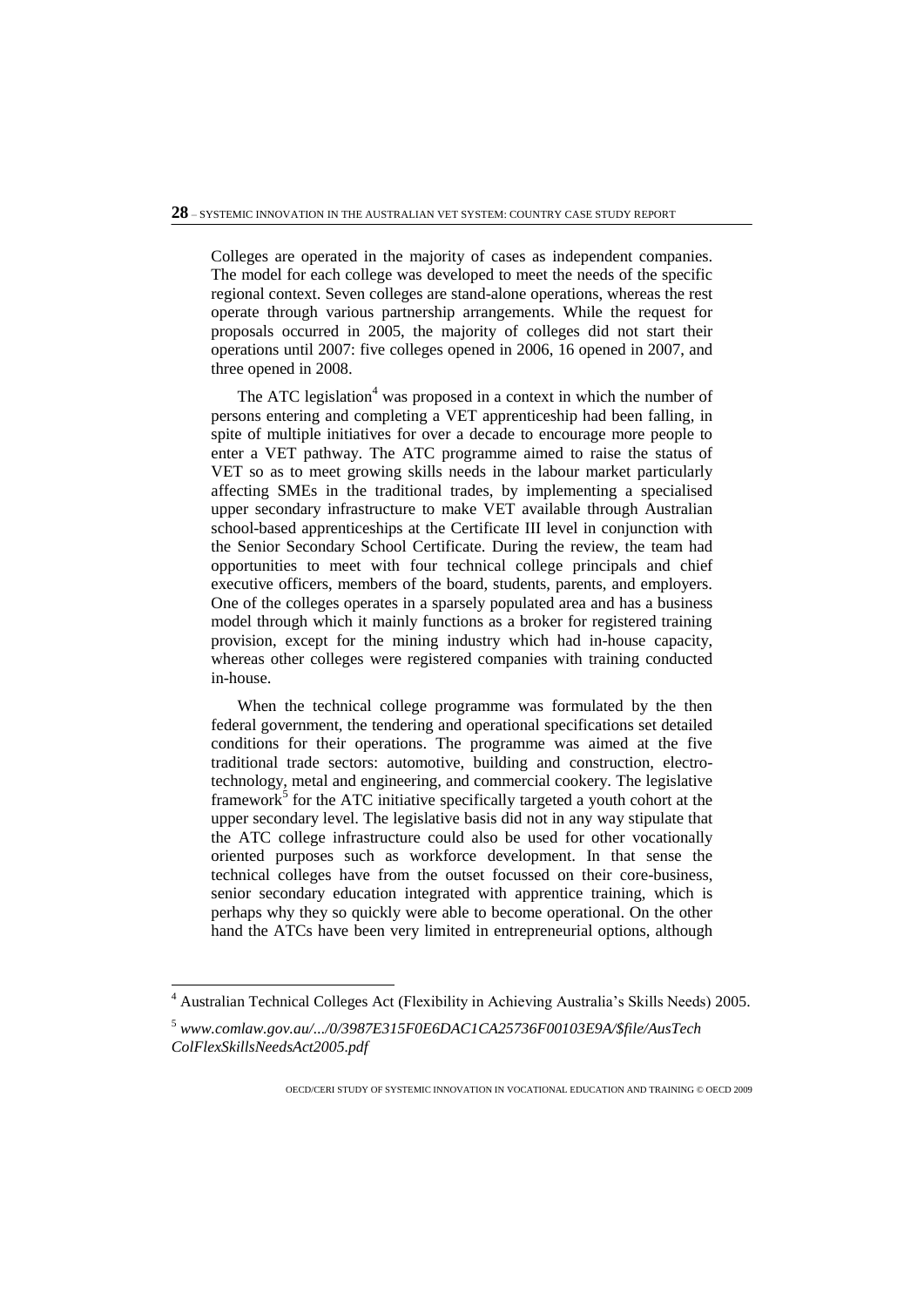the institutional capacity was available and local socio-economic circumstances would have benefited from a wider approach.

The review team visited colleges in south Adelaide (South Australia) and northern Brisbane (Queensland) and had an opportunity to talk to local employers, students and trainers as well as college directors and staff. The two colleges operated as independent co-educational colleges and registered training organisations (RTO). The colleges had, like many other ATCs, refurbished existing infrastructure within a very short time in order to quickly achieve a mode of operation. The ATC in North Brisbane had 300 students enrolled in years 11 and 12, 10% of which were girls – a gender imbalance that seemed to be the same across institutions visited. The board of the college clearly showed the industry orientation of the college, with nine board members from industries representative of the five trades' focus at the college, and four others from a community and/or an entrepreneurial background.

At the outset specific enrolment targets were set by the government in consultation with local stakeholders. Although at one of the colleges visited the number of enrolment applications exceeded the places available, this has not been the case for the majority of colleges. One of several factors influencing enrolment rates is population density, with colleges in more sparsely populated regions experiencing both more difficulty in finding students and the necessity of students to travel long distances to reach the nearest ATC. The colleges the team talked to had no specific formal targets for disadvantaged groupings, but each had ways of trying to include girls, the indigenous student population, and dropouts. Students not accepted would be counselled in alternative education, training and career pathways by representatives of the ATC, and there were instances in which students not accepted in the first application round were accepted in the second.

The ATC-North Brisbane outreach strategy was very explicit about addressing parental attitudes, presenting data and research to support its operational strategy – in particular, the completion of the Queensland Certificate of Education (QCE) and impacts on retention, employment, and salary. The whole culture, not only in this college but also in the other colleges the team met with, seemed to build on a common philosophy of continuous improvement and engagement, thereby also nourishing the students' employability skills. As part of the communication strategy, the ATC-North Brisbane had also written columns to local media to inform and influence stakeholders, and the principal has been part of the executive of the National Australia Technical Colleges Association.

The ATC model enables students to obtain the Year 12 Senior Secondary School Certificate of Education in their state, providing a basis

OECD/CERI STUDY OF SYSTEMIC INNOVATION IN VOCATIONAL EDUCATION AND TRAINING © OECD 2009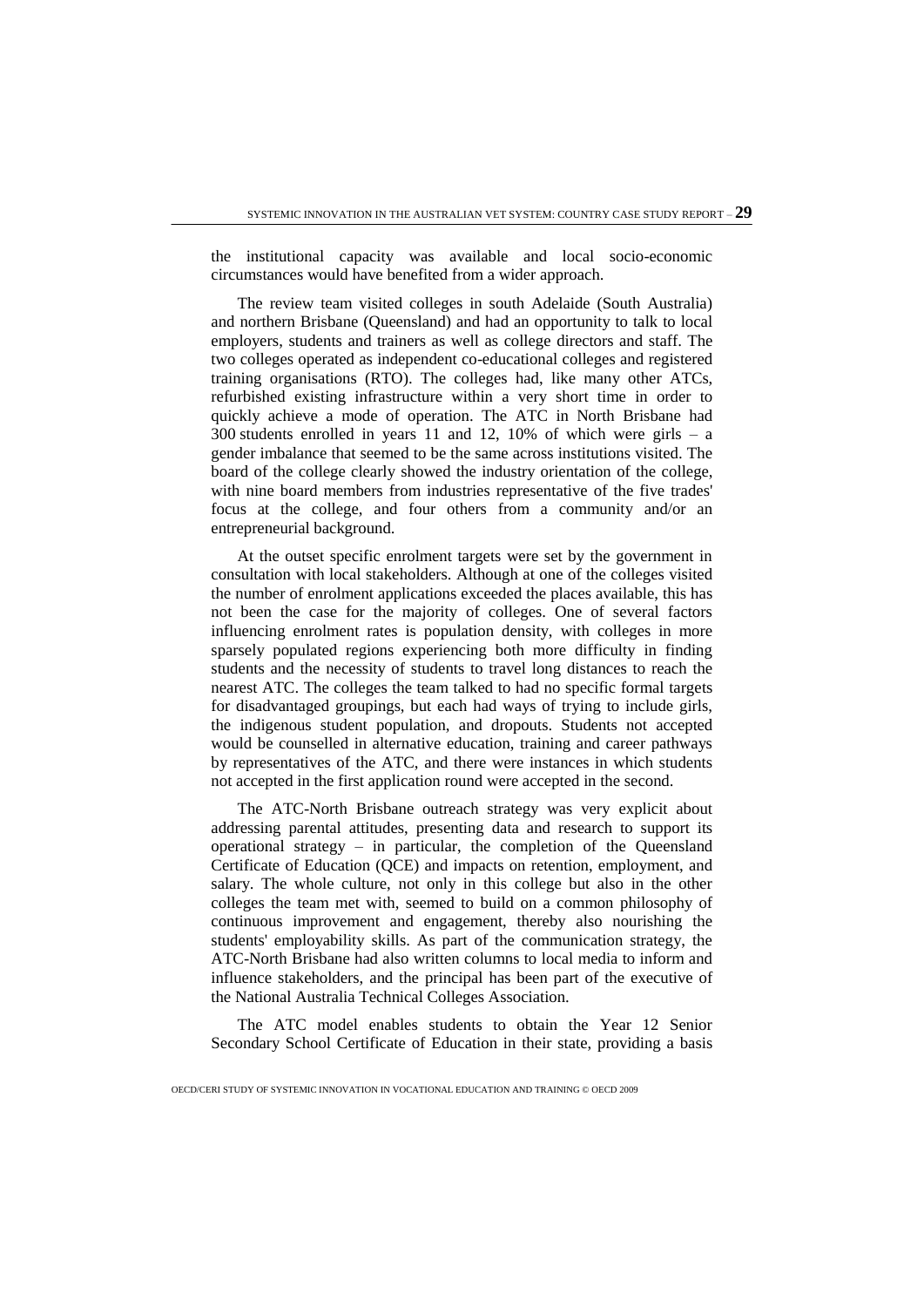for a pathway into tertiary education, as well as being able to commence a Certificate III apprentice pathway that includes broader employability skills by completing up to 45% of their trades' training. A central element of the quality framework was also that only persons qualified within the particular trades would be employed as trade trainers. The use of qualified trade trainers is an important signal showing that an ATC is not just a continuation of school but something different, and through the qualified trade trainers at the college the young apprentices are gradually exposed to a community of practice within the particular trade they have chosen.

One of the challenges for the colleges has been to retain the students in the two year programme until the completion of Year 12 due to the employment opportunities currently in the labour market, particularly in the mining industry. One way of tackling this has been to actively respond to industry needs by organising student timetables to enable two part-time apprenticeship students to alternate between the one employer and the school during the programme period, with the effect of providing the employer with one full-time apprentice. Although all colleges have lost students to full-time apprenticeships, this approach did seem to be effective. In North Brisbane, for example, 95% of the Year 11 cohort who commenced an apprenticeship contract in 2007 (the ATC's first year of operation) remained in training and education. This figure includes those studentapprentices who resigned from their original employer and recommenced with another employer (10%), those students who entered a full time apprenticeship (7.5%), and those who resigned and did not recommence training in any form. While nationwide apprenticeship attrition rates were around 40%, the attrition rates of some of the technical colleges were considerably lower – the ATC-North Brisbane, for example, had an attrition rate of 5.2%.

#### Monitoring and evaluation

The programme development and implementation has been achieved within a very short time. There was no evaluation framework for piloting and reflecting which otherwise could have guided implementation. During this period however, the former Department of Education, Science and Training, engaged three separate consultancies (conducted by RSM Bird Cameron, ACUMEN and KPMG), to undertake a general review of operations, and the programme was independently audited by the Australian National Audit Office in 2007. These reviews have guided the implementation of the programme. The overall planned outcome evaluation of the ATC programme has been postponed until 2009, as the majority of colleges (16) opened in 2007 and a further three colleges opened in 2008.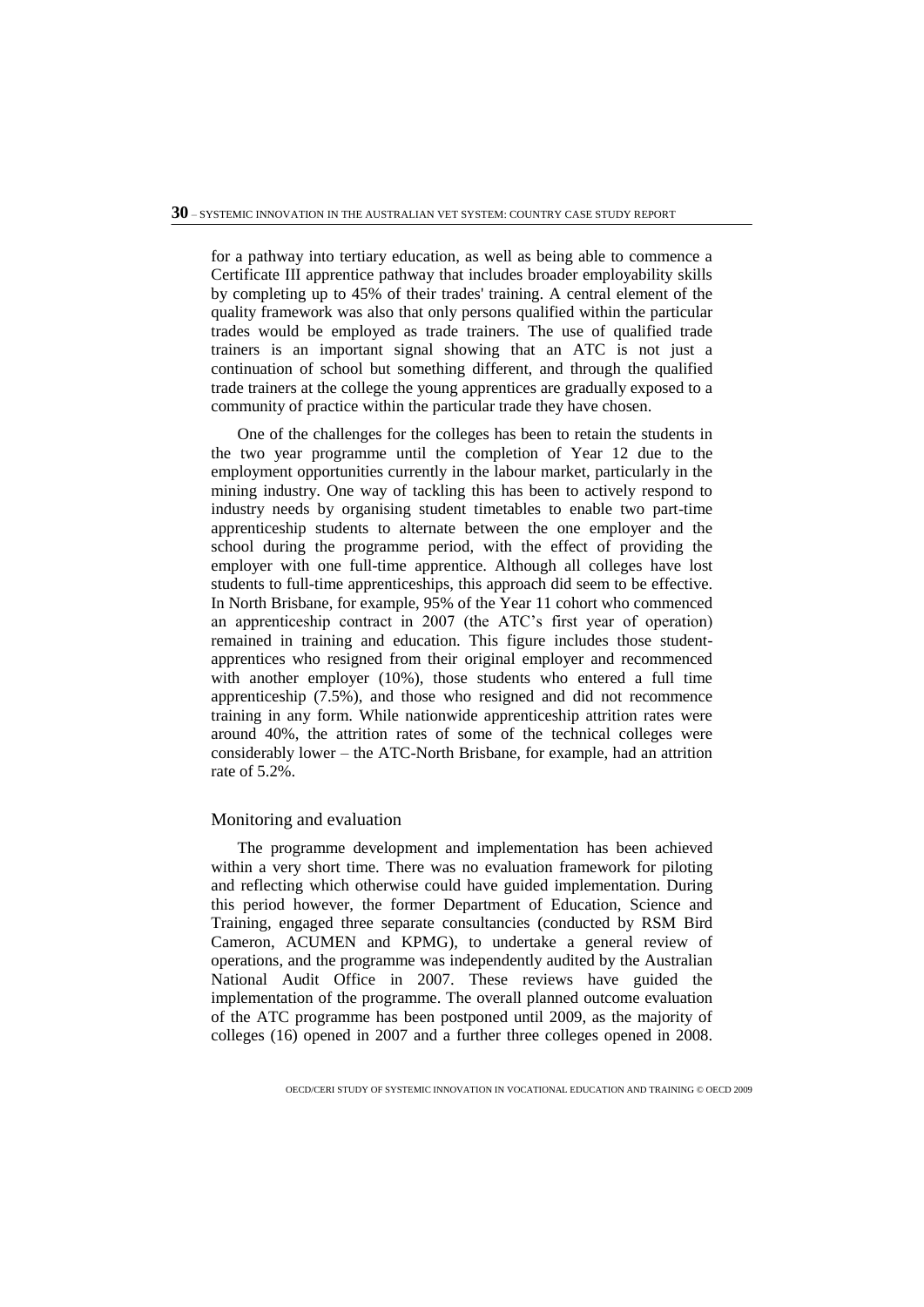The evaluation will thus wait for a reasonable cohort of students to complete their two year period of study and part-time apprenticeship.

Without the information from a formal evaluation, we are limited in the kinds of analyses and conclusions we draw as to the effectiveness of the initiative. What we present below is thus evidence from our interviewees (opinions represented here were expressed and validated by a number of different actors in the system).

One criticism was that the initiative was elitist in the sense that, access to them is considerably restricted, with only 24 ATCs across the vast geographical space of Australia. The use of the term "elitist" can, of course, also be applied in relation to the selection policies applied by the ATCs. The two ATCs visited for the report stressed that they were over-subscribed and so selected students on the basis of their enthusiasm to pursue a VET pathway. Ironically, this selection process had the unintended result of signalling to young people, their parents and employers that the ATCs were focused on high standards and, hence, helped to raise the profile of VET more generally. Further points of critique (from both those within and outside of the system) were that the legislative restriction to the five traditional trade occupations, some of which are furthermore under structural decline, was too narrow in the conceptualisation of the ATCs and would not allow the colleges to meet changing demands from the labour market or act in an entrepreneurial manner. Some stakeholders argued that the technical colleges have been a step too far in breaking with the comprehensive system.

However there were overall some very impressive aspects observed. It was noted in our interviews that employers stated very strongly that the colleges represented a systemic change in their employer orientation that was more suited to their needs than the standard model. From an employer perspective, one example that was central to this success was the dual mode of preparation, academic and trade training, in which the students' employability skills were a central priority. Another factor was the flexible model of delivery – for example the innovative timetabling whereby students spend four weeks with their employer and then four weeks with the college. This "four by four" apprenticeship-college rotation model allows employers to have the students in company training for a longer period than the traditional one day a week model, enabling employers to more effectively integrate students into relevant work tasks. The employers interviewed all stated that the ATC programme reflected their company's skills needs and that the students were excellent, well prepared, and superior to apprentices from other programmes. Ironically, the very success of the colleges hinged on their ability to select the best applicants (and thus select *out* others). As one employer stated: "I can teach skills but I can't teach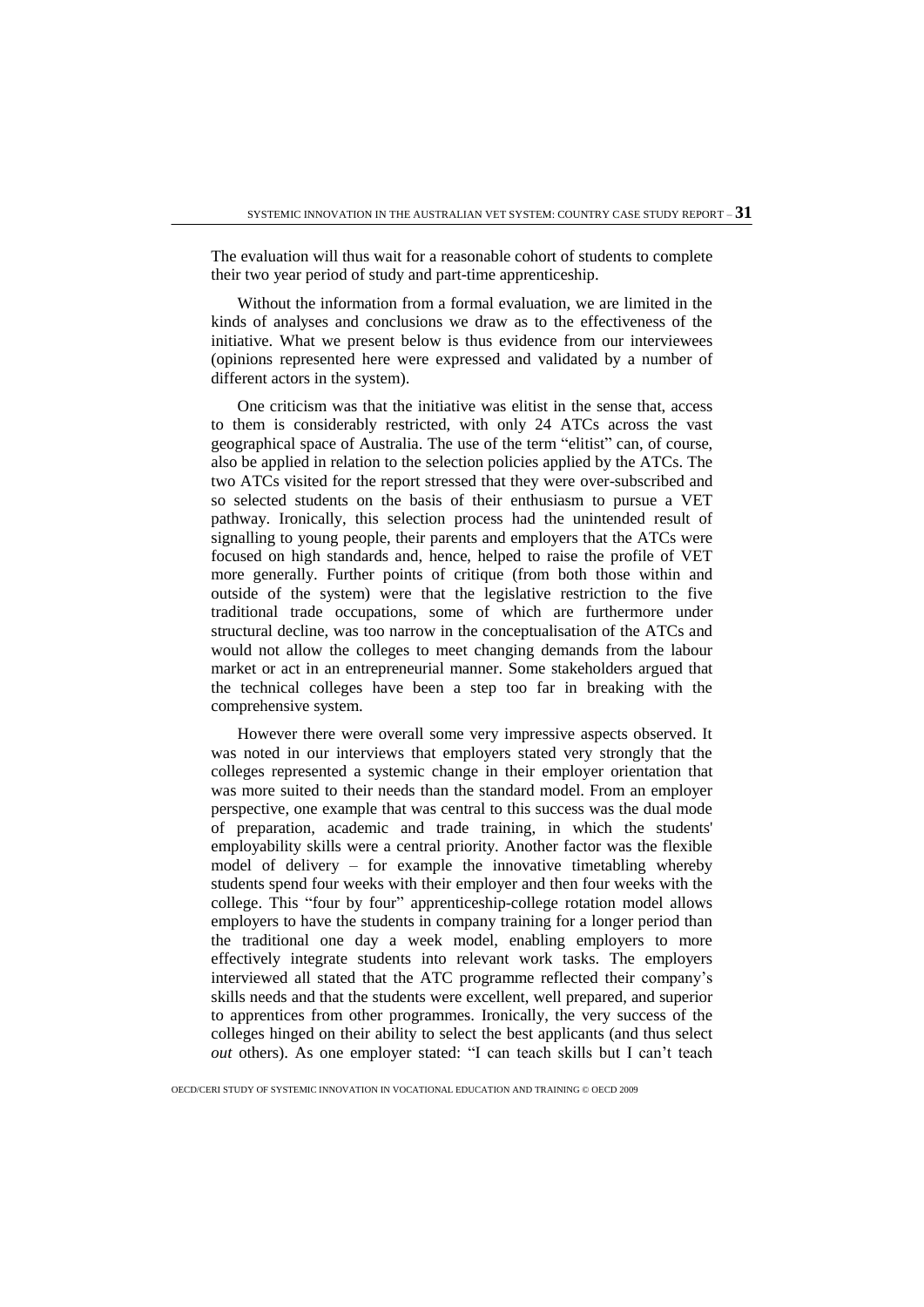attitude. If the school does the job of weeding out the ones without the attitude, our job is half done".

In sum, employers stated that one of the key qualities of the ATCs was the foundation skills that the students would get through the dual certification scheme. Secondly, employers appreciated the flexibility in timetabling academic studies to suit longer apprenticeship placements, so that enterprises in reality would have a full time apprentice through a jobsharing model. Finally, there was positive evaluation of the constant focus on students' work ethos and employability skills, which meant as apprentice the students would value-add from day one. We will return to these points in our "lessons learned" discussion.

During the review some stakeholders were concerned that the ATC initiative may have become politicised and caught in both issues of governance and new government priorities as the ATC programme was a federal initiative within a tradition of state governance of education and training. The current government began a consultation process on a one-toone basis with each of the ATCs so as to explore options and models of integration of the ATCs into the overall education and training system and governance and funding models. As the consultation process had only started at the time of the study visit, the actual outcomes of the process and the policy lessons are not included in this report<sup>6</sup>.

#### Lessons learned

In piloting the focus on combined school and training the ATCs have commenced operations and have come to play an interesting role as innovation facilitators. The aim of raising the status of VET through quality delivery that is tuned to industry and led by industry through a responsive and integrated monitoring and support system was taken as a challenge by the leaders of the initiative.

#### **Positives**

 $\overline{a}$ 

Some of the innovative components from the ATC initiative which merit scaling up are:

<sup>&</sup>lt;sup>6</sup> Since the time of the study visit an agreement has been reached through the Council of Australian Governments (COAG) by the Commonwealth, State and Territory governments to integrate the existing 24 ATCs into the broader education and training effort, with an emphasis on nationally recognised Certificate III trade training.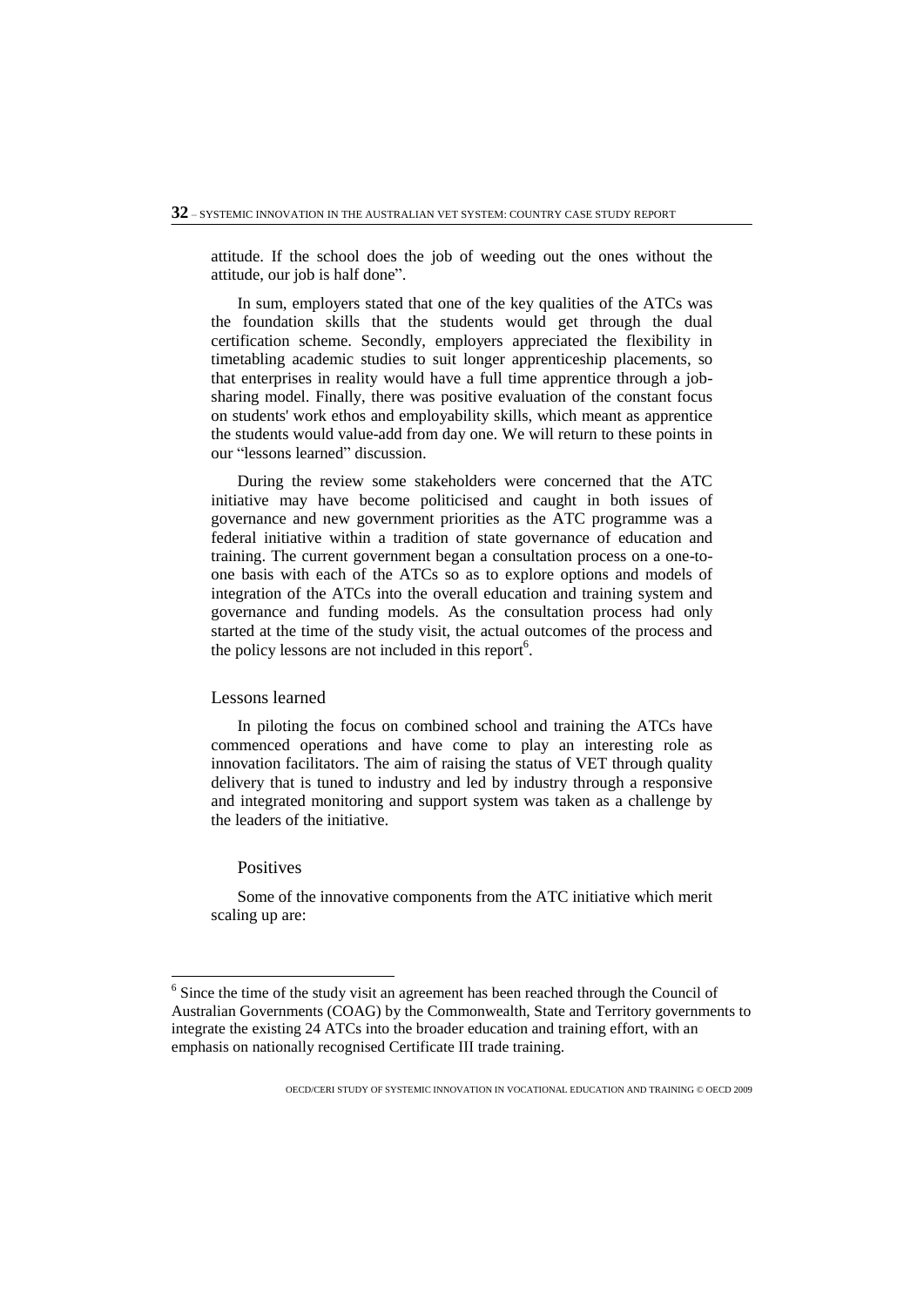- the increased education and career opportunities for senior secondary students through the integrated model of dual qualification;
- the four week apprenticeship-college apprentice rotation model which has opened up interest among very small employer companies;
- the broad foundation senior secondary students get in the preparatory phase with a focus on employability skills and the close collaboration with parents;
- the recruitment process organised as a symbol of entry into a community of practice and the industry language that is used in the communication with stakeholders flags these programmes as special. This has raised the perceptions of VET among key constituencies (employers, parents, students), though also in a rather limited manner;
- the ATCs could constitute a base of committed change agents and could function as an interesting laboratory for systemic change, provided that ways are found to collect evidence;
- the dedication and leadership present in the colleges (at least the two we visited) combined with the strong industry involvement and industry commitment is a valuable form of human capital – the knowledge base and capacity present in the systems and individuals should be harnessed in future versions of the initiative.

# **Problematics**

- the constricted contractual and funding frameworks for ATC operations, such as limiting them to activities within the five traditional trades, have acted as disincentives to entrepreneurial activity;
- the limited exploitation of institutional training infrastructures for other purposes such a re-training of the existing workforce;
- the focus on the five traditional trades seems to have had a negative effect with regards to creating a gender-balanced student population. As the traditional trades tend to be associated with men, the majority of the student population is male; however, broadening the trades offered with the intent of enrolling more females is only one part of redressing the gender imbalance, as it risks further entrenching the gender divide in the trades. The challenge remains of how to attract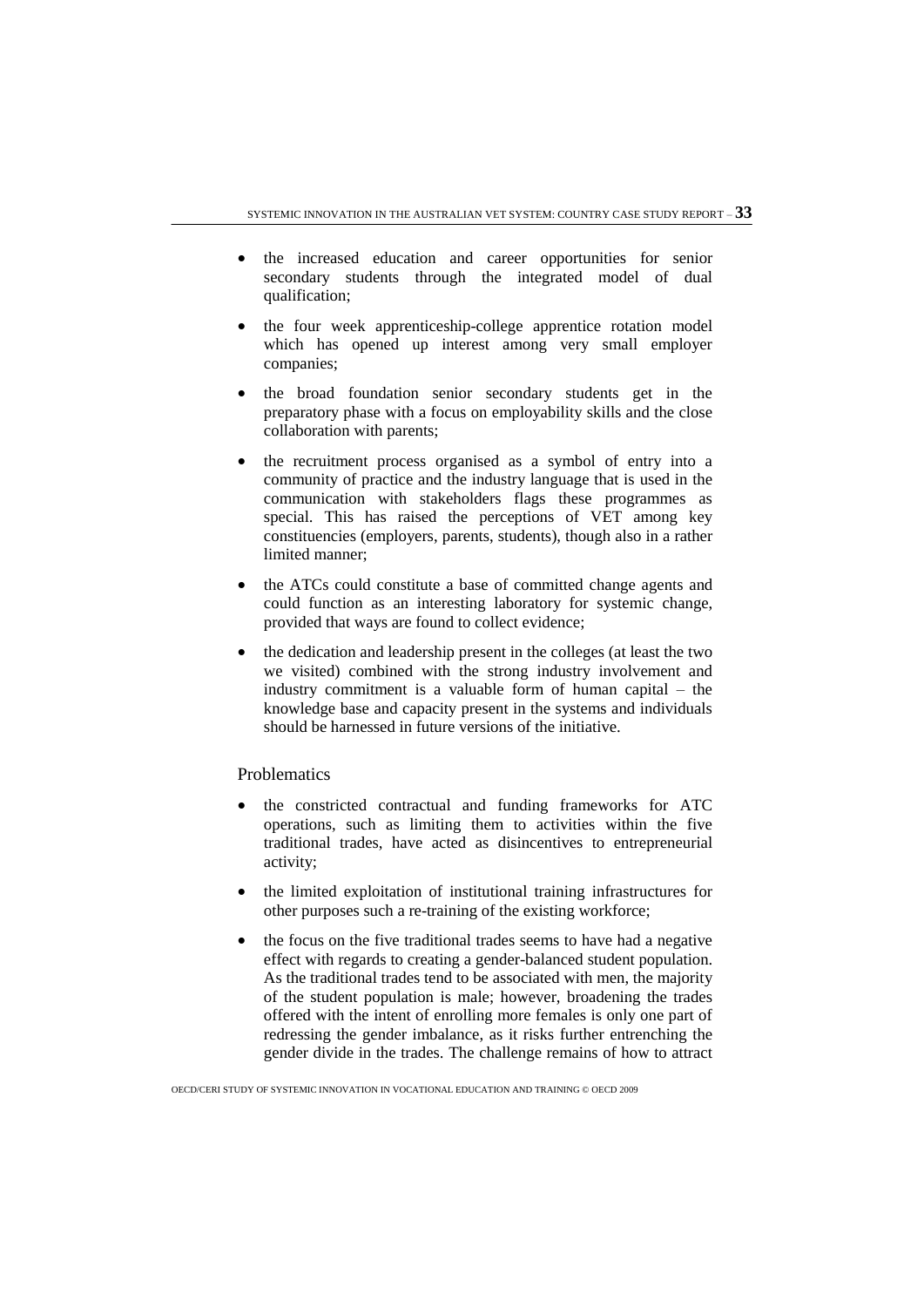more women into vocational trades with good employment prospects.

 It is recommended that measures be taken so as to ensure that valuable lessons learned from the implementation and first phases of operation of the ATCs can inform the current government's policy priorities to widen the scope of VET training and also improve its quality. If this should not occur there would be an imminent risk that tacit knowledge of the value to the wider VET system may be lost as the ATC initiative is merged into the wider VET infrastructure.

#### *3.3. Case Study 3: Australian Flexible Learning Framework*

#### *Background*

The Australian Flexible Learning Framework aims to develop a national e-learning infrastructure and delivery for VET. In doing so it aims to maximise national connectivity between all participants in the VET sector, develop greater choice and flexibility in both the range of training and models of delivery available, and increase cost effectiveness by developing a united strategy (and thus avoiding duplication between states and territories). The Flexible Learning Advisory Group (FLAG) oversees the implementation of the Framework on behalf of the national training system.

The framework, which began officially in 2000, is a collective agreement on priorities supported with contributions from each state and territory. The first phase of the framework ran from 2000-2004 and focussed on investing in capacity building (content, skills, and technology infrastructure) and raising awareness of e-learning in VET. The second phase of the framework ran from 2005-2007 and, in addition to continuing to build capacity also focused on client engagement, including initiatives to further engage industry, the indigenous community, and to pilot the use of new technologies or new practices. The third phase of the framework is planned to run from 2008-2011 and will focus on mainstreaming and integrating e-learning across the VET system in different learning configurations (distance learning, blended learning, class-room individual assignment) by embedding current practice and provision.

#### *Importance in the context of the national VET policy*

The Australian VET market is a competitive space geared to industry and employer needs, one which caters to the existing re-skilling or further skilling of the current work force. As 90% of VET learners are part time, at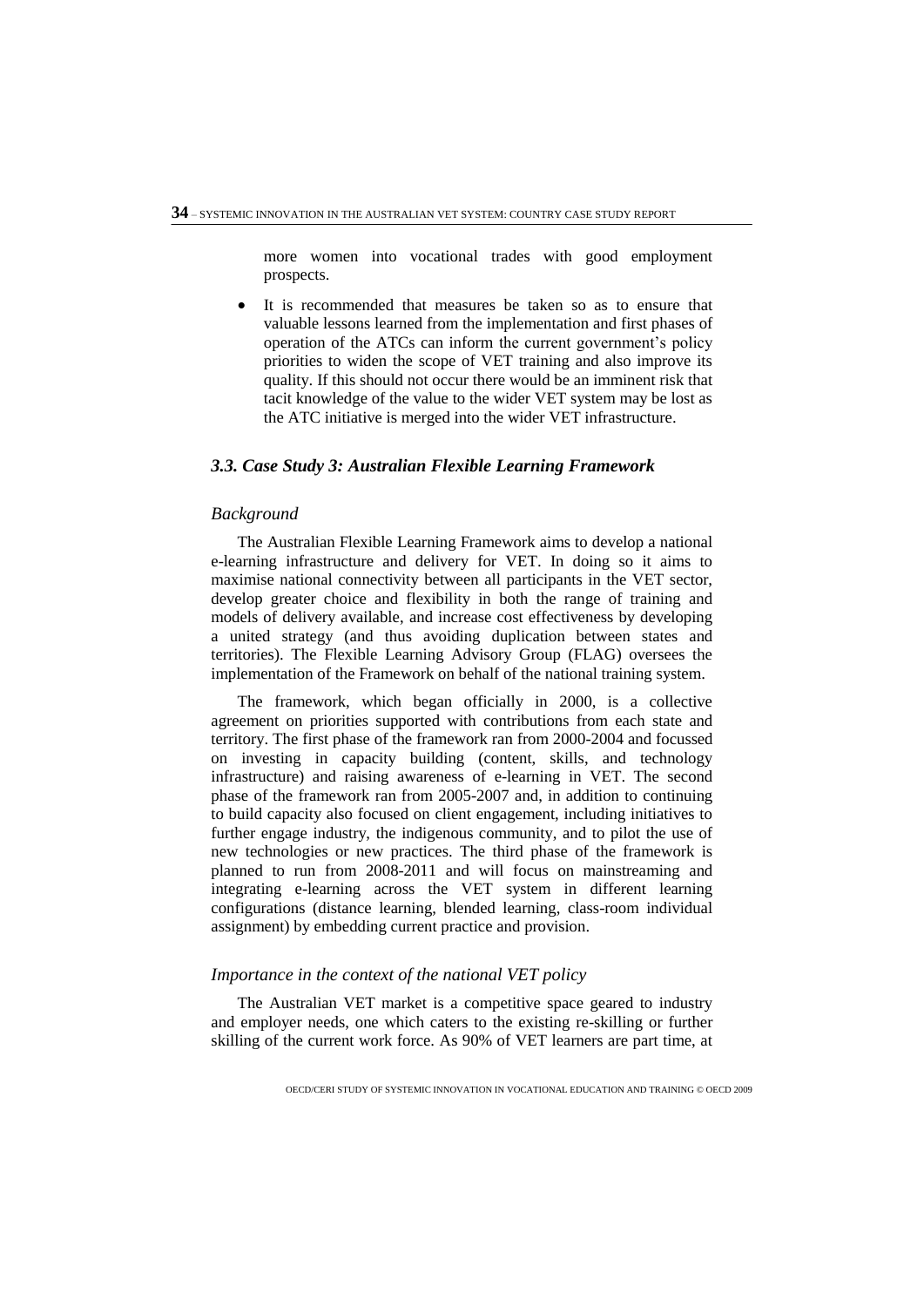the inception of the framework there was a need to better target training to the needs of working learners. This included high quality training that delivered in an open manner, with flexible hours, content, and location of the training all priorities for the learners. The rise of information communications technologies (ICTs) created unprecedented opportunity for flexible delivery (location and timing of lessons) as well as learning content that can be adapted and reused so as to target particular learner communities.

As such, e-learning was perceived as beneficial for both students and training providers. This was particularly the case in the Australian context of large distances between urban areas, the difficulty of training/studying in remote areas, and the economic and social imperative of reducing the urban/rural divide. The greater flexibility of training provision also allowed for targeted content that could be used to increase access and relevance for underrepresented groups (*e.g.* rural, indigenous, disadvantaged).

The decentralised governance of VET in Australia also marks this, a national initiative, as somewhat unusual in that collaboration of all states and territories on centralised projects is at times difficult to broker. The increased cost effectiveness and facility in knowledge transfer that come out of national initiatives is often off-set by the need for autonomy and local state/provider control over the system. In an emerging area such as e-learning in VET, the temptation would often be to resist joining forces until each state had a sense of what their priorities and plans were, yet at the same time cooperation among the states is particularly important to the smaller states (*e.g.* South Australia), as it gives them access to funding and capacity they would not normally have.

And lastly, Australia is a major exporter of education and training in international markets, as well as a major host country for international VET students. In this context the importance of building the commercial capacity of the VET system to access international markets as well as promoting the development of Australian content and delivery are essential components to the branding and marketing of Australian VET. Its global location beside key e-learning pioneers such as South Korea and other Asian nations also increase the need for development and growth in this area.

#### *The process of initiating/designing the innovation*

The groundwork for the Australian Flexible Learning Framework was established in a collaborative framework workshop in February 1998, where representatives of the various jurisdictions met to discuss the common goal of creating a national e-learning infrastructure. In the context of the complicated governance structure of VET in Australia, the framework's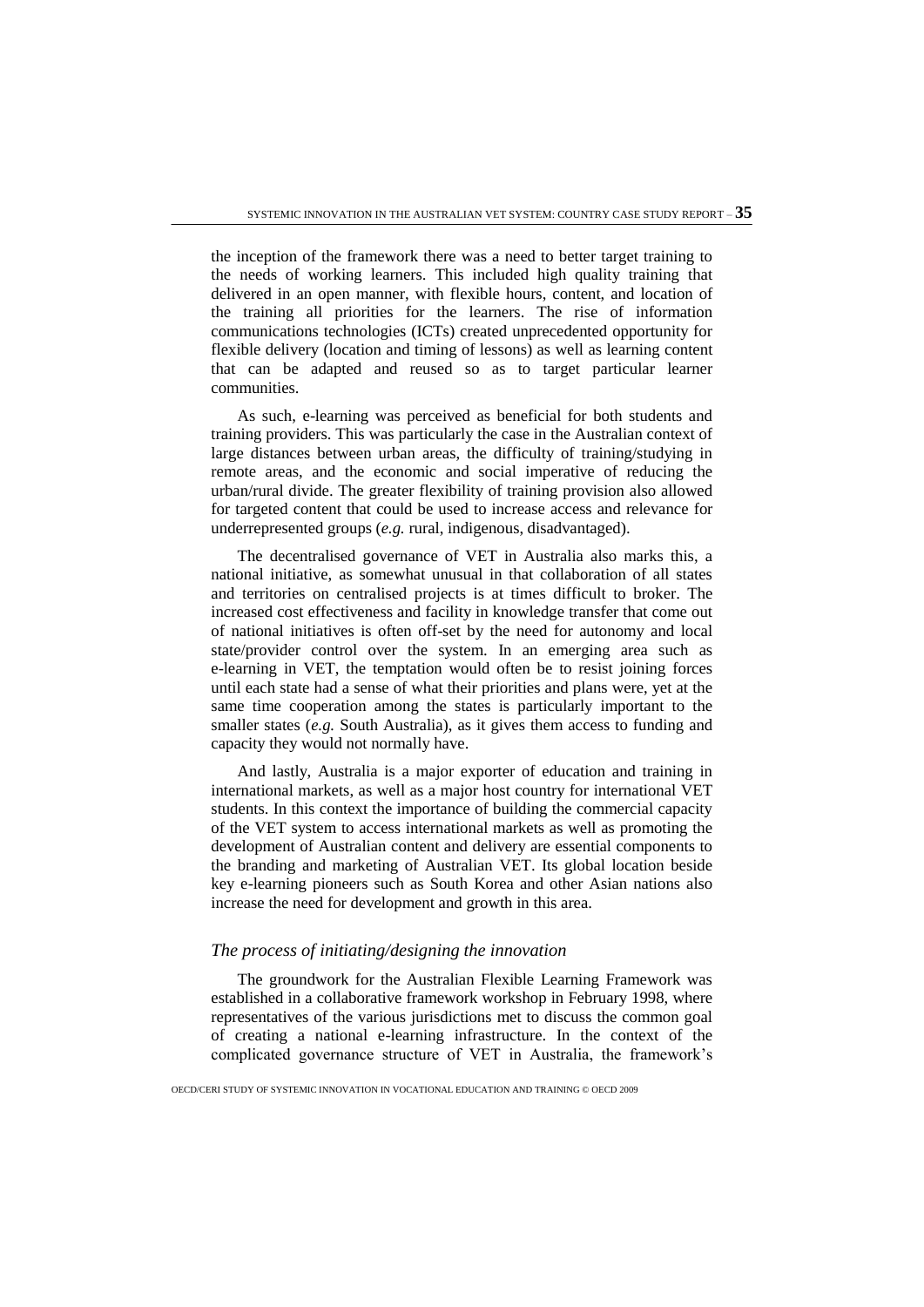underpinning principle was to maximise national cooperation while continuing to recognise state/territory and provider autonomy. The goals of the partnership were to increase accountability and cost effectiveness of the initiative, maximise synergies between and amongst the different jurisdictions, and increase the sustainability of the initiative by rolling it out nation-wide.

At the workshop in February 1998 jurisdictions agreed to contribute a percentage of their annual capital allocation (for a combined total of 15 million AUD per annum) towards supporting the uptake of e-learning across the VET sector. As this was system-wide change, there was an important consultation in the design and development stages with a wide variety of stakeholders, including representatives of government, public and private providers, industry, businesses, community groups, teachers/trainers and students.

At the early stages of development, capacity building and designing was nationally focused and did not, for example, look abroad for other examples of good practice. Instead, the emphasis was on investing in common standards, the development of resources, and the development of teachers. In the early stages of designing the framework there was some resistance from the partners, an issue which will be explored in more detail in the section on Implementation (below).

#### *The use of the knowledge base*

The development of the framework came out of a series of attempts in the 1990's to tackle technology and learning in VET. The first step was a taskforce established to provide advice to the Australian National Training Authority Board on how to proceed at the national level to make training more flexible and client centred. The report (ANTA, 1996) considered "flexible delivery" more broadly than simply technology, but issued many of the same recommendations and provided the basis for the establishment of the Flexible Learning Advisory Group (FLAG) in late 1996.

Subsequently the framework itself was developed as a co-ordinated national response from the VET sector (ANTA, 2001) to a 1998 report (NOIE – National Office for the Information Economy, 1998). The development of the framework recognised that collaboration of the Australian Government and state and territory governments for a national approach was required to a) support accelerated uptake of flexible learning modes; and b) position Australian vocational education and training as a world leader in applying new technologies to vocational education products and services.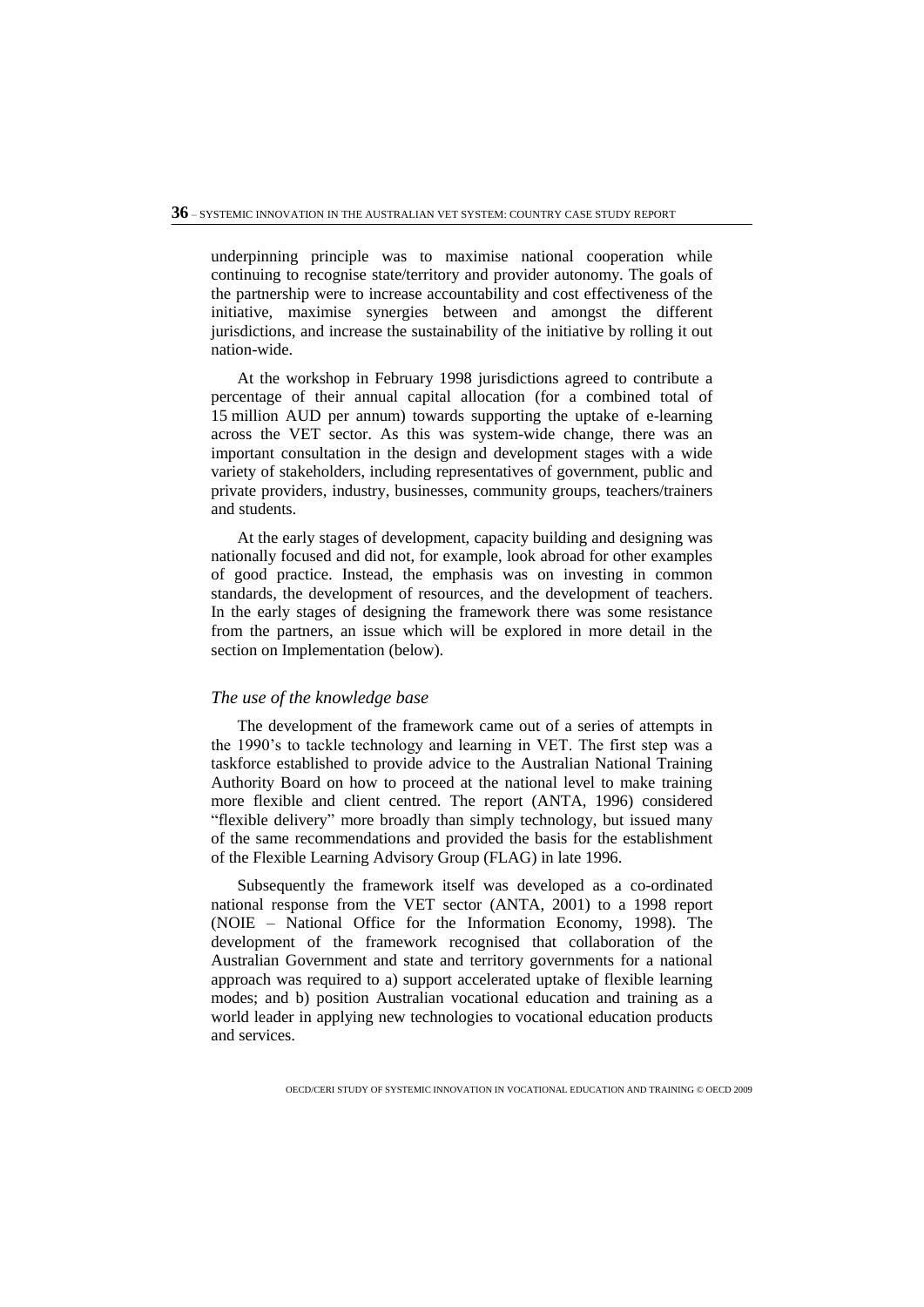In both the design and implementation of the framework there has been extensive use of tacit and informal knowledge of stakeholders of all levels. Current developments include the use of reviewers from industry, education, students, trainers and teachers, as well as multimedia program and platform developers. In addition, there has been the use of formal knowledge in the creation of the reports referenced above, the current evaluation and development of the framework, and through intentional capacity building through funding research and innovation initiatives in this area. A particular strength of the framework is the attention paid to identifying and supporting individual leaders and champions who can be used as effective sources for knowledge transfer, raising awareness, and aiding implementation at the field level (see also "Implementation" section, below).

One exception to this general thorough use of the knowledge base is that in the early design and development stages they did not look to international research for examples of good practice or academic research that might support their planning. This has now been rectified.

#### *Implementation*

As the framework is both a process and a support for a number of different concrete initiatives, the implementation issues involved are quite broad. This section will look first at facilitators and barriers to the implementation of the overall framework, and then look more concretely at two particular initiatives developed within the framework: the Flexible Learning Toolboxes and the Learning Object Repository Network.

#### Facilitators

One commonly cited facilitator to the work of the framework was the role of the early adopters – those individuals who, for personal and/or professional reasons, acted as leaders in the use of e-learning in VET training. This includes practitioners as well as policy makers and representatives from industry and other sectors. On a practitioner level, these adopters could initially be found in pockets within TAFE institutes, and were generally individual teachers who liked new technologies, and who were interested in the potentials of renewing their teaching practices through ICTs. From these early adopters it took roughly five years before they tackled mainstreaming. Interestingly, the characteristics of the VET sector (*e.g.* high percentage of part-time learners) and its connection to work and industry helped in mainstreaming the innovation, as there was more pressure to take learning to where it was needed through flexible delivery and content. As part of mainstreaming, the first foci were business, community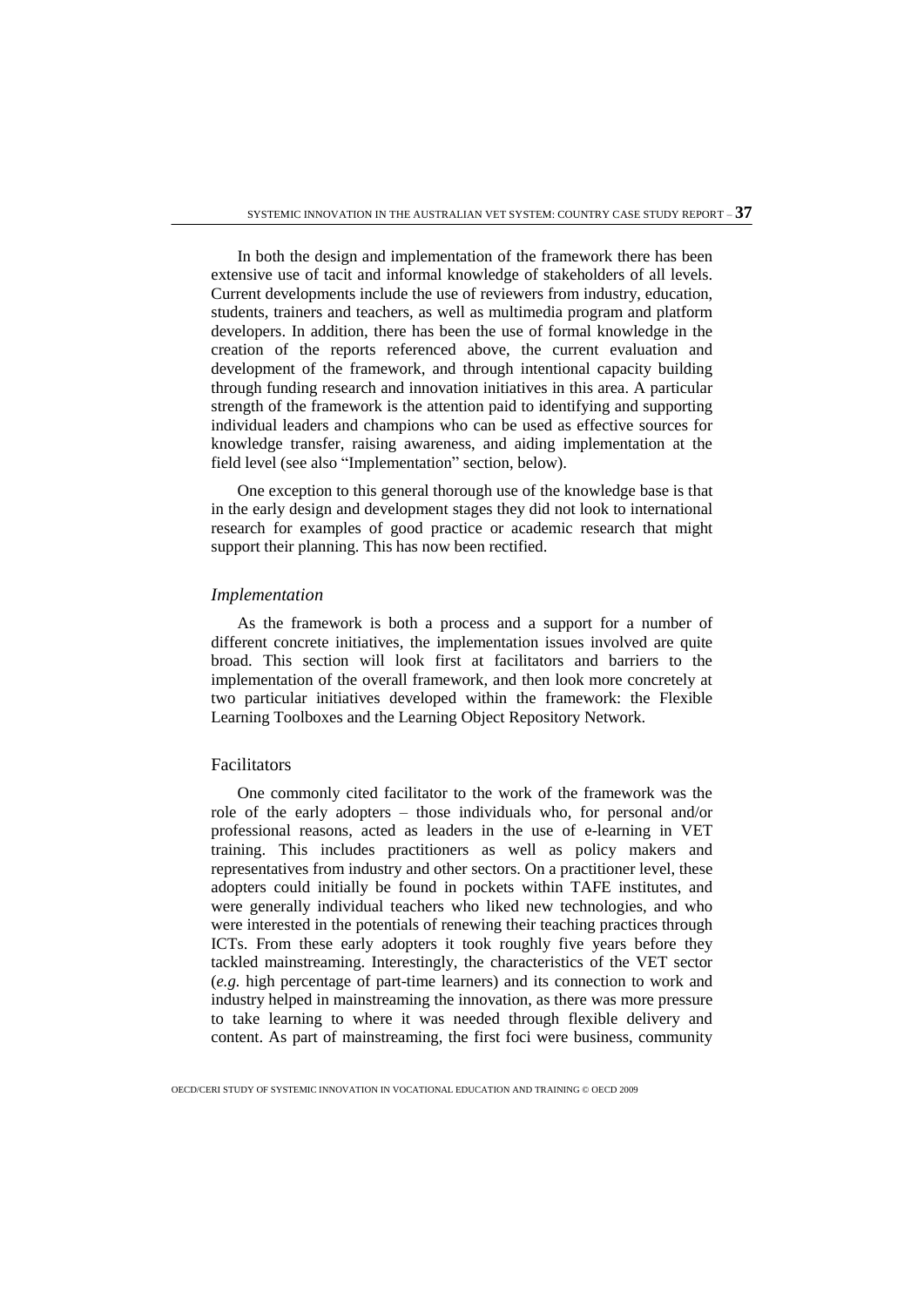services and health, local governments, and the IT area. In addition, traineeships also allowed workplaces to embrace technology along with their new students.

Another component worthy of note in this case study was the understanding that system-wide change needs to be supported by leaders and champions of innovation who are in a position to make change. This was capitalised on by the deliberate identification and encouragement of leaders and champions of the process in all phases of the framework. In 2000-2004, for example, the Flexible Learning Leaders programme was designed to identify potential leaders in technology, pedagogy, and innovation in a position to influence change within their own institution and at a state level. These leaders were awarded fellowships to do research and planning, including, for example, overseas work or presentations to build their knowledge base if they so chose. The programme funded a person in every state and territory to visit individual institutions and speak with the stakeholders there, and had an enormous impact. The third phase of the project (2008-2011) also has a Leadership Programme built in, as well as a research proposal to evaluate the impact of the champions' initiative.

These initiatives bear emphasizing as in contemporary theory on knowledge management as a means of carrying innovation, there are generally two models proposed: one is the creation of networks in order to build knowledge, while the other is pushing elite users as champions. The framework uses both models concurrently, and to seeming good advantage, and furthermore with an interesting coupling of practitioners and policymakers. Part of the success of this must be credited to the deliberate involvement of a broad set of stakeholders in setting standards and designing the framework, such that it represents the cutting edge in technology, the economic requirements of the industry and employers, and the pedagogical needs of teachers. In addition, however, the deliberate creation of a medium-term financial framework (which allowed longer term planning and gradual development and capacity building of both infrastructure and stakeholder development) was crucial in allowing for the appropriate development and design of the project.

Other facilitators to the general process of the framework include the 2006 agreement on common standards for e-standards, guidelines for the application of standards, and also guidelines for implementation in general. The goal of these standards was to avoid reinventing the wheel for each jurisdiction (and, given the autonomy of the system as a whole, possibly each provider). The implementation guidelines are particularly interesting to this analysis as they are designed to help practitioners navigate the barriers to using the tools on local networks or within institutions, one of the most neglected areas of project planning and implementation. An example of this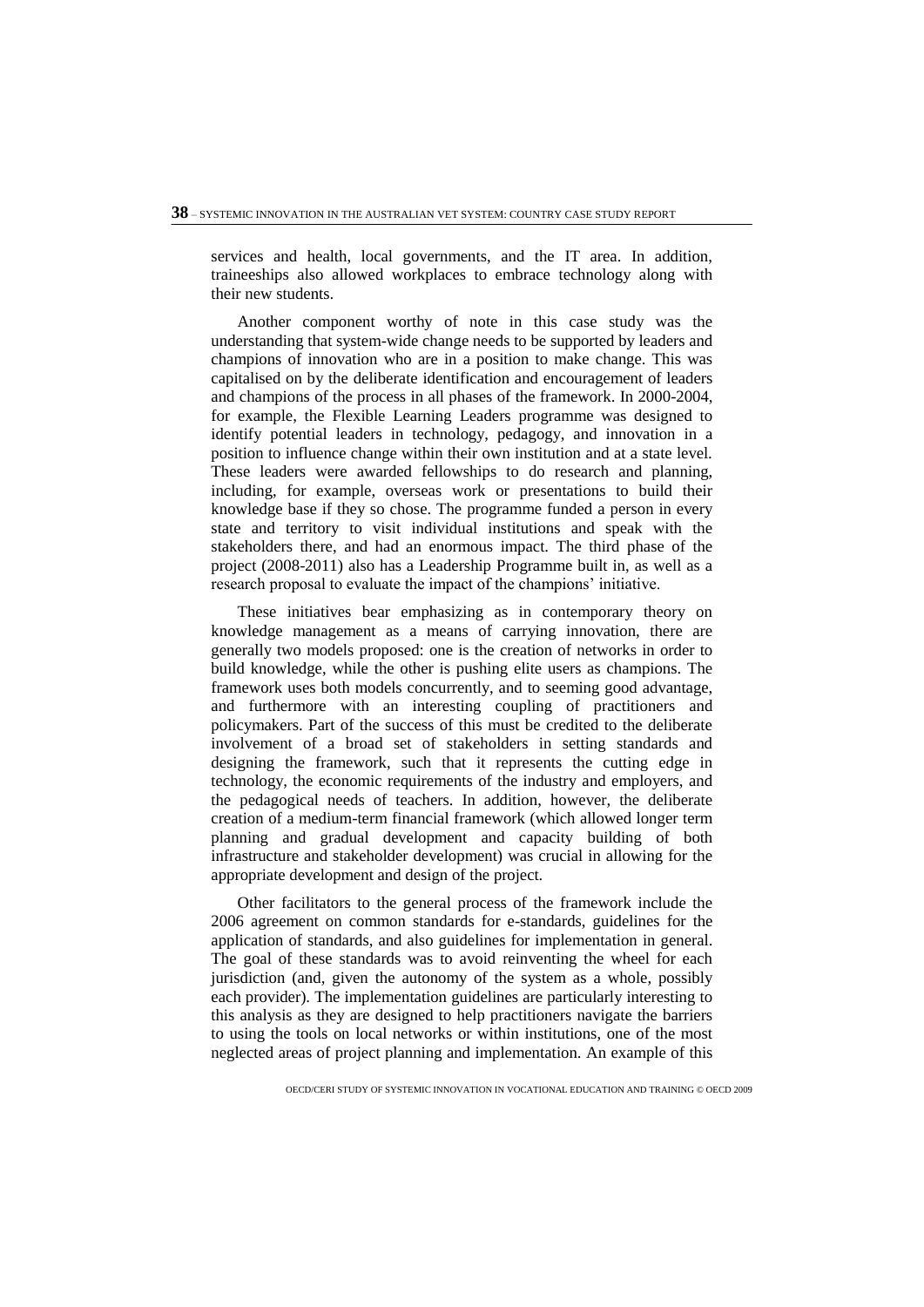kind of guidance are suggestions for how to use the tools in institutions with firewalls preventing easy access to the internet, and concrete suggestions on how to a) safely adapt the firewalls and/or b) use sites that can be accessed which will not conflict with the firewalls. It is a refreshing example of project design capitalising on good faith rather than setting up developers/users as opponents.

#### **Barriers**

One of the key challenges in the implementation of the framework was to assess the connectivity and capacity of within the delivery system available when the project was launched. As such, one of the first activities of Phase One was a mapping of accessibility and infrastructure regulation. This was done, although one stumbling block was that changes to the basic capacity of the system were not under the remit of the various education ministries involved, but rather was and is the responsibility of the Department of Broadband, Communications and the Digital Economy. As such, the governments had already locked in to provider arrangements and there was little that could be done to influence them.

This is still an ongoing concern, while metropolitan and some remote areas have excellent access (including indigenous communities who might have access to satellite), rural individuals are not as well served (or possibly not served at all). This is in fact a major current priority for the government, with AUD 4.7 billion now being invested for broadband nodes.

An additional challenge in the initial stages was that of pedagogical quality. When the first tenders for content were launched, the responses came primarily from multimedia producers each with their own versions of content management systems and authoring systems, which posed a number of problems in the actual use and redesign of materials. Given this experience, the steering committee later decided that a training organisation had to be the lead of a development project, but that multimedia providers could be a partner.

Another key aspect of the successful implementation of the first phase of the framework was the removal of various policy and legislative barriers. This includes both state restrictions and regulations as well as broader legislative barriers. An example of the latter was a new legislation on copyright, which was introduced as part of the free trade agreement. They had to introduce an amendment to this legislation for digital resources, as in the original formulation training funding was based on student contact hours and thus would have essentially made e-learning (and teaching) illegal in Australia.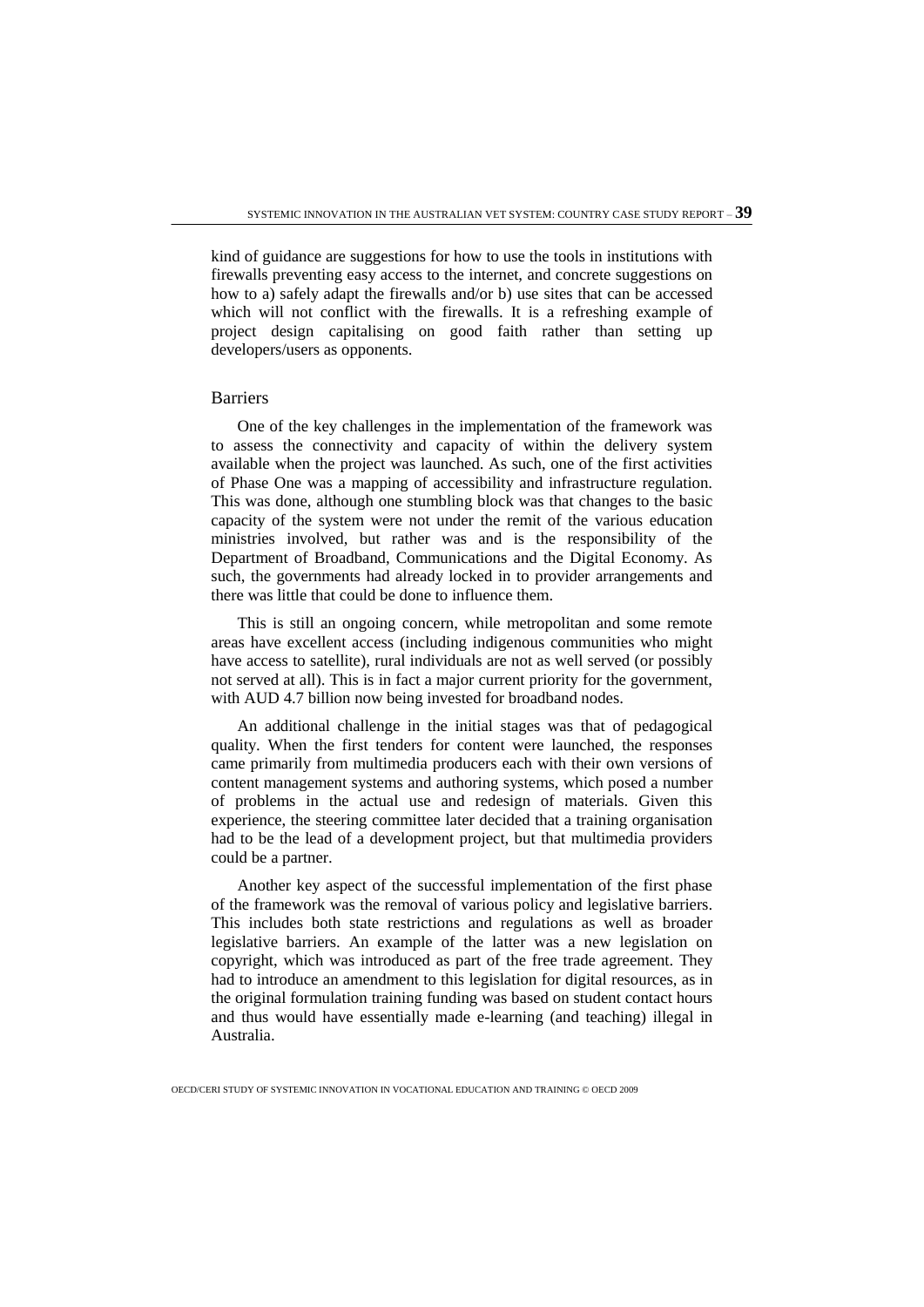Other barriers to successful implementation are the types of resistance expressed by the stakeholders. As might be expected, one restrictor in this sense was the process of day to day governance in general, in that while it is all very well to have common agreements for national frameworks, the systems operate quite differently and there is a real spectrum of difference in policy and practice within this general framework. One variable that differed across the states was the level of resistance from the teacher unions themselves, which seemed to be a function of the relationship between state and union in general. This was noted as still a live issue, and one not restricted to the Australian context: how does one translate a diverse and flexible paradigm of learning into a relatively rigid and old fashioned education system?

#### Concrete developments of the framework

Due to space limitations we will focus on only two concrete initiatives from the framework: Flexible Learning Toolboxes and the Learning Object Repository Network (LORN). Originally developed in 2000-2001 and continuously refined to the present day, Flexible Learning Toolboxes (toolboxes) are e-learning products that support training for accredited qualifications. At the time of the review team visit there were 115 toolboxes which could be used to support 950 units of competency and 180 qualifications. As these numbers imply, the toolboxes provide flexibility of application in that the tool is not necessarily only used in area for which it's developed (*e.g.* the retail toolbox is also used for business planning).

A key strength of the toolboxes is that they provide national learning content through which all states and territories have access to the same quality materials. They also model effective learning designs and provide a test bed for research on learning and technical issues. The development of the toolboxes is overseen by a national team which ensures that educational standards are met and that testing and design are appropriate. Importantly, this is done with the input of Industry Skills Councils, which recommend priority areas for development, comment on proposals, and review products. The design and development of toolboxes themselves is done by registered training organisations (RTOs) who must tender their proposals and generally require an assembled consortia of stakeholders with relevant expertise (*e.g.* in content, learning design and multimedia development). The quality assurance for toolboxes is thus done through feedback and assessment from all stakeholders involved in the design, development, and implementation process.

In addition, there are two elements of toolboxes that deliberately build capacity in the system: toolbox champions, who are individuals in every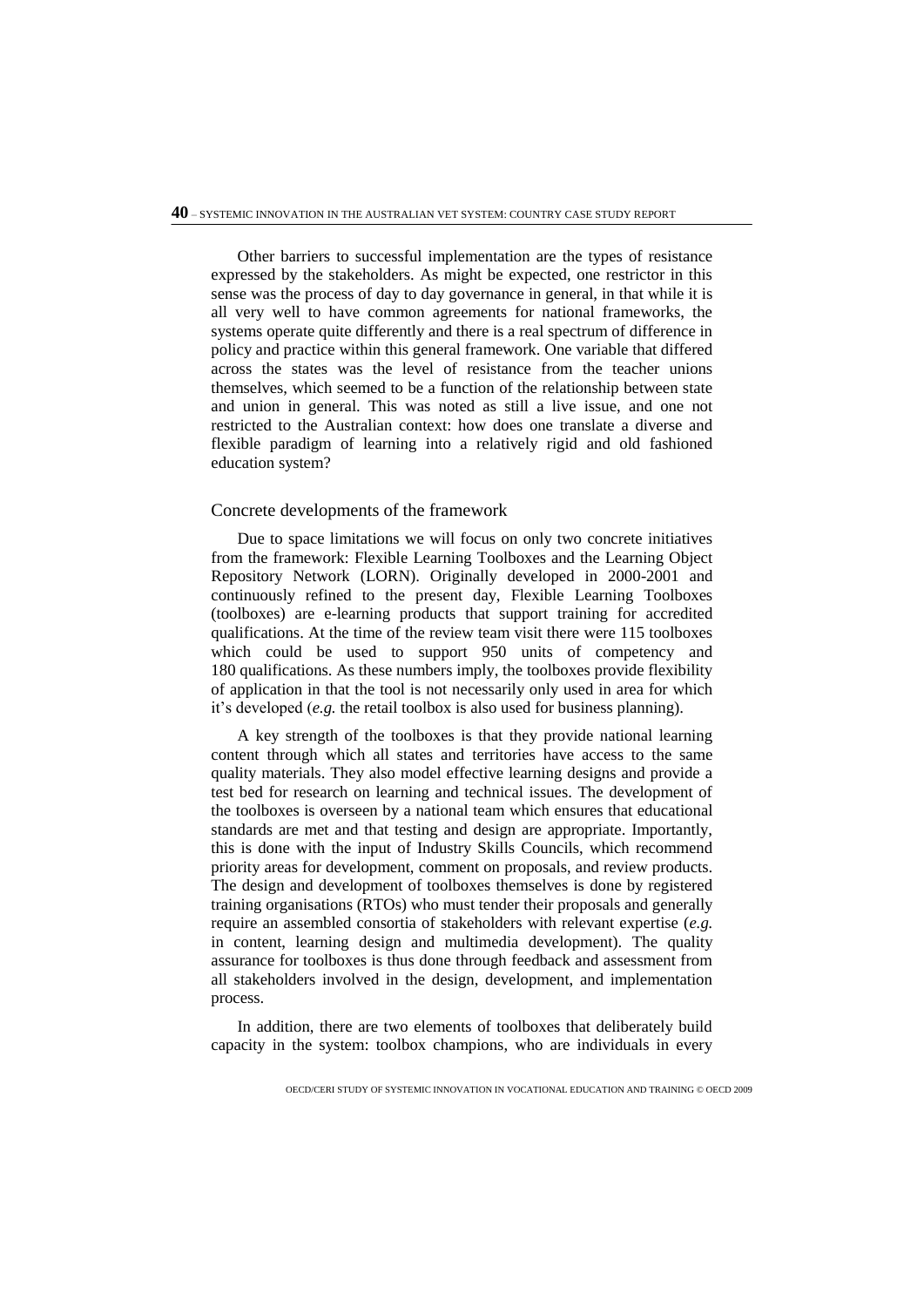state and territory funded full-time to run workshops for providers and teachers on how to learn how to customise content; and e-learning mentors, who provide a link to higher education research and feed this into the development, design, and review stages of the toolboxes. These initiatives are good examples of effective knowledge management techniques, both in the sense of ensuring that research knowledge is used to guide the development of the system and in the sense that local knowledge of the mentors is used to raise awareness and provide education and technical support to new users.

The toolboxes have been quite successful, with reported use in almost 100% of TAFEs and an ever-growing number of toolboxes available through either CD-ROM or as part of a more recent spin-off from the framework, the Learning Object Repository Networks (LORN). Learning object repositories are housed in TAFEs or centres within states, and serve as a way to formally share and transfer knowledge across state systems. The repositories are populated with training resource materials or "learning objects", which are developed or published by the repository owner. For example the toolbox repository has 90 toolboxes, and comprises some 1 000 learning objects. The various repositories are linked through a federated search facility called the Learning Object Repository Network. The system is client-oriented in that teachers can search Australia-wide from their own computer and can use criteria relevant to the training system (*e.g.* industry, Australian Qualifications Framework level, competency) in order to find the appropriate learning objects. They also allow users to modify or adapt the learning object and can establish a share and return copyright such that this also drives the system standard for content development.

#### *Monitoring*

As previously mentioned, the deliberate creation of a medium-term financial framework that allowed longer term planning, gradual development, and capacity building of both infrastructure and stakeholder development was crucial in the appropriate development and design of the project. This included time for piloting of initiatives, time for developing a monitoring and evaluation framework, and time to reflect on on-going monitoring results and feed them back into the system. Overall, the constant iterative process of review, concurrent piloting and testing, and the use of small scale leading edge projects before the scaling up of initiatives seemed a successful and positive monitoring framework.

The incremental development as a result of this timeframe was crucial, as the country simply could not have made wholesale exponential change given the infrastructure and system capacity. As one interviewee remarked: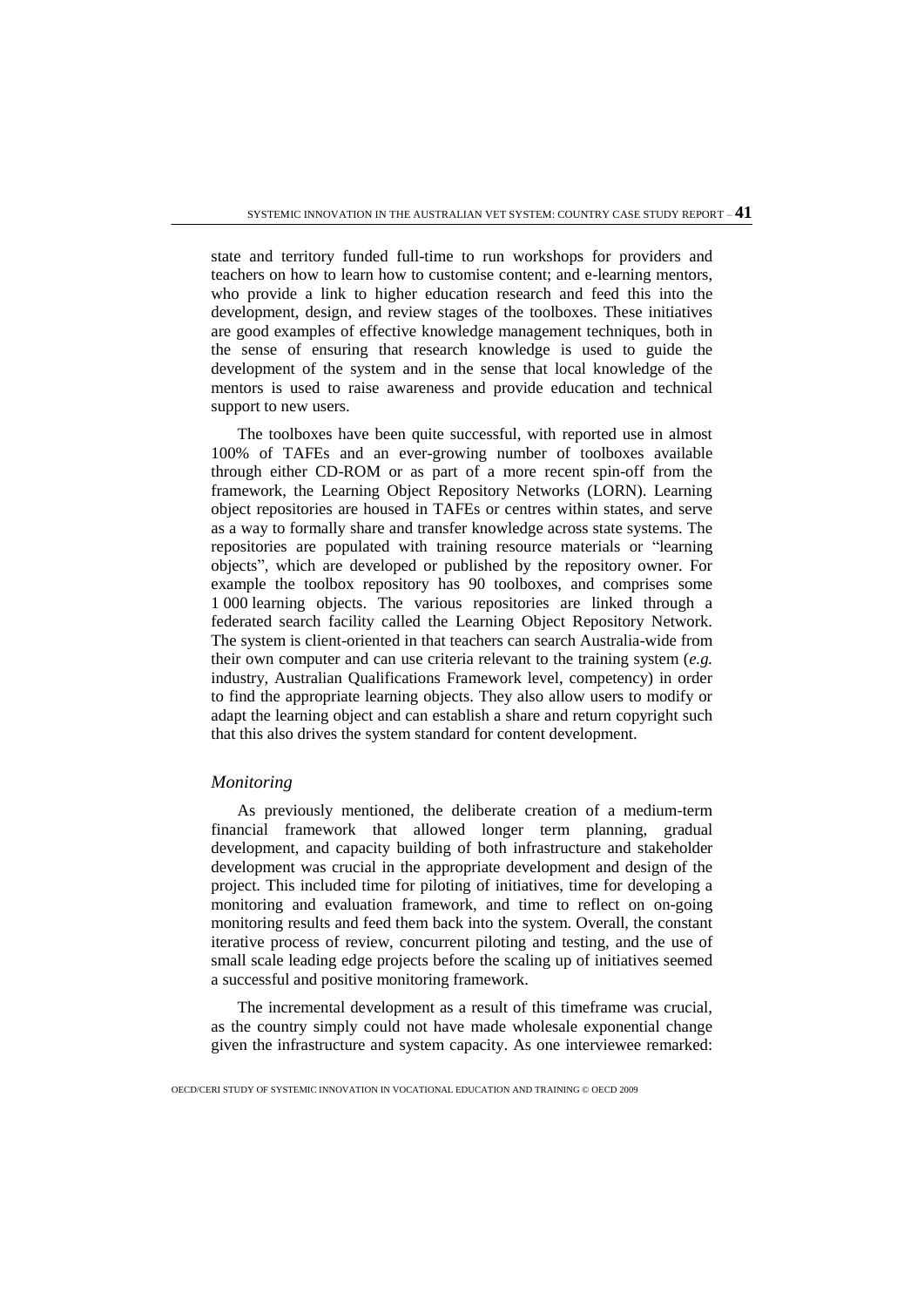"It's 15 million dollars a year over 7 years, but even if they had gotten the whole amount up front they wouldn't have been able to spend it – we needed to build infrastructure and the capacity of the system in order to keep the investment moving and developing".

An example of iterative assessment and incremental improvement is provided through the use of action-based learning to train trainers. This initiative uses co-facilitators to increase the capacity of teachers and trainings, and also to develop networks locally and across states. It is an intentionally iterative exercise that is improved each time and uses the reflections of those who take part in the process to refine the next version. This is another example of capacity building within the stakeholders which seems to have been very effective both in its intended function and as a way to increase ownership (and likely reduce resistance to adoption) among field level stakeholders.

#### *Evaluation*

The framework and its various components have a complicated and relatively intense monitoring and evaluation design, overseen by an advisory board (on which sit both representatives of NCVER and academic researchers) and the Flexible Learning Advisory Group. FLAG also has a research budget and commissions research on new and emerging practices in e-learning through its New Practices for Flexible Learning programme. In addition, it conducts internal and external reviews of operations and impact. The framework is also required to develop a yearly business plan and provide twice-yearly progress reports on both the business plan and the activities of the framework. The main evaluation initiatives include:

 An annual benchmarking survey (in 2005, 2006, 2007) on the uptake and use of e-learning by VET providers, teachers and trainers, students, and employers (this survey occurs every two years). The surveys capture information on the use of e-learning in all TAFE institutes, private and enterprise training providers, adult and community education providers, and VET in schools providers. The 2007 survey showed that the use of technology in VET has quadrupled in the three years since the first (2005) survey, and now comprises 29% of VET activity (broadly defined, and includes computer-based learning, online course activities, use of internet, mobile or voice technologies, and online enrolment and assessment). The survey also provides information on how technology is used by teachers and trainers, how it is perceived by students and employers, and allows for comparisons by state and territory.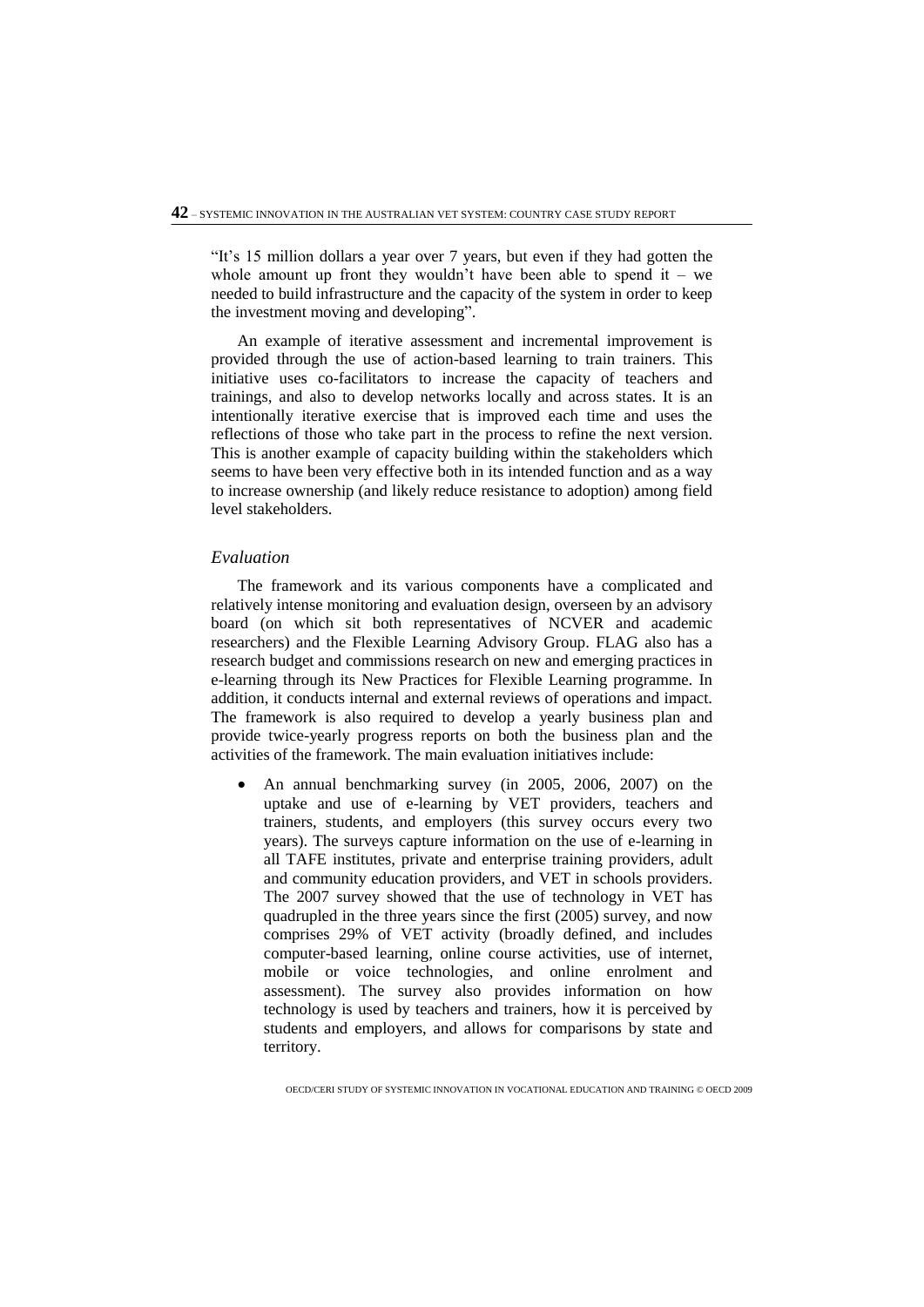An impact statement that uses the results of the benchmarking surveys along with qualitative data on impact and snapshots of practice, as well as an analysis of financial benefits.

Future commissioned research will look at the impact of champions, the spread of e-learning, e-learning and employability skills, the role of e-learning in basic skill formation, and provide advice on copyright issues.

Overall, the review team was struck by the care and attention paid to monitoring and evaluation, and we were particularly impressed with the use of evaluative results to continually refine and guide the development of the projects. However, the research that we have seen does not actually tell us how effective it's been, for whom, and why (or why not). The 2007 Benchmarking Survey does have self-reported ratings on whether e-learning has improved actual or expected employment outcomes, but this is not correlated with independent measures (of pre and post employment options, for example, or comparisons with non-user groups). The planning for 2008- 2011 benchmarking surveys seems to include measurement of learning outcomes and perceptions of learning outcomes as a function of e-learning, but we did not have enough information to evaluate whether these would be assessed using independent criteria (other than self-report, and/or in comparison to non-users' learning outcomes).

In addition, the impact statements provide descriptive data on users and adoption, but no data on non-users and non-adopters, and no information on whether the use or non-use of these tools is correlated to learning outcomes or job preparation. We also did not see clear targets to reaching particular populations in equity issues, nor did we see an assessment of whether these goals have been achieved. We did note the attention paid to indigenous issues and the efforts made to include them, but less was said about remote and rural needs. Also, with the exception of the hairdressing toolbox and related learning objects, there was little evidence of the inclusion of women/girls in visuals and design, and would be very interested to see more work on these areas.

#### *Lessons learned*

There were a number of lessons learned in the development and implementation of the framework. Some of the general lessons and ongoing obstacles to the project as reported to the review team are given here for reflection. Lessons learned include:

• The need to communicate to decision makers in understandable terms what is essentially very technical information, and the need to focus on benefits and the variations in learning environments and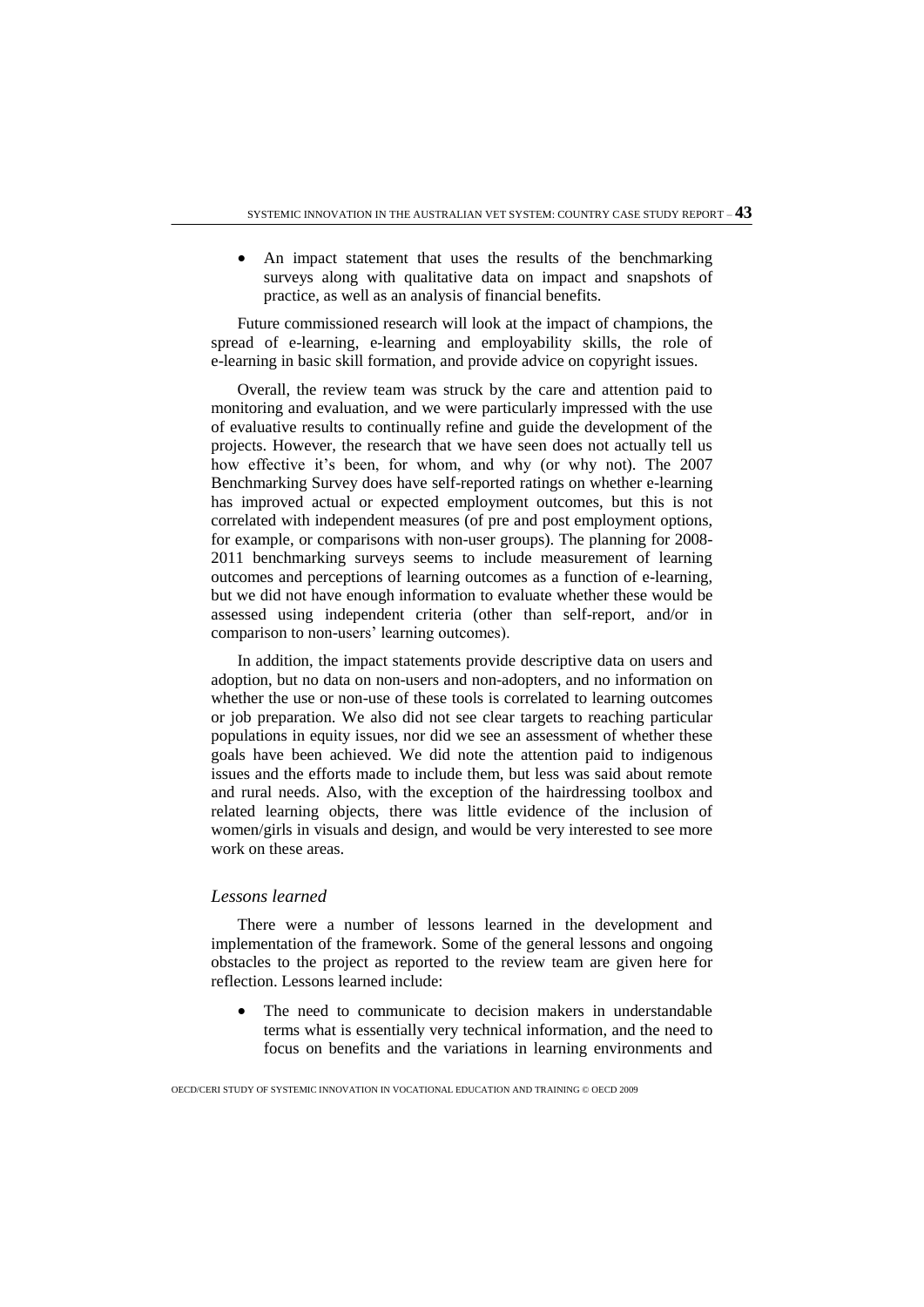learning requirements and what it will bring rather than the technology itself.

- The importance of keeping the focus on learning in addition to meeting industry needs. The move from open development to the requirement that only RTOs can apply for tender for toolboxes (*i.e.* they can be partnered with industry but the focus must be on learning) has been essential for ensuring quality control.
- The crucial role of a champion of the process and the need for cultural sensitivity in order to successfully reach out to diverse groups. This includes providing assistance with applications, for example, or being able to react to unexpected outcomes (*e.g.* the emergence of new community leaders that reshape the aboriginal social hierarchy, or the pressure that comes with success).
- The opportunities offered for innovations in the existing training packages framework for delivery of training due to the deconstruction of learning resources into object, which can subsequently be recombined (for example to meet needs that cut across occupations).

Ongoing challenges for the future development and success of the project include:

- Building the capacity to interconnect learning infrastructure with the global IT structure. This means more than skills forecasting and is difficult to do when the system is driven primarily by industry needs, as it obscures the need to take risks and go outside of box (including introducing funding levers for these activities).
- The need to understand what technological and social learning means for formal learning (*i.e.* the recognition of skills rather than simply formalised skill creation).
- The ongoing obstacles to the use of open resources, as currently intellectual property right and content are being sold at inflated prices. In an open source globalised world, there is a need for a new understanding of how to fund product development in order to maximise innovation and creativity without a trade-off for accessibility. In that context the OECD/CERI study on open source digital material, and the underlying business models could be of potential value to the FLAG initiative.

Overall, the review team was quite impressed with the Australian Flexible Learning Framework. It was perceived as innovative in its open architecture (designed to be modified over time with new technological

OECD/CERI STUDY OF SYSTEMIC INNOVATION IN VOCATIONAL EDUCATION AND TRAINING © OECD 2009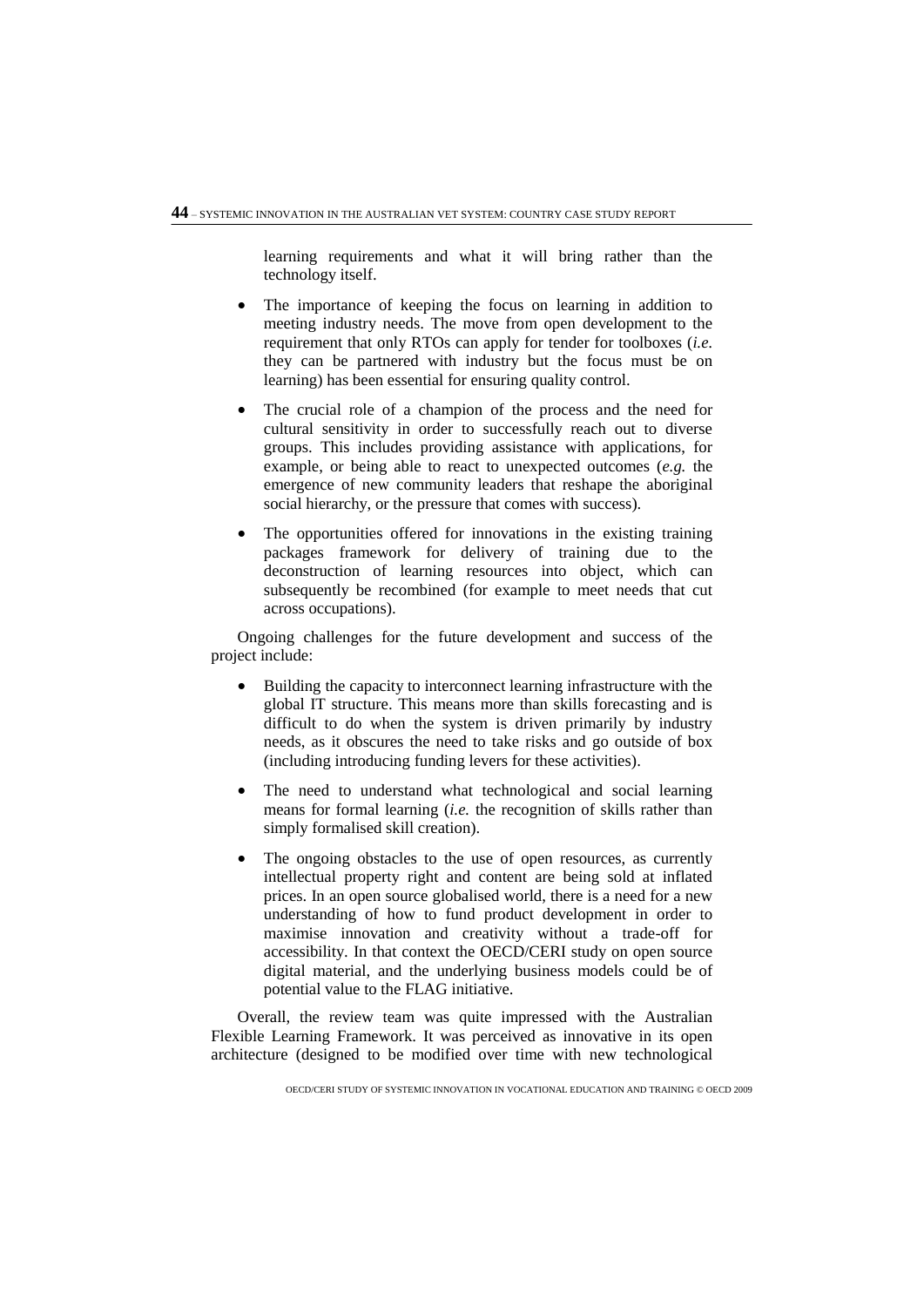developments as well as new developments and the co-creation of learning objects). It also seemed innovative in that LORN's learning objects were developed with educational objectives in mind but have transcended the original intent and now are used for a variety of activities including community building in aboriginal centres, health information, civil society issues, etc. Also, it seems clear that this is a functional way to share and transfer knowledge across state systems in a federalised system and that the framework has created a repository of knowledge that can be used for both social and economic purposes. And last, but certainly not least, the framework is evidence that it is possible to have successful nation-wide collaborations with all jurisdictions involved.

However, we also had a few critiques. Although overall quite impressive, the model, tools, and technology are stuck in the present in that the focus on skills needs, industry demand, and the current technology framework do not permit them to really chase up innovative projects (*e.g.* emerging technologies and job areas/skill sets). There appeared to be little room for medium or long-term projections, and little room for user side orientation (*i.e.* a proactive approach rather than a supply-side reactive approach).

In addition to this, it struck us that there was too heavy a reliance on government funds for the operation of the individual projects. This is not a negative per se, but rather a concern in that it makes the framework and its projects vulnerable to time and changing policy priorities. As this particular case study has room to generate income by being more entrepreneurial in its approach (*e.g.* the LORN system could be sold to other countries, there are royalty and licensing possibilities that are currently exploited for training packages but not elsewhere, etc.), we would recommend that this option be explored in the next phase of the project.

# **4. Overall conclusions**

The Australian VET system is actively engaged in developing and shaping its innovative capacity. We were pleased to see clear examples of systemic innovation, including an emphasis on evaluation and knowledge management. The four main themes that come out of the analysis of the case studies are: a) the drivers of change in the system, b) facilitators of innovation, c) possible barriers to innovation, and d) the weak evaluation culture. This section will discuss each of these in turn.

OECD/CERI STUDY OF SYSTEMIC INNOVATION IN VOCATIONAL EDUCATION AND TRAINING © OECD 2009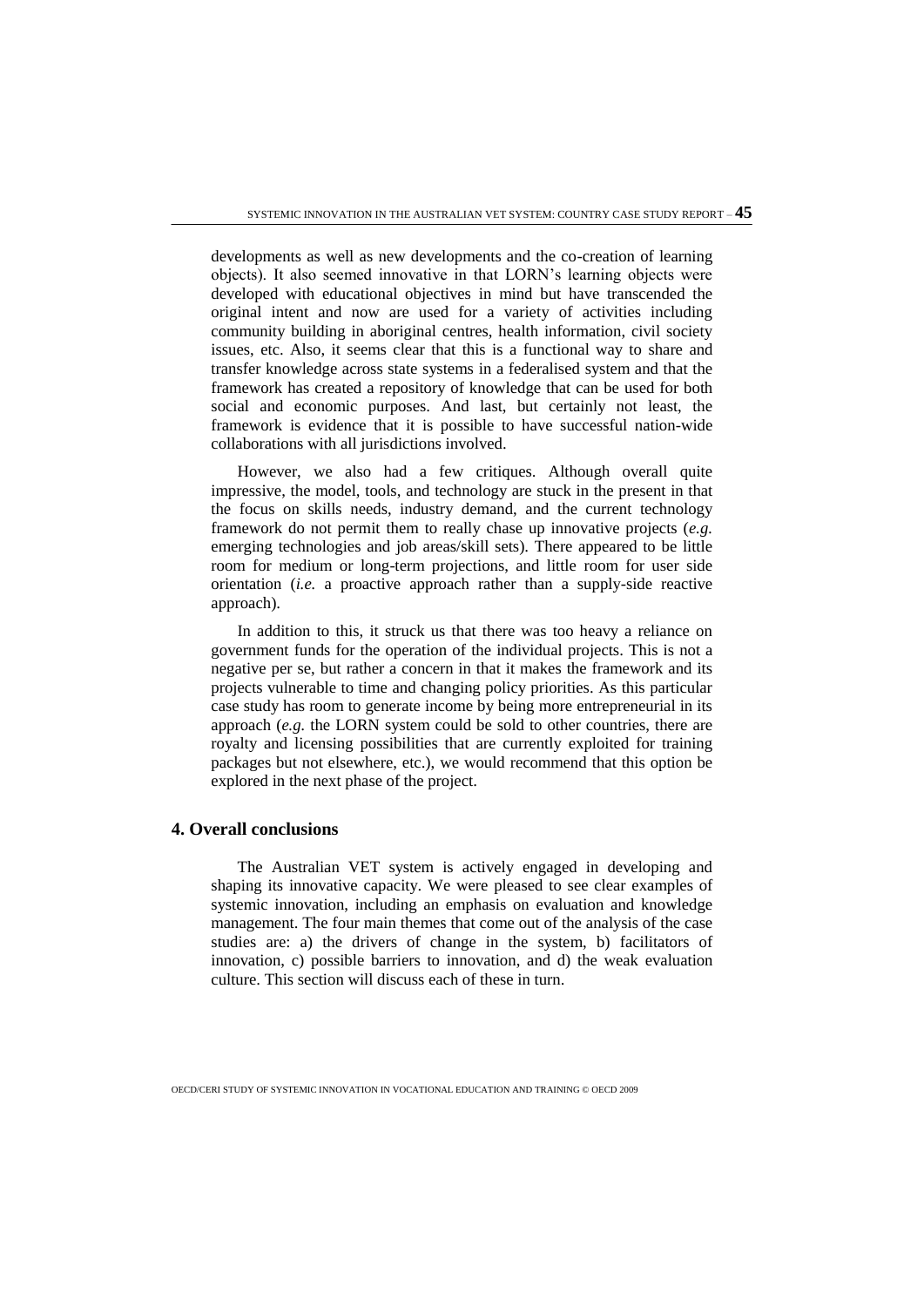### *4.1. Drivers of change*

During the past decade, policies have encouraged a more responsive and market-driven VET system through competition and contestable funding arrangements for particular purposes and programmes. These strategies have taken the Australian VET system markedly forward in creating a more diversified and responsive VET training market.

However, stakeholders reported that these strategies have also had their limitations. Most important of these is that providers focus much of their attention on: 1) meeting imminent and 'just-in-time' needs of employers; and/or 2) those sectors and enterprises that have the internal capacity to formulate their needs with regard to training and human resource development. This can result in training provision that is reactive rather than proactive in meeting emerging skills and workforce needs, and enterprises with less internal capacity (both SMEs and larger businesses/sectors that do not have strong lobbies) not having their needs met.

One clear reason for this is that outreach investments to companies where training is not a strategic priority would simply be too costly for individual institutions, and the time scale for return on investment – whether for workforce development or apprentice training – far too long and uncertain. Policies and incentives have not been in place to enable the system to respond early enough and with sufficient scale to emerging skills demands. An example can be found in the mining industry, which is now suffering from major skills shortages that were neither foreseen nor predicted. As a result, there was no possibility of a sufficient and timely proactive response by the education and training institutions.

In addition, this approach has required providers to learn how to adapt to short-term funding arrangements potentially reducing their focus on medium-term demands and what this could imply in terms of institutional innovation in outreach and delivery mechanisms. The accountability measures in place and the lack of an evidence-based and knowledge management culture could furthermore aggravate the institutional innovation capability to begin to uncover and target the demands on the VET system for tomorrow.

In Australia there is a complex and varied landscape of VET provision that, while offering choice, appears to be difficult to navigate. This complexity might be one of the reasons that VET is perceived as the poor cousin among some potential user groups and why university education, which appears as a much more transparent pathway or "brand", is favoured. Though the qualification framework formally speaking allows for transition to tertiary professional education, there is limited data on the transitions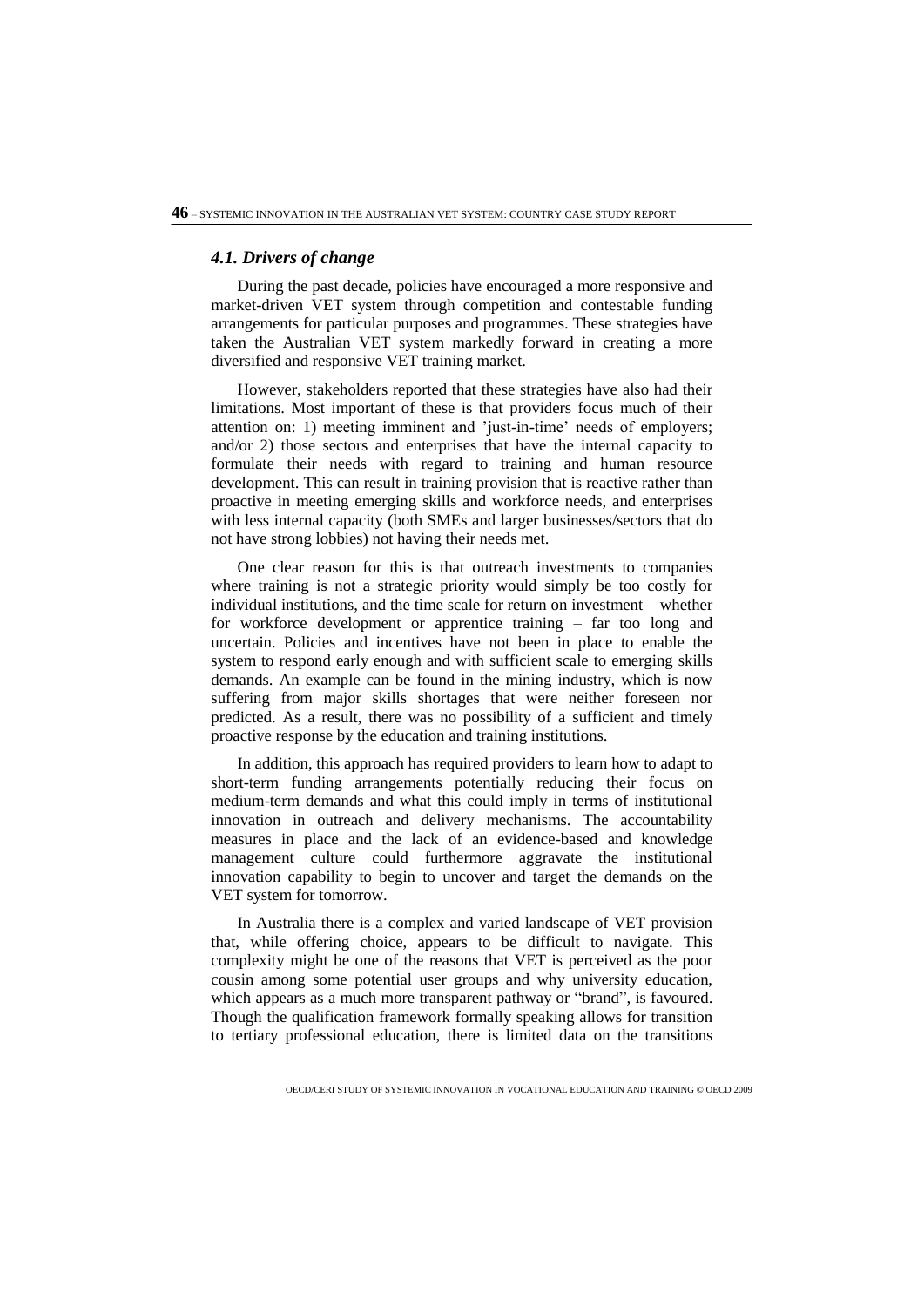from VET and thus the extent to which VET in reality functions as a pathway into tertiary education.

A concurrent theme in the debate with policymakers has been a growing demand for innovation in VET to make the system more responsive to uncertain and long-term structural changes in the economy. Another side to the coin of a systemic call responsiveness could be that the Australian VET system is overburdened with expectations in relation to a broader socioeconomic agenda of innovation, which is likely to require a number of complementary policy measures in order to succeed. Issues of gendering in ATC provision, lack of public maternity policies, and thus potential underutilisation of female talent is just one example of a potential disconnect in policy realms.

One of the key questions arising from the review which should be fundamentally examined is: Does current policy thinking of the success criteria for VET disrupt the systems' ability to foster innovation? If VET is to lead to stronger capacities for innovation, the system itself needs to become more innovative, risk- and development-oriented.

Questions which may be posed are:

- whether predominant success criteria for VET systems are sufficiently geared to systemic innovation;
- whether predominant thinking and system success criteria are sufficiently supportive of a culture of creativity, and allow for systemic learning from failure (Shapiro, 2007).

Systemic transformation of professional and institutional norms in VET is not likely to occur spontaneously, but will instead require supportive policy framework conditions and impetus while at the same time engaging practitioners and researchers so as to build a rich evidence base on which policies can be shaped. In this respect the VET knowledge ecology in Australia still has a road to travel.

#### *4.2. Facilitators of innovation*

In research conducted by NCVER and in the international literature on systemic innovation in VET, there are numerous examples of structures that potentially may **facilitate** systemic innovation, including: partnerships (particularly partnerships that build on complementarity); networks (loosely coupled as well as more formalised); knowledge brokering organisations; and institutional champions and thought leaders. During the review visit, there were plenty of examples of such enabling structures having grown out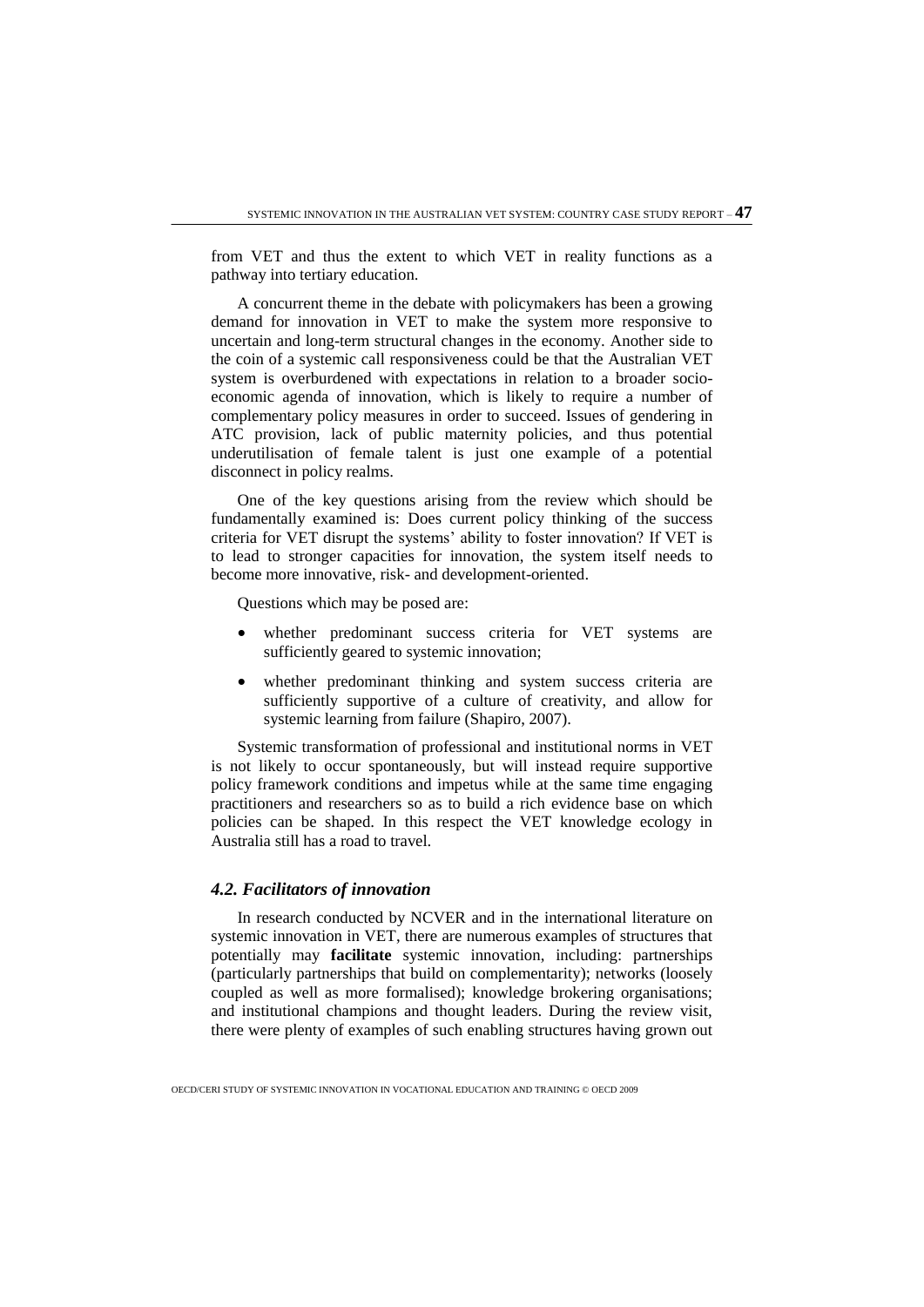of local social capital and a commonly perceived sense of urgency, or as a result of a particular funding arrangement for a defined period of time.

Three examples were highlighted. First, the Local Learning Employer Networks of the State of Victoria (LLENs) were regarded as a bottom-up innovation, linking the world of work and the world of education and training by exposing young people to occupations they would most likely otherwise never have thought of – and getting the local employer base to commit to a learning agenda through a common shared responsibility for local young people. Second, group training organisations were felt to have encouraged the growth and sustainability of apprenticeships in the key trades, particularly in the small- and medium-sized employer base. Third, the Australian Technical Colleges (ATCs), though small in scale, can be seen as an example of innovation in the outreach and delivery of VET. As discussed in Case Study 2, however, these colleges were seen by some stakeholders as a costly and controversial intervention by the previous government to by-pass the states' role in organising VET provision. Although formal evaluations have been delayed until 2009, it was clear from our meetings with employers, parents, students, and college personnel and board members that the colleges (at least the two visited by the team) are providing a valuable service in their areas.

However despite these examples, when asked to cite specifics of innovative initiatives and practices, participants would cite highly localised examples, often in an anecdotal manner. They stressed that there was no published evaluation evidence or even descriptive information about these initiatives. Much of this activity was ad-hoc in the sense that it was funded on a short-term basis, with few or no instruments built in to the funding mechanisms to evaluate, generate learning, and support knowledge transfer across jurisdictions. One inherent risk in this short term focus is that stakeholders and innovative thinkers have to spend their resources in orienting themselves to shifting policy agendas and do not have the time or support to appreciate and exploit results from previous initiatives, thus cutting the feedback loop essential for knowledge management and innovative processes. For further discussion, see also "Weak evaluation culture" below.

# *4.3. Barriers to innovation*

At this stage there seem to be multiple **barriers** to systemic innovation, some tied to the ideology of competition, as discussed previously, some embedded within the system design itself, and some linked to the particular traditions for implementing reform agendas. Overall, we observed a strong focus on filling short-term skills gaps (in mining, for example) rather than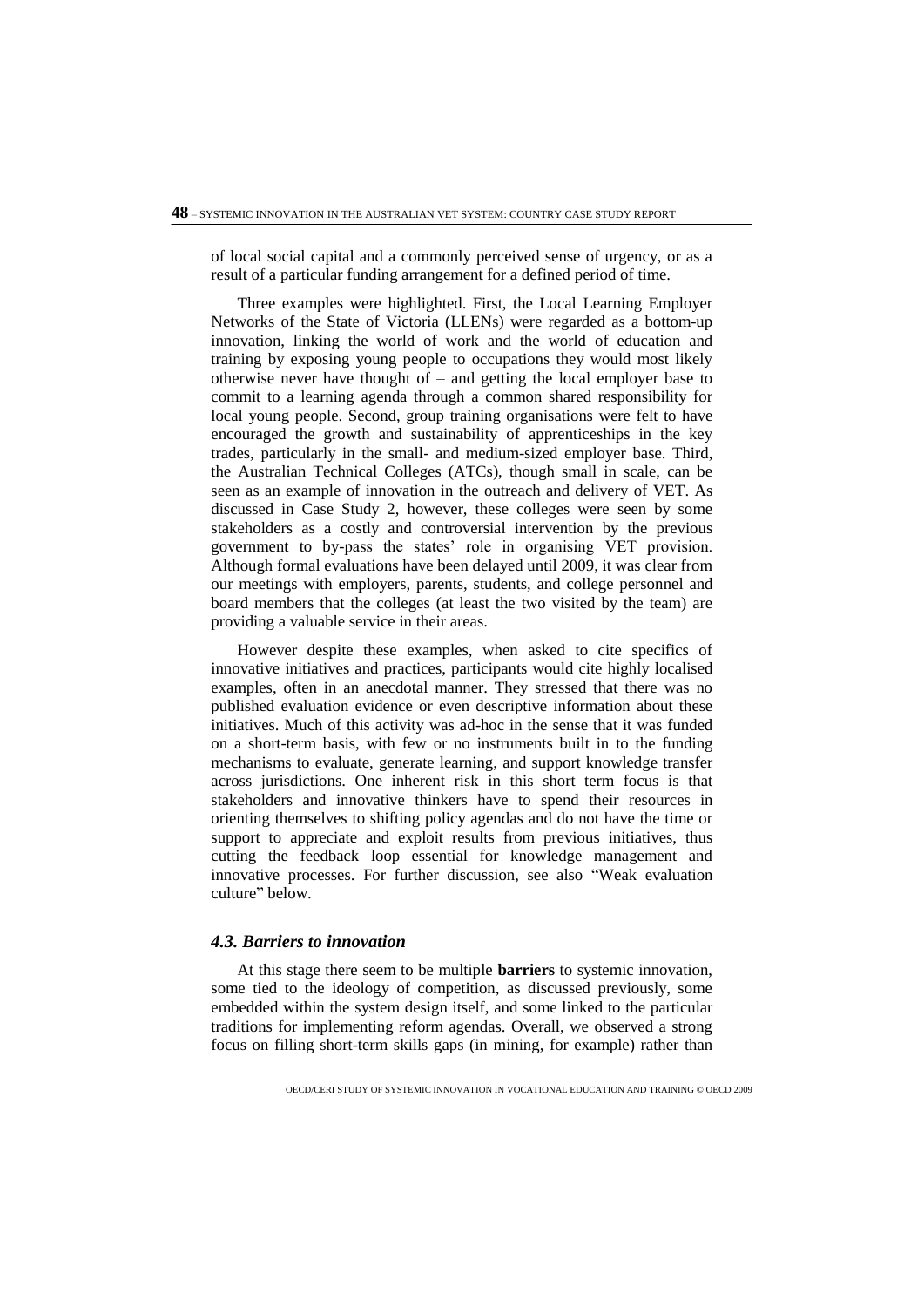supporting longer term planning. The newly conceived Skills Australia is carrying a heavy load of expectations for innovation, emerging skills and occupations and links to labour market forecasting, but as they had just named their board during the time of our visit and had not yet set out their priorities or work plan, it was unclear whether these expectations were reasonable.

There were several factors that were cited as hindering longer term commitment to innovation, including:

- the difficulty of risk taking in a compliance and audit culture framework;
- the timing of policy making cycles and the complicated governance balance of commonwealth/states and territories;
- the symbolic role of rapid decision-making for political purposes and resulting danger of innovation fatigue (that is, a perception of ever-changing initiatives with little follow through). This fatigue can be experienced by all stakeholders, both within and outside the political process, and it particularly harmful to innovative initiatives.

The competitiveness agenda (competition between states included) that has characterised reforms in the VET sector for the last decade or so has been accompanied by a strong culture of accountability. However this focus on accountability leaves little room for risk taking or failure. In the literature on systemic innovation, risk-taking is identified as a crucial factor in driving breakthrough innovations. Although we saw some examples of support for riskier ventures (*e.g.* the open category of funding for blue skies research at NCVER), these were very much an exception to a carefully audited and accountable system.

In addition, the short policy cycle from idea to implementation required by accountability and competitiveness is likely to impede the use of pilots from which to learn and the use of evaluation as a measure for policy learning and evidence-based policy making. The recent federal ATC programme is a prime example of this. In our interviews, stakeholders argued that the ATC programme has been locally successful as well as important in raising the status of VET. However decisions about the ATC programme are likely to be taken before any system evaluation has occurred. Successful innovation cycles involve the constant use of feedback from monitoring and evaluation in order to shape the development of new projects – in short, there is a need to learn from what has been done. To cut the feedback loop or omit the evaluation step is to potentially miss useful lessons on how best to further develop the system.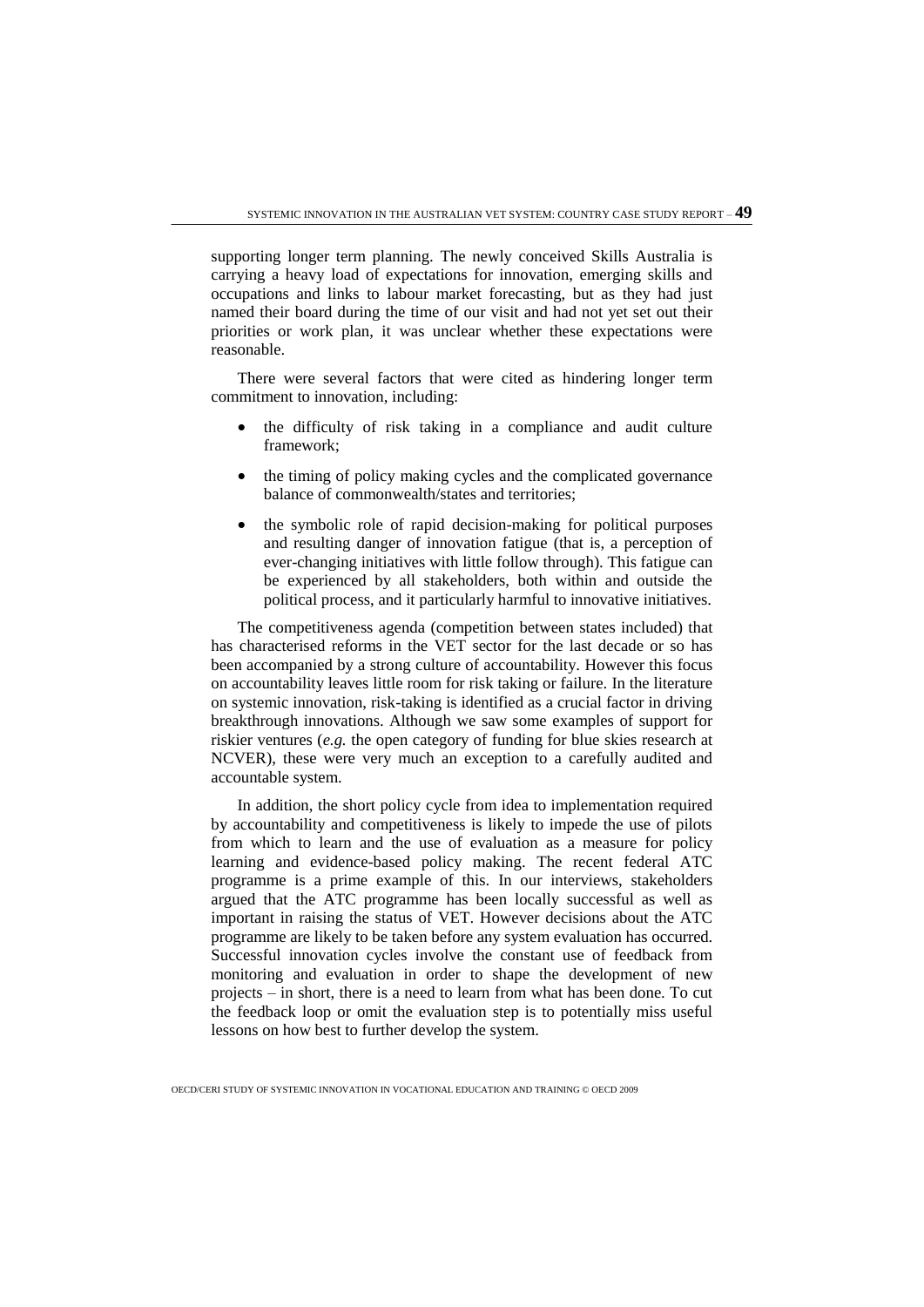Cutting the feedback loop is not only an example of poor use of monitoring in policy decisions, but is also linked to the risk of innovation fatigue. In a context where innovation development and implementation decisions are perceived as potentially political, and where doing a good job or successful reaching of targets is not necessarily translated into renewed funding or support, there is a grave risk of stakeholders of all levels losing their incentives or eagerness to be leaders of innovation.

Another type of barrier to innovation is embedded in the current curriculum framework. The training packages have played a central role in promoting transparency in qualifications, thereby also furthering mobility and portability of skills and as a means to promote quality on a system-wide basis. However while the training packages are still very useful in the mature occupation sectors that do not undergo rapid change, they may in fact be inappropriate for emerging new sectors or sectors undergoing conversion. The experiences from the FLAG framework of breaking up training packages into learning objects, for example, could provide a solid knowledge base for defining new curricula models better suited to emerging occupations and sectors.

The dominance of the training packages continues to guide much of the activity and behaviour of the VET system. In order to respond to the current pressure for more skills in the labour market, there are ongoing debates about how and in which ways programmes may be accelerated or shortened. One obvious way is to include the recognition of informal and non-formal learning as a system feature across different forms of VET provision as a means of program acceleration. The risk of shortening program structures is that resulting qualifications may suffice for immediate labour market needs, but may not ensure sufficient transferable skills for medium-term employability and mobility. Across dual systems in the OECD countries there are numerous examples of how systems are trying to bring in greater flexibility, measures on which Australia could draw in this instance.

Another barrier to innovation in VET is the rapidly ageing workforce of trainers and the current fragmentation of requirements and working conditions for trainers. A lack of skilled trainers and new training recruits is a serious problem both for quality provision and the overall status of VET. Given the fundamental importance of VET teachers and trainers for the Australian economy, there needs to be an emphasis on attracting skilled and competent individuals to the field. This includes an emphasis on trainers with backgrounds from industry as well as traditional education, and requires constant commitment to raising pedagogical standards and ensuring relevant and up-to-date occupational knowledge and skills.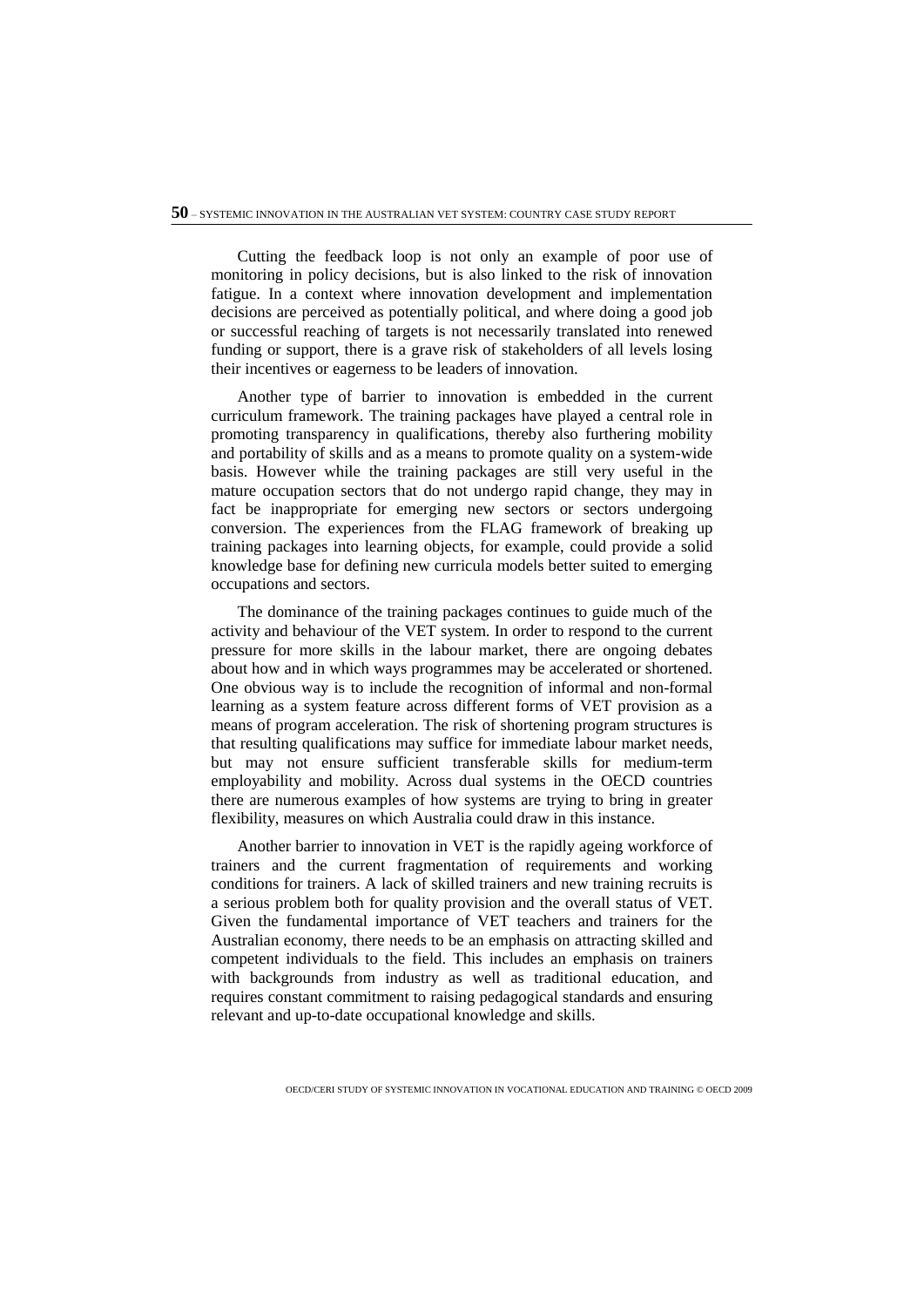An additional restrictor of innovation in the system is the conceptual separation of VET from the world of work. This conceptual distinction has concrete practical implications in that VET providers, policy makers, and practitioners are not linking to broader technology and economic policies. We did not, for example, see any links to emerging occupations or skills. Overall, the system can be characterised as *reactively* innovative, rather than *proactively* innovative.

#### *4.4. Weak evaluation culture*

Overall, it seemed that commitment to innovation was negatively affected by a weak evaluation culture in VET in Australia. Despite the impressive work of NCVER there appeared to be no framework to learn from national or state initiatives, few feedback loops into system to guide and inform innovation projects and strategies (and in particular, no systematic analyses); and no strategy for creating an evidence base of innovative practice to raise visibility within the system. As such there is no robust body of evidence of what works, in which context and circumstances, and for which target groups, simply because there is no systematic tracking. There is also therefore no knowledge about potential downstream effects.

Although this is of course related to the complicated governance structure and geography of Australia, it was surprising that in system that explicitly focuses on the importance of research and evaluation there appeared to be few explicit strategies for optimising the transfer of knowledge. In fact, one main method appeared to be "people moving from one desk to another" (*i.e.*, changing positions between state governments and to and from the Commonwealth). However, it must be noted that initiatives such as the Australian Flexible Learning Framework (and in particular, LORN) do not suffer from these problems in that knowledge transfer and building synergies is one of the main goals of their design.

Returning to the concept of the training packages as an example, stakeholders cited localised examples of researchers, providers and employers working together to design new programmes to meet the changing skill needs of certain industries (*e.g.* horse racing and dairy farming). However there was little evidence that the new methodologies being applied in these initiatives were used in a more systemic way, and little evidence that they were published or otherwise disseminated beyond the local context.

In addition, and as already discussed, various political imperatives contributed to both a compressed time frame for the development of projects, and, in the case of the ATCs, decisions being made before the evaluation was conducted. Although political reality often requires some

OECD/CERI STUDY OF SYSTEMIC INNOVATION IN VOCATIONAL EDUCATION AND TRAINING © OECD 2009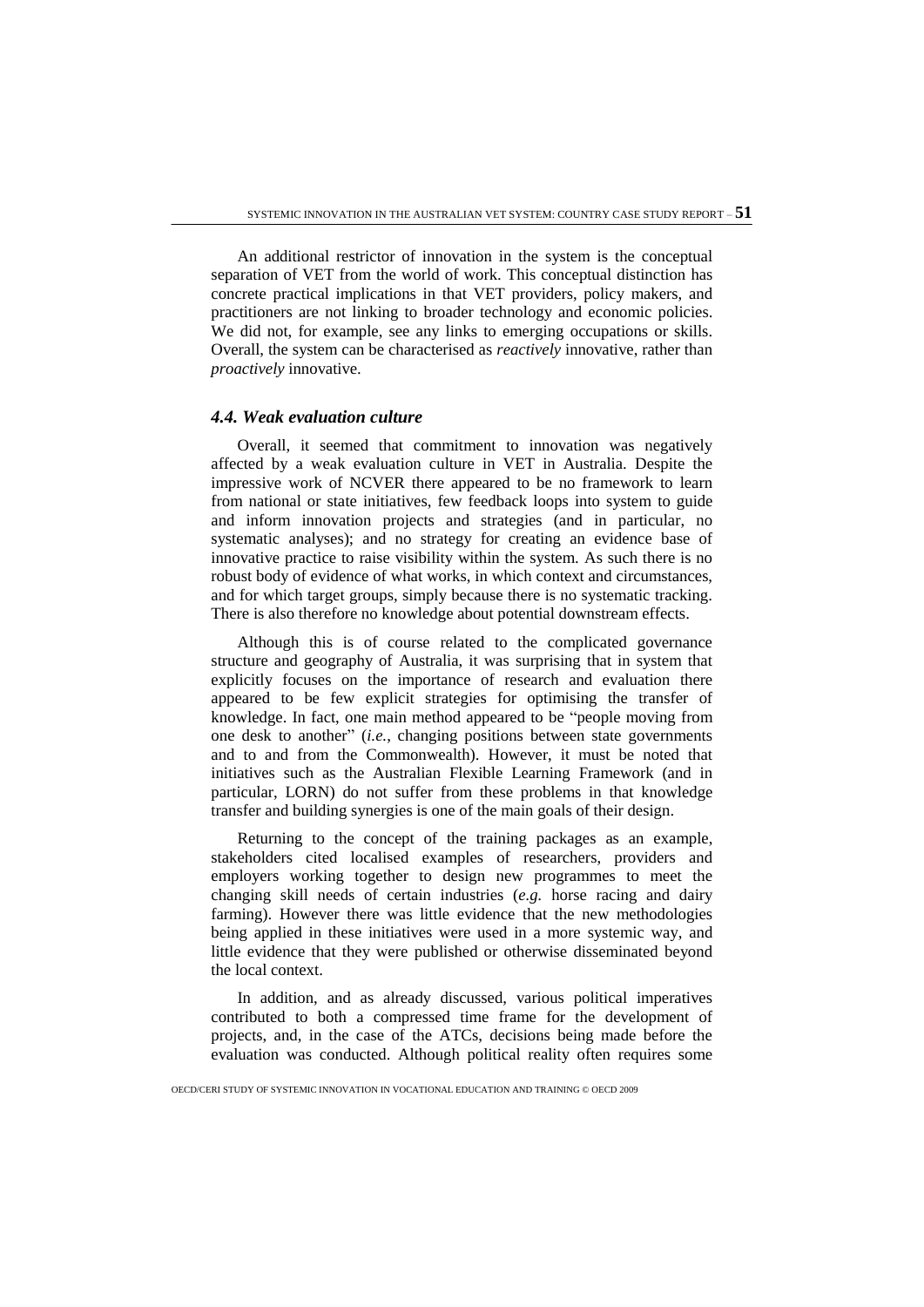bending of ideal research methods and strategies, it is important not to compromise the quality assurance built into the system. At the very least, a sustainable innovation policy should be based on the evaluation of the outcomes and impact of earlier projects or programmes. Without the integration of a sustainability dimension the risk of innovation fatigue increases with the number of new projects. Of course, the recent change in government is exceptional in some ways and thus has placed exceptional demands on the system – but it cannot be forgotten that while change can play a positive role in ensuring dyamism in the system, it must be carefully balanced to avoid falling into the trap of innovation for the sake of innovation.

It must also be mentioned that there was also concern about the low status of VET research and researchers. The statistics work of NCVER was cited as important in improving the standing and quality of the data available, and essential for a rigorous analysis of the system. Despite this, however, there was a perception that the research community writ large was not producing the kind of work that would support innovation with a longerterm vision. In their own words they have "good small-scale short term research, often qualitative in nature, and long-term heavy stats hitters, but (we're) missing the middle ground". This was attributed in part to the expertise present within the research community (and which NCVER is attempting to broaden) but also to the kind of grants that are available to researchers.

Another aspect of this low status was the self-defined link within the VET research community to education rather than jobs, which could also have an impact on status and perception of the research and researchers. This maps on to the discussion of the conceptual separation of VET from the world of work and the resulting ghettoisation of the domain. Again, NCVER is deliberately attempting to address this with their work and recruitment of labour economics researchers, but it is worth noting as a transversal theme in the discussion, particularly given the drive to raise the status of VET in Australia.

Another approach to addressing this comes from the University of Melbourne, with interesting examples of more qualitative futures-oriented research on the changing nature of work and occupation structures. In Europe, the European Commission has for some time played a role in spurring the awareness of and the need for innovations in occupational forecasting methods in order to earlier be able to identify drivers of change affecting the qualification base across traditional sectors. FrequenzNet in Germany – a loosely coupled network of researchers and industry peak bodies – has for a while undertaken this type of research. In Denmark the government has as a result of the Danish Globalisation Council initiated a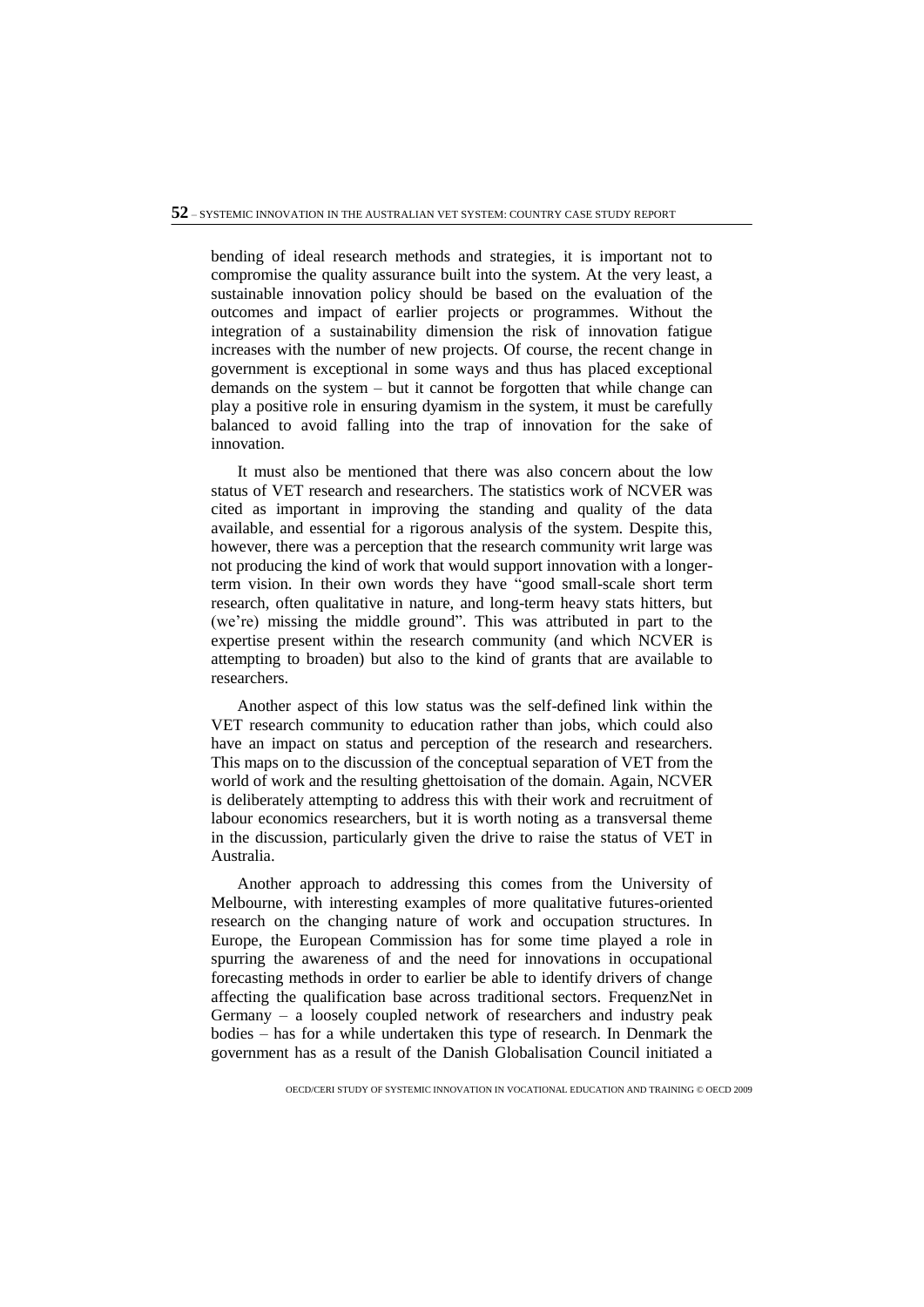two year initiative in order to build capacity among the industry trade bodies to undertake forward-looking cross sector analysis to inform policy planning in VET, while at the same time as a number of pilots are being launched to build capacity among researchers and the trade organisations.

#### **5. Recommendations**

There is a growing common perception that there is a shared window of opportunity for the Commonwealth, states and territories to address in a coherent and robust manner the fundamental challenges that confront the Australian VET system. However there is an imminent risk that this discussion might take place in isolation, disconnected from other policy realms, rather than being integrated within a broader view of the knowledge system and knowledge infrastructures and the role the VET system could play within a broader innovation agenda. *It is recommended that the experiences and voices of other sectors invested in innovation (e.g. health, science and technology, industry, etc.) be integrated into the reshaping of VET and its commitment to innovation.*

Following from the barriers to innovation presented earlier in the Conclusion, there is a need for political leadership in terms of creating an appropriate and supportive climate for innovation in the VET system. Given the window of opportunity presented by the similar complexion of all governing parties, we argue that the time is right to demonstrate this leadership and consensus building in the collaborative model. *In particular, it is recommended that there be an emphasis on creating the climate to foster:*

- *an understanding of the process required for the development, implementation, and evaluation of innovations, and the political leadership to support the necessary processes and time required for innovations to yield results; and*
- *adjustment of the public management paradigm to allow room for risk-taking without being penalised for possible failure. This includes innovation of programmes and services, processes, and outputs.*

In addition to these broad recommendations for the system as a whole, there are specific recommendations to be made based on the analyses presented in this report. One relates to the quality and development of the training workforce, as there seem to have been few systemic attempts to tackle the specific challenges of the education and training of vocational teachers and trainers. In view of their importance through their direct and

OECD/CERI STUDY OF SYSTEMIC INNOVATION IN VOCATIONAL EDUCATION AND TRAINING © OECD 2009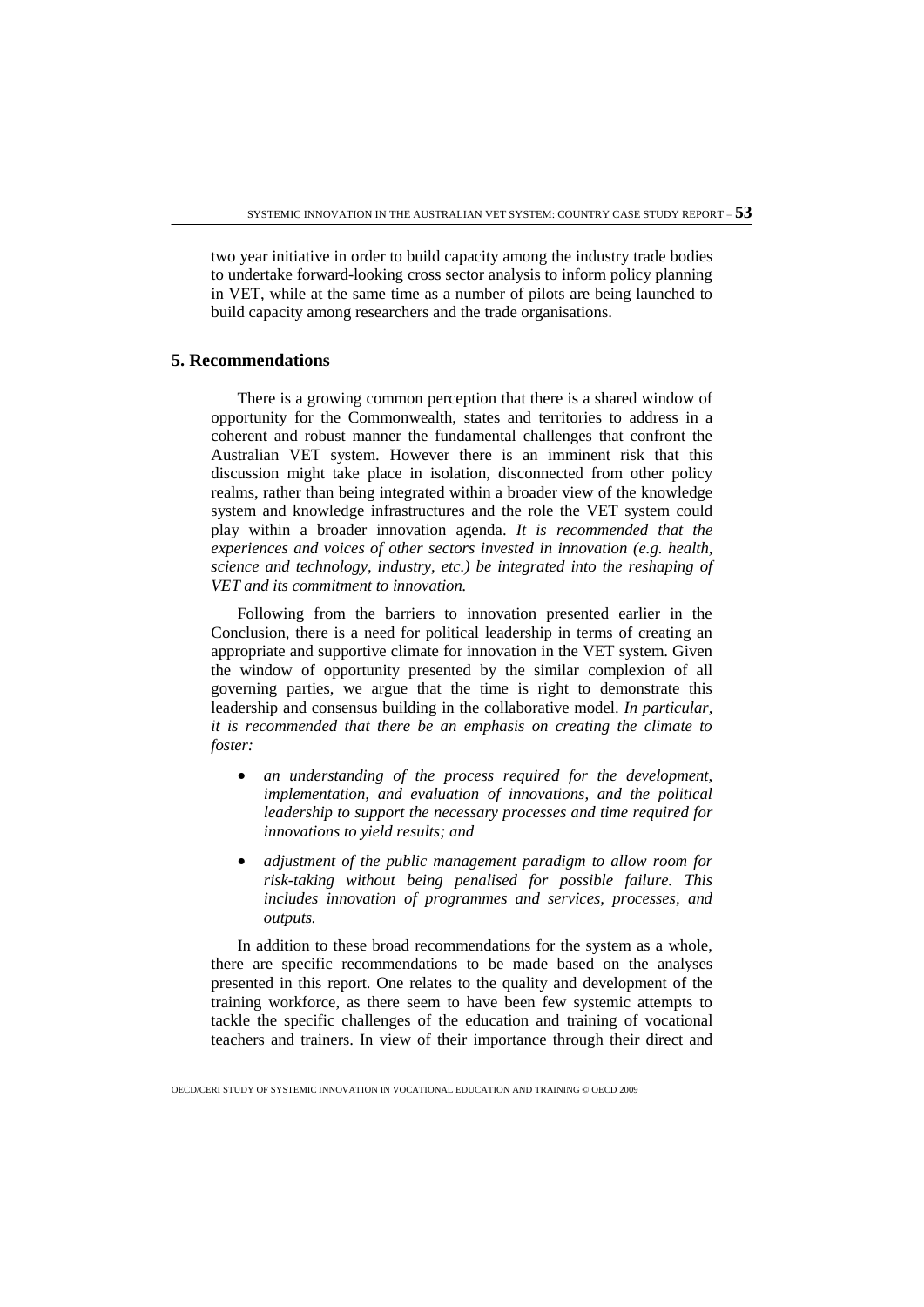indirect influence in the development of skills in the economy, and in view of changing and rapidly increasing demands that they have to address, a systemic approach to recruiting, training, and retaining the VET workforce is an essential component in raising the status of VET. This is especially pressing given the rapidly ageing workforce of trainers. Two scenarios for accomplishing this could be envisaged:

- 1. Taking major steps towards the further professional development of teachers to improve the quality of VET.
- 2. Allowing much more flexibility in teacher and trainer recruitment policies and practices. This reflects the difficult compromise between acknowledging the need for quality in VET while at the same time having to struggle with the scaling of VET and an ageing VET workforce.

One of the ways to mediate the two approaches could be by introducing mandatory requirements for continuous professional development. Such a model could also include short period funded work placements which could also stimulate industry collaboration in the development of curriculum and apprentice pathways. Another but more costly option would be to develop post-training initiatives for both teachers and school leaders in areas central to their practice, and finding ways to stimulate their uptake of training through salary incentives.

Other ways of generating learning and raising motivation and quality in the system could be to engage more practitioners in practice-based research, a model of research and practice development which seems underdeveloped in the Australian context. Support to communities of practice and the use of practice-oriented R&D were both central elements in the Danish Systemic VET reform of 2000. Despite the complexity of the reform process, both components were perceived by practitioners and policy makers as being central to developing and sustaining a change capacity supportive of pedagogical and organisational innovations (CEDEFOP, 2003). Finally, another way forward could also be to analyse contractual conditions more in depth, including variations in contractual frameworks and qualification requirements between the private and the public VET training sector. What are the working and salary conditions, and training and career options for teachers and school leaders in the VET sector compared to other parts of the education system – also looking to international benchmark countries- and what do the teachers and school leader community themselves see as critical factors in work satisfaction and job retention?

Clearly, any policy needs to be flexible in order to attract individuals with different backgrounds, while at the same time raising pedagogical standards and ensuring relevant and up-to-date occupational knowledge and

OECD/CERI STUDY OF SYSTEMIC INNOVATION IN VOCATIONAL EDUCATION AND TRAINING © OECD 2009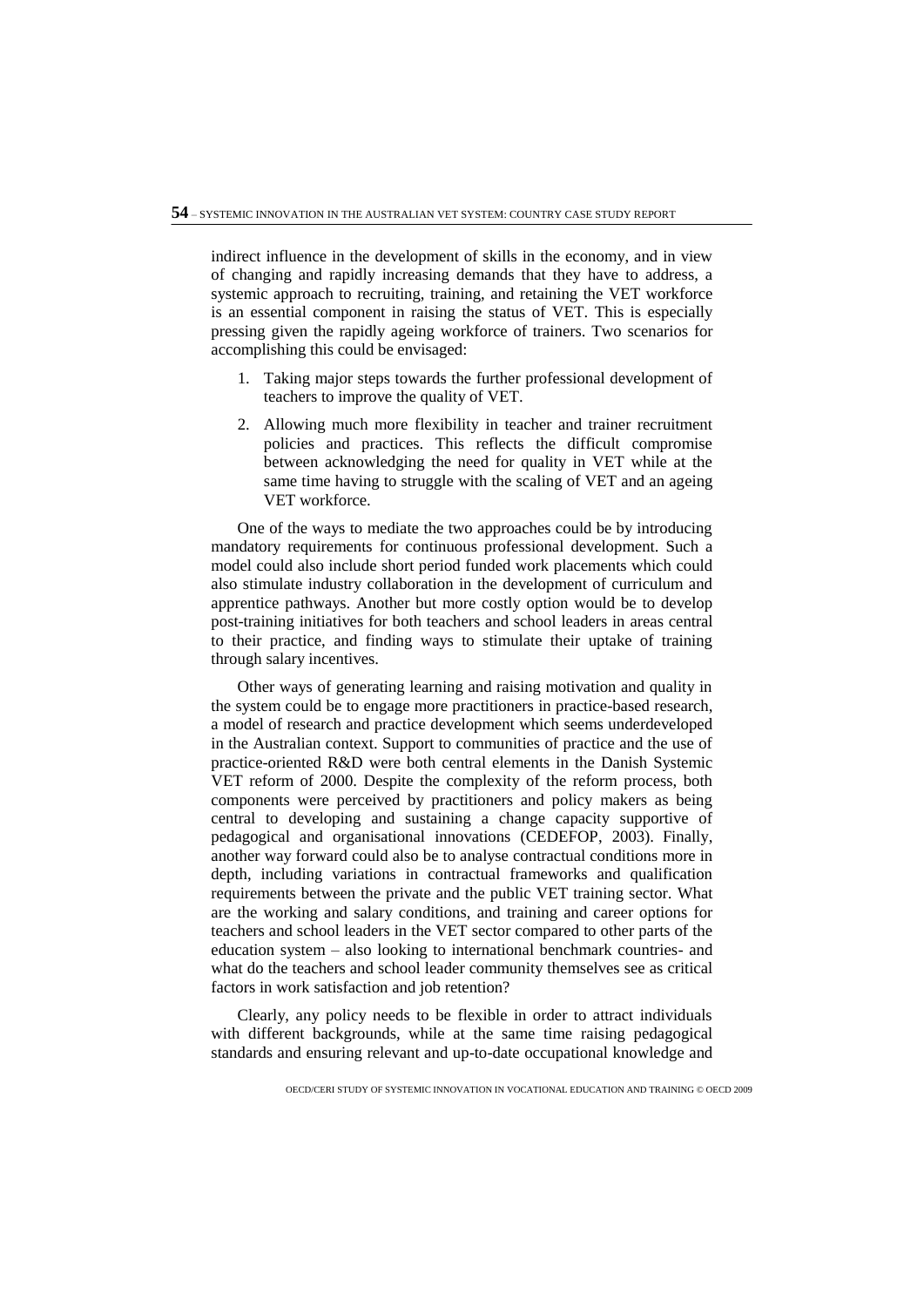skills. *Given the fundamental importance of VET teachers and trainers for the Australian economy, it is recommended that overcoming the current fragmentation of requirements and working conditions for VET professionals should be high on the policy agenda.*

In addition, the current training packages are too rigid for the rapid economic and technological change. There seemed to be limited system knowledge as to whether the use of future-oriented strategies, as opposed to traditional planning and forecasting instruments, could result in a more strategic orientation of Australian VET. *It is recommended that more attention be given to long-term vision and identification of emerging skill needs (possibly in the context of Skills Australia) in order to allow the system to move from reactive measures to more proactive ones.*

In terms of the specific case studies, we recommend the following:

**Status of VET**: Despite their small scale nature, the ATCs could be regarded as "laboratories" for implementing the types of measures needed to raise the status of VET among key stakeholders. The ATC initiative has managed to gain some support and credibility among employers, and it has suggested ways to increase Year 12 completion rates. For those reasons it is essential to capture and analyse the key success factors in the initiative across the different models of operation among the 24 colleges, in order to distil promising practices and lessons learned that may be relevant and possible to transfer to the wider VET system. It is recommended, therefore, that the planned evaluation of the ATC system be carried out as soon as possible with appropriate modifications for the shortened evaluation span. If this should not occur there is an imminent risk that tacit knowledge of the value to the wider VET system may be lost as the ATC initiative is merged into the wider VET infrastructure.

**Australian Flexible Learning Framework:** As already mentioned in the discussion of the case study itself, the framework and its projects have room to generate income by being more entrepreneurial. In particular, we recommend that the LORN system could be self funding (*e.g.* by raising revenue through sales to other countries), and that there are royalty and licensing possibilities that are currently exploited for training packages but should also be extended elsewhere.

# **6. Implications for the study of systemic innovation in VET**

There is a growing body of knowledge which has demonstrated that innovation happens at different levels and that employee (skilled worker) and user-driven innovation have an essential role to play in innovation processes. These reflections – especially pertinent for SMEs, could guide

OECD/CERI STUDY OF SYSTEMIC INNOVATION IN VOCATIONAL EDUCATION AND TRAINING © OECD 2009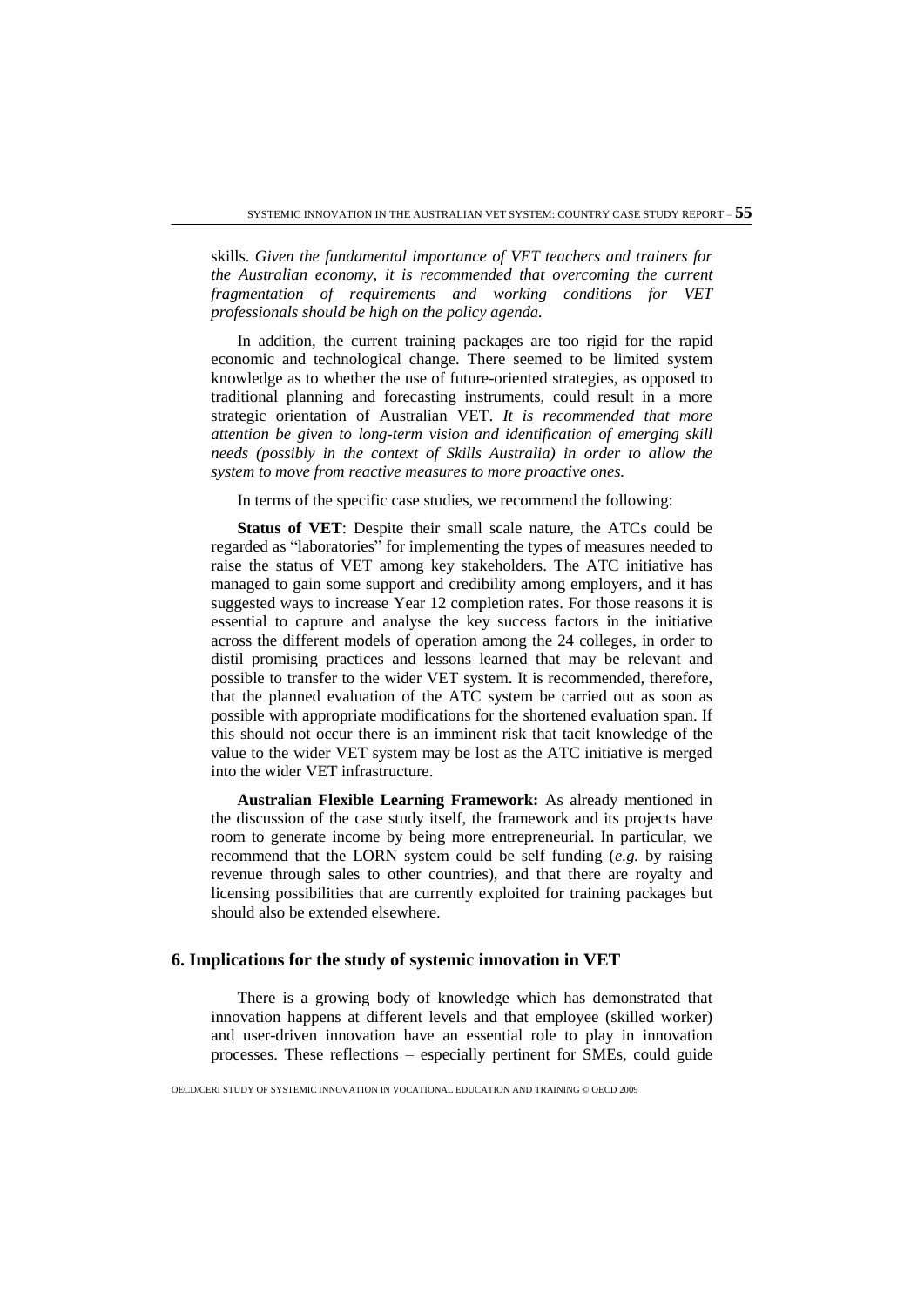policies to redirect and vitalize systemic innovation in VET. The Australian reform agenda is also likely to benefit from exposure to the ways that other OECD countries are tackling similar challenges, not least looking to countries with strong youth education and training and workforce development systems.

From international literature on firm innovation, there is ample evidence that responsiveness to market needs from the education and training sector may in fact exclude those companies where the needs for strengthening their base is the biggest. In companies where competition strategies are built on cost-cutting and automation and where work functions are rather routinised, human resource strategies are most often ad-hoc and looked on as a costfactor. In those companies, attitudes to training are unlikely to change unless accompanied by long-term and integrated outreach strategies addressing the business as such and not only the training climate. From the USA there are many examples of how the community college has played a long-term proactive extension role by developing the workforce for potential new growth sectors. Because this type of investment does not yield immediate return, public funding has been applied in the context of wider economic development (Shapiro *et al.*, 2007).

Some of the key challenges that system reforms have to address are:

- Transformation of the relatively unconnected communities of VET practice, institutions of education and training, research, and local agents of innovation, into a coherent and dynamic learning ecology.
- Greater emphasis on evaluation to formally capture and map innovative activity (including that of the private sector), leading to the generation of systemic reports (at a national level), and the active dissemination of good practice. This last point, dissemination, relies crucially on good knowledge management and knowledge transfer systems both within and across communities of stakeholders.
- Moving from a system planning culture well suited to an economy with stable occupations to a policy framework which is capable, of much faster detection of changing skill and knowledge requirements, particularly in rapidly advancing and converging areas of technology, but also in mature sectors such as mining which remain crucial to the economy.
- Maintaining a sustainable level of broad personal and general skills across the whole population so as to avoid knowledge-based social exclusion.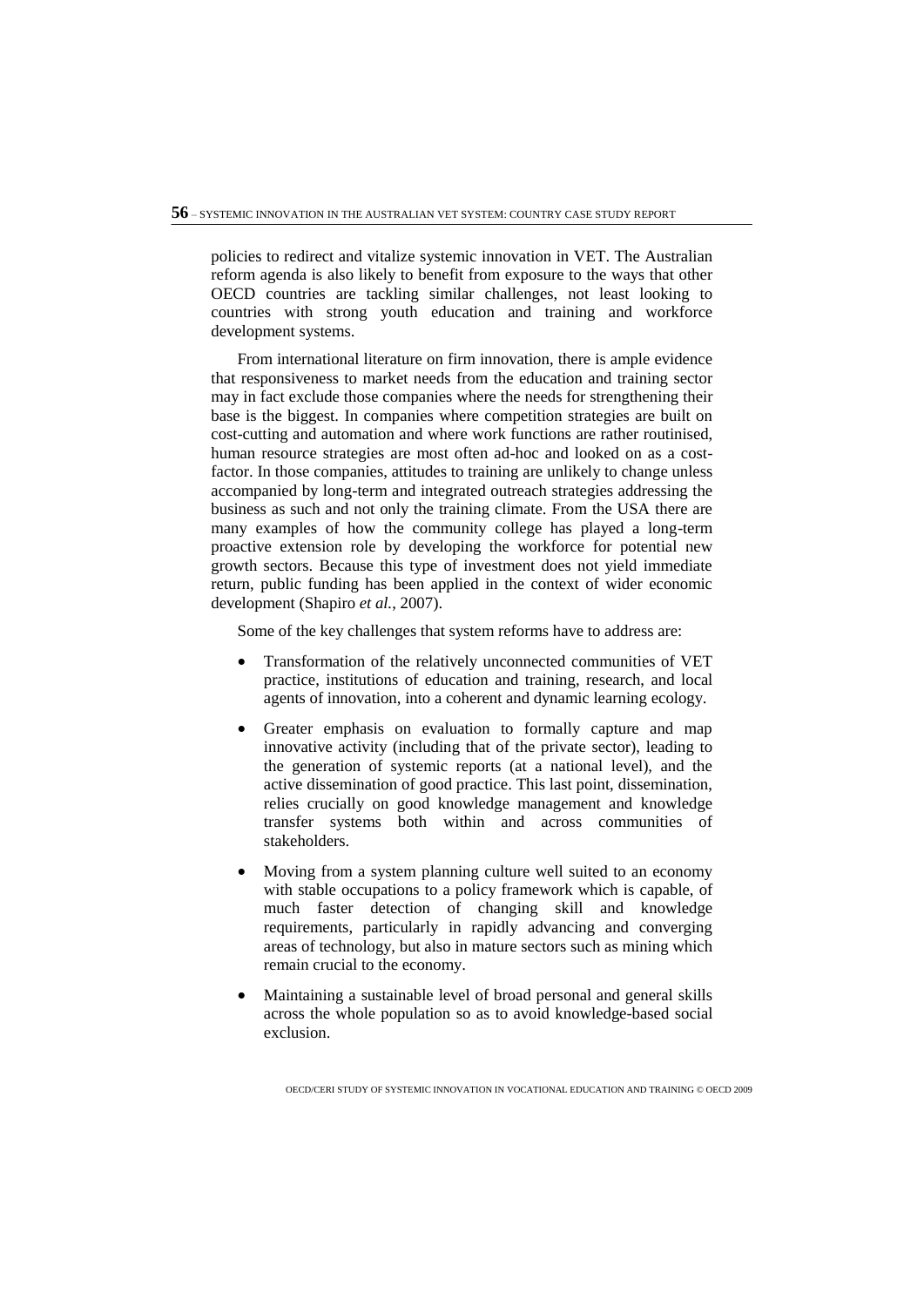# *Works cited*

- Australian Industry Group (ed.) (2007), *It's Crunch Time: Raising Youth Engagement and Attainment,* Discussion Paper, Dusseldorp Skills Forum, *www.dsf.org.au/papers/198.html*
- Australian National Training Authority (1996), *Final Report of the National Flexible Delivery Taskforce.*
- Australian National Training Authority (2001), *Evaluation of the Australian Flexible Learning Framework: Draft Strategy 2000 Report.*
- CEDEFOP (2003), *Learning through Policy Evaluation*, Research series, N.L. Shapiro and D.K. Hanne, Neuiwenhuis Loek.
- DEEWR (Department for Education, Employment, and Workplace Relations). (2008). *A Baseline Measure Study of Existing Attitudes of the Australian Community to Vocational Education and Training and the Traditional Trades – A report of research findings.* Prepared by Christine Maddern and Danielle Jenner, Market Solutions Pty Ltd.
- DEST (Department of Education, Science and Training) (2006), *2005-08 Commonwealth-State Agreement for Skilling Australia*, Canberra.
- DEST (2006), *Review of the NCVER Ltd Research and Statistical Services*, Canberra.
- Dusseldorp Skills Forum (2007), *How Young People are Faring 2007 – At a Glance, www.dsf.org.au/papers/197.htm*.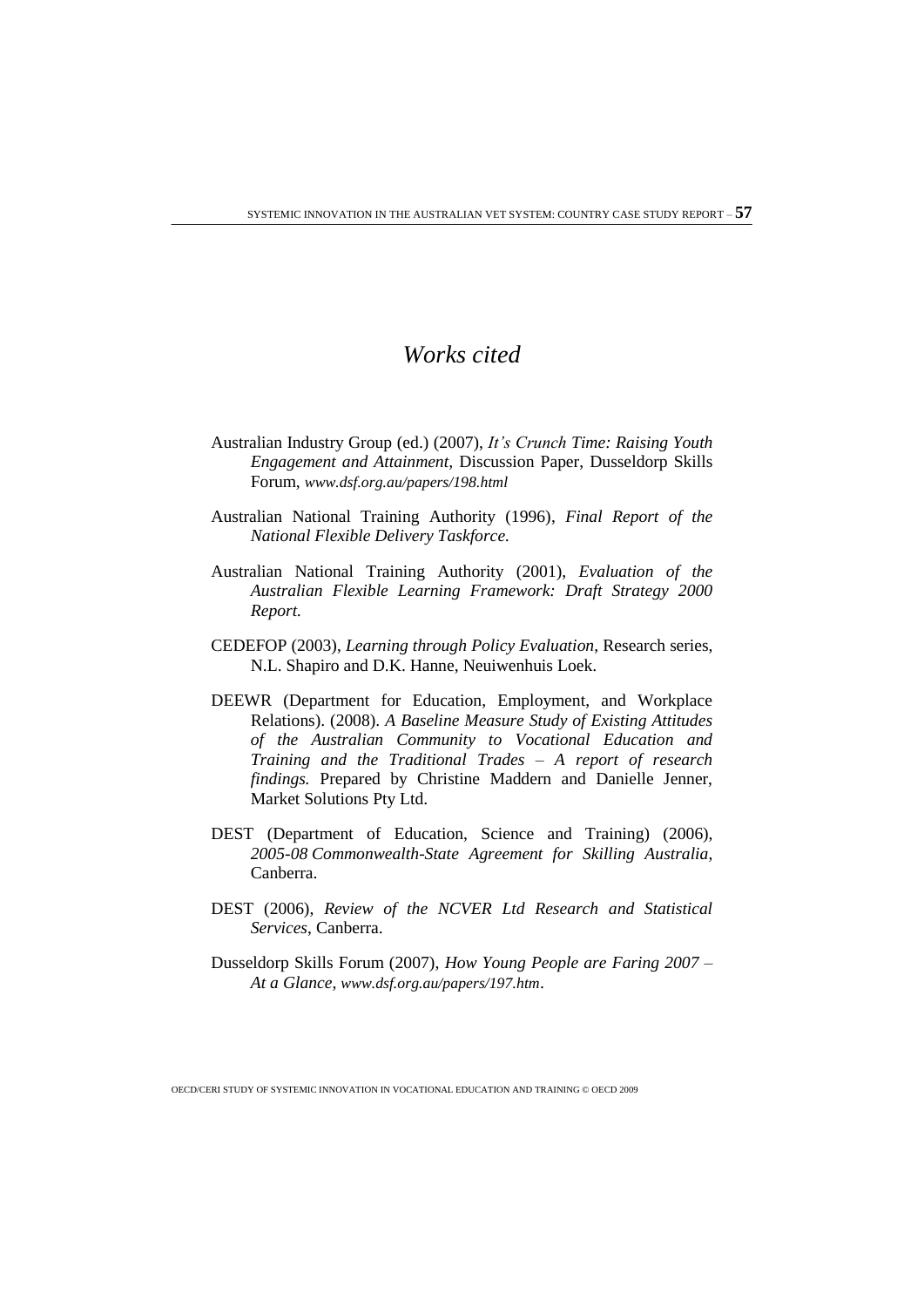- Knight**,** B. and P. Mlotkowski (2008), *Australia Country Background Report: An overview of Vocational Education and Training (VET) in Australia*, Background report for the OECD policy review, National Centre for Vocational Education Research Ltd, Adelaide.
- McDonald, R., G. Hayton, A. Gonczi and P. Hager (1993), *No Small Change: Proposals for a Research and Development Strategy for Vocational Education and Training in Australia*, Vocational Education, Employment and Training Advisory Committee, Canberra.
- NCVER (2008), *NCVER Strategic 2008 Plan*, National Centre for Vocational Education Research Ltd, Adelaide.
- NOIE (National Office for the Information Economy) (1998), *Strategic Framework for the Information Economy, [www.noie.gov.au](http://www.noie.gov.au/)*
- Quay Connections (2003), *Repositioning VET; Positioning Strategy Framework*.
- Shapiro *et al.* (2007), Background Working Paper, commissioned by the European Commission-DG Education-Innovation and Education.
- Smith, A. (2001), *Never Mind the Width, Feel the Quality: Improving VET Research in Australia*, Keynote Paper presented to AVETRA 2001 annual conference.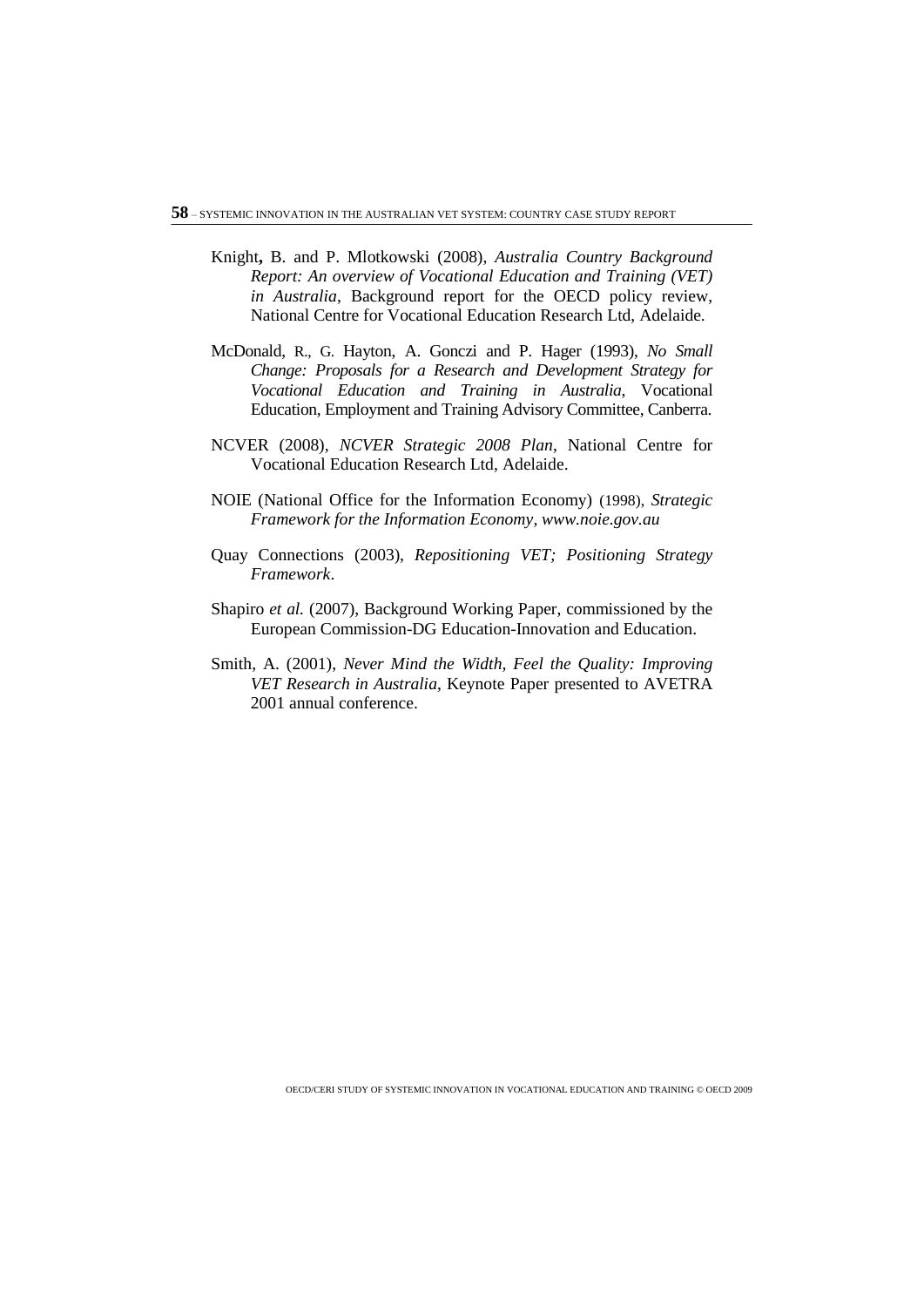# **Annex** List of participants In alphabetical order, April 2008<sup>1</sup>

| Ms Rhonda Appo                | E-Learning Coordinator, Queensland E-Learning<br><b>Innovations</b>                                                                |
|-------------------------------|------------------------------------------------------------------------------------------------------------------------------------|
| Ms Francesca Beddie           | Manager, Research Management, National Centre for<br><b>Vocational Education and Research</b>                                      |
| Dr Stephen Billett            | Associate Professor of Adult and Vocational<br>Education, Griffith University                                                      |
| Ms Vivienne Blanksby          | Program Manager, Leadership Program, Australian<br><b>Flexible Learning Framework</b>                                              |
| Dr John Buchanan              | Workplace Research Centre, University of Sydney                                                                                    |
| <b>Professor Gerald Burke</b> | Executive Director, Centre for the Economics of<br><b>Education and Training, Monash University</b>                                |
| Ms Toni Cavallaro             | Manager Collections, National Centre for Vocational<br><b>Education and Research</b>                                               |
| Mr Grant Challis              | Manager Standards, National Centre for Vocational<br><b>Education and Research</b>                                                 |
| Ms Oon Ying Chin              | Counsellor (Education), Australian Delegation to the<br><b>OECD</b>                                                                |
| Mr Phil Clarke                | General Manager, Strategic Directions Division,<br>Victorian Department of Innovation, Industry and<br><b>Regional Development</b> |
| Ms Berwyn Clayton             | Director, Centre for Undertaking Research in<br>Vocational Education (CURVE), Canberra Institute of<br>Technology                  |
| Ms Margo Couldrey             | <b>LISTA</b> Consulting                                                                                                            |

1 Information (names, titles, place of work) correct as at April 2008.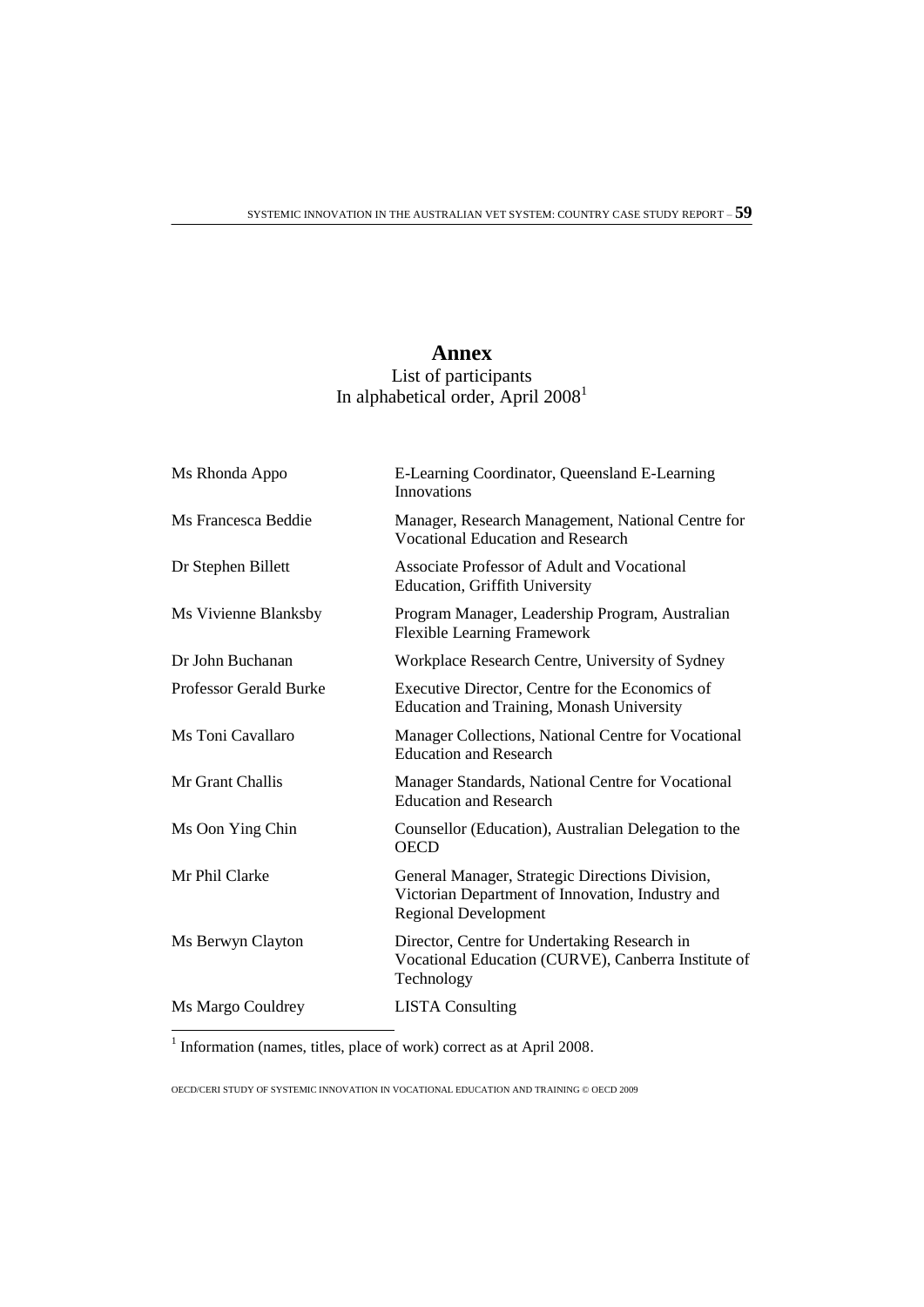# **60** – SYSTEMIC INNOVATION IN THE AUSTRALIAN VET SYSTEM: COUNTRY CASE STUDY REPORT

| Ms Rebecca Cross       | Group Manager, School Quality Outcomes, Youth and<br>Transitions, Australian Government Department of<br>Education, Employment and Workplace Relations |
|------------------------|--------------------------------------------------------------------------------------------------------------------------------------------------------|
| Mr Mark Cully          | General Manager (Research), National Centre for<br><b>Vocational Education and Research</b>                                                            |
| Mr Brian Cunningham    | Chief Executive, South Australian Department of<br>Further Education, Employment, Science and<br>Technology                                            |
| Mr Jim Davidson        | Deputy Secretary, Australian Government Department<br>of Education, Employment and Workplace Relations                                                 |
| Mr Chris Duncan        | Director, National Centre for Education and Training<br><b>Statistics, Australian Bureau of Statistics</b>                                             |
| Ms Jan Febey           | Branch Manager, Australian Technical Colleges,<br>Australian Government Department of Education,<br><b>Employment and Workplace Relations</b>          |
| Mr Jim Fenoughty       | Principal Australian Technical College - Adelaide<br>South                                                                                             |
| Ms Raelene Fysh        | Principal Bundaberg State High School, Chair<br>VETnetwork Australia                                                                                   |
| Mr Malcolm Goff        | Chief Executive Officer, TVET Australia                                                                                                                |
| Mr Peter Grant         | Chairman, National Centre for Vocational Education<br>and Research                                                                                     |
| Dr Roberta Harraveld   | Senior Lecturer, School of Learning and Innovation,<br>University of Central Queensland                                                                |
| Professor Roger Harris | Director, Centre for Research in Education, Equity<br>and Work, University of South Australia                                                          |
| Dr Peter Huston        | Chair, Australian Technical College - North Brisbane                                                                                                   |
| Mr Ben Johnson         | Group Manager, National Training Directions Group,<br>Australian Government Department of Education,<br><b>Employment and Workplace Relations</b>      |
| Mr Damien Judd         | Principal, Australian Technical College - Spencer<br><b>Gulf and Outback</b>                                                                           |
| Dr Tom Karmel          | Managing Director, National Centre for Vocational<br><b>Education and Research</b>                                                                     |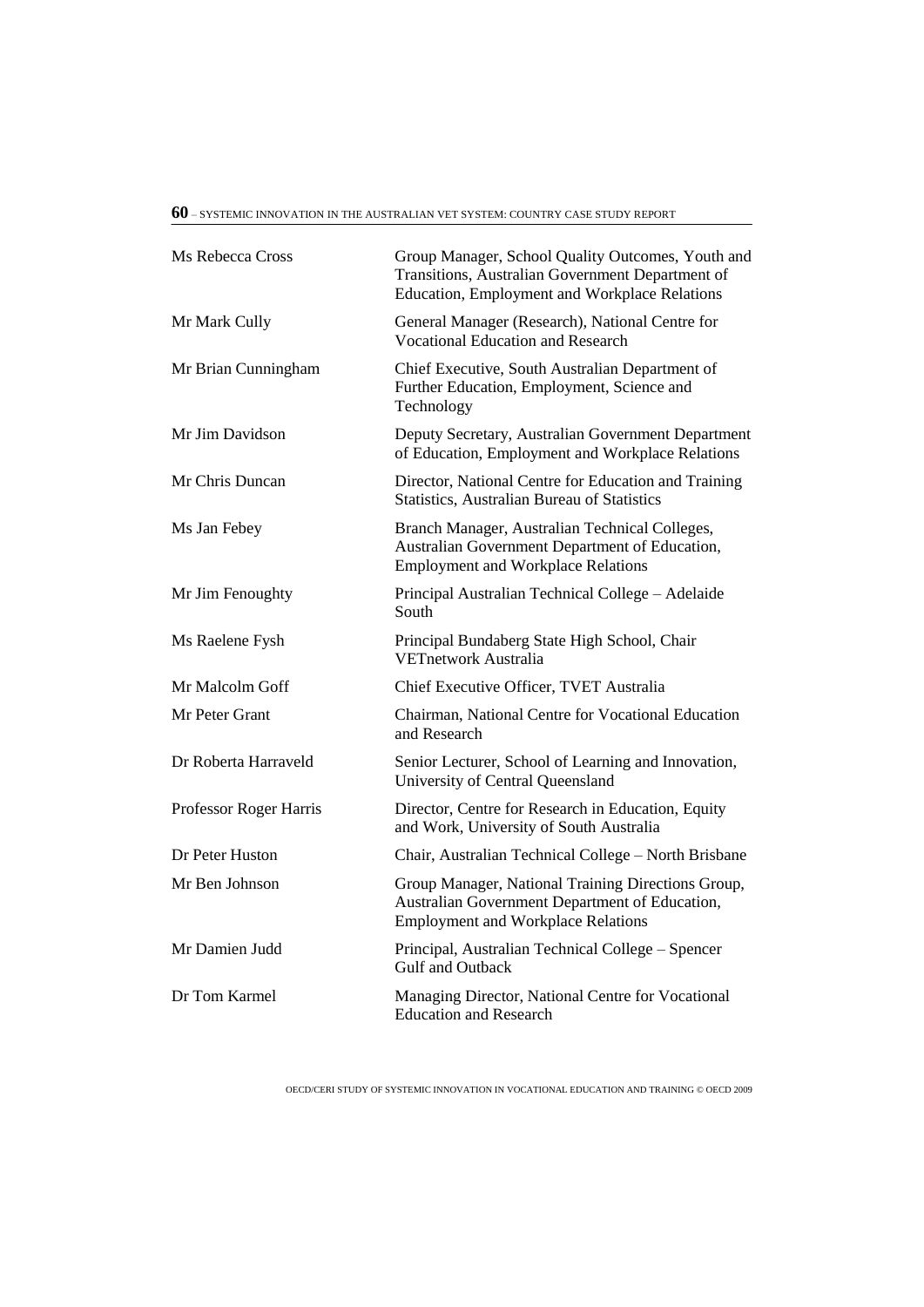| Dr Peter Kell            | Associate Professor, Faculty of Education, University<br>of Wollongong                                                                                               |
|--------------------------|----------------------------------------------------------------------------------------------------------------------------------------------------------------------|
| Mr Anthony Kittel        | Managing Director, Redarc Electronics                                                                                                                                |
| Mr Phil Loveder          | Manager Research and Consultancy, National Centre<br>for Vocational Education and Research                                                                           |
| Mr Adrian Marron         | Executive Director, TAFE SA - Adelaide North                                                                                                                         |
| Mr Richard Matheson      | Executive Director, Australian Stainless Steel<br><b>Development Association</b>                                                                                     |
| Ms Helen McLaren         | <b>Branch Manager Technology and Communications</b><br>Branch, Australian Government Department of<br><b>Education, Employment and Workplace Relations</b>           |
| Mr George McLean         | General Manager - Youth Transitions Division,<br>Office for Policy, Research and Innovation, Victorian<br>Department of Education and Early Childhood<br>Development |
| Ms Michelle Moore        | Human Resources Manager, Keystar Motors                                                                                                                              |
| Mr Peter Mylius-Clark    | Director Planning and Evaluation, South Australian<br>Department of Further Education, Employment,<br>Science and Technology                                         |
| Mr Terry Neville         | Australian Technical College - Northern Adelaide                                                                                                                     |
| Mr Peter Noonan          | <b>Peter Noonan Consulting</b>                                                                                                                                       |
| Mr Terry O'Hanlon-Rose   | Chief Executive Officer and Foundation Principal,<br>Australian Technical College - North Brisbane                                                                   |
| Ms Sandra Pattison       | General Manager (Statistics), National Centre for<br><b>Vocational Education and Research</b>                                                                        |
| Ms Marie Persson         | Deputy Director-General, NSW Department of<br><b>Education and Training</b>                                                                                          |
| Professor Sue Richardson | Director, National Institute of Labour Studies,<br><b>Flinders University</b>                                                                                        |
| Mr Craig Robertson       | Branch Manager, National Policy Reform Branch,<br>Australian Government Department of Education,<br><b>Employment and Workplace Relations</b>                        |
| Mr Chris Robinson        | Chief Executive, South Australian Department of<br><b>Education and Children's Services</b>                                                                          |